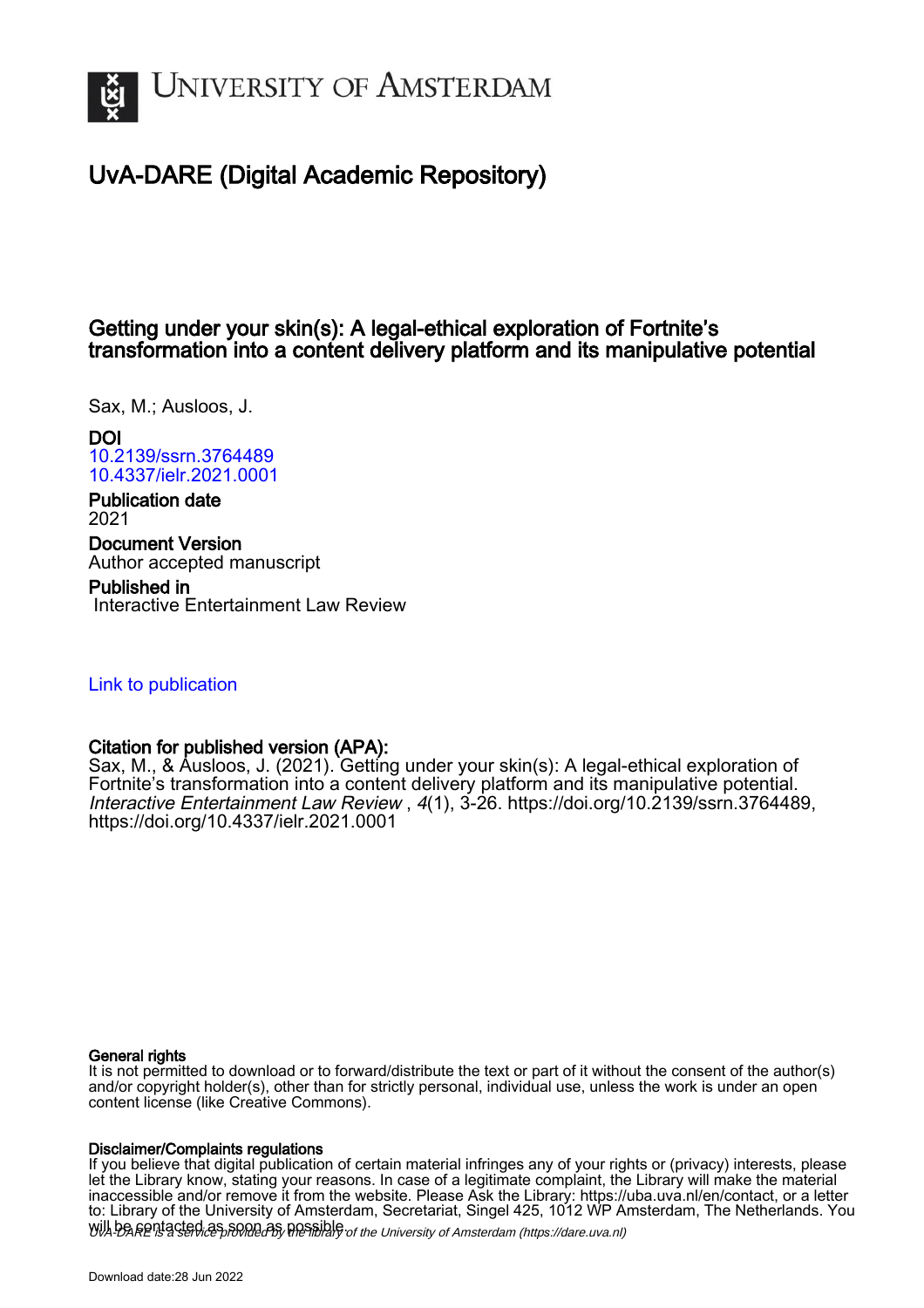# **Getting under your skin(s)**

*A legal-ethical exploration of Fortnite's transformation into a content delivery platform and its manipulative potential*<sup>1</sup>

Marijn Sax  $&$  Jef Ausloos<sup>2</sup>

### **Abstract**

This paper investigates the ethical and legal implications of increasingly manipulative practices in the gaming industry by looking at one of the currently most popular and profitable video games in the world. Fortnite has morphed from an online game into a quasi-social network and an important cultural reference point in the lifeworld of many (young) people. The game is also emblematic of the freemium business model, with strong incentives to design the game in a manner which maximises microtransactions. This article suggests that to properly understand Fortnite's practices – which we predict will become more widely adopted in the video game industry in the near future – we need an additional perspective. Fortnite is not only designed for hyper-engagement; its search for continued growth and sustained relevance is driving its transformation from being a mere video game into a content delivery platform. This means that third parties can offer non game-related services to players *within* Fortnite's immersive game experience. In this paper, we draw on an ethical theory of manipulation (which defines manipulation as an ethically problematic influence on a person's behaviour) to explore whether the gaming experience offered by Fortnite harbours manipulative potential. To legally address the manipulative potential of commercial video game practices such as the ones found in Fortnite, we turn to European data protection and consumer protection law. More specifically, we explore how the European Union's General Data Protection Regulation and Unfair Commercial Practices Directive can provide regulators with tools to address Fortnite's manipulative potential and to make Fortnite (more) forthright.

<sup>&</sup>lt;sup>1</sup> Special thanks to Leonard de Lange for playing Fortnite with us for an entire afternoon and very patiently explaining the game to us. An earlier draft of this paper was workshopped at the Privacy Law Scholars Conference Europe (Amsterdam, October 2019). We would like to thank all the participants for their helpful feedback. Lastly, we would like to thank the anonymous reviewers for their helpful feedback.

<sup>&</sup>lt;sup>2</sup> Institute for Information Law, University of Amsterdam. Both authors contributed equally to this paper.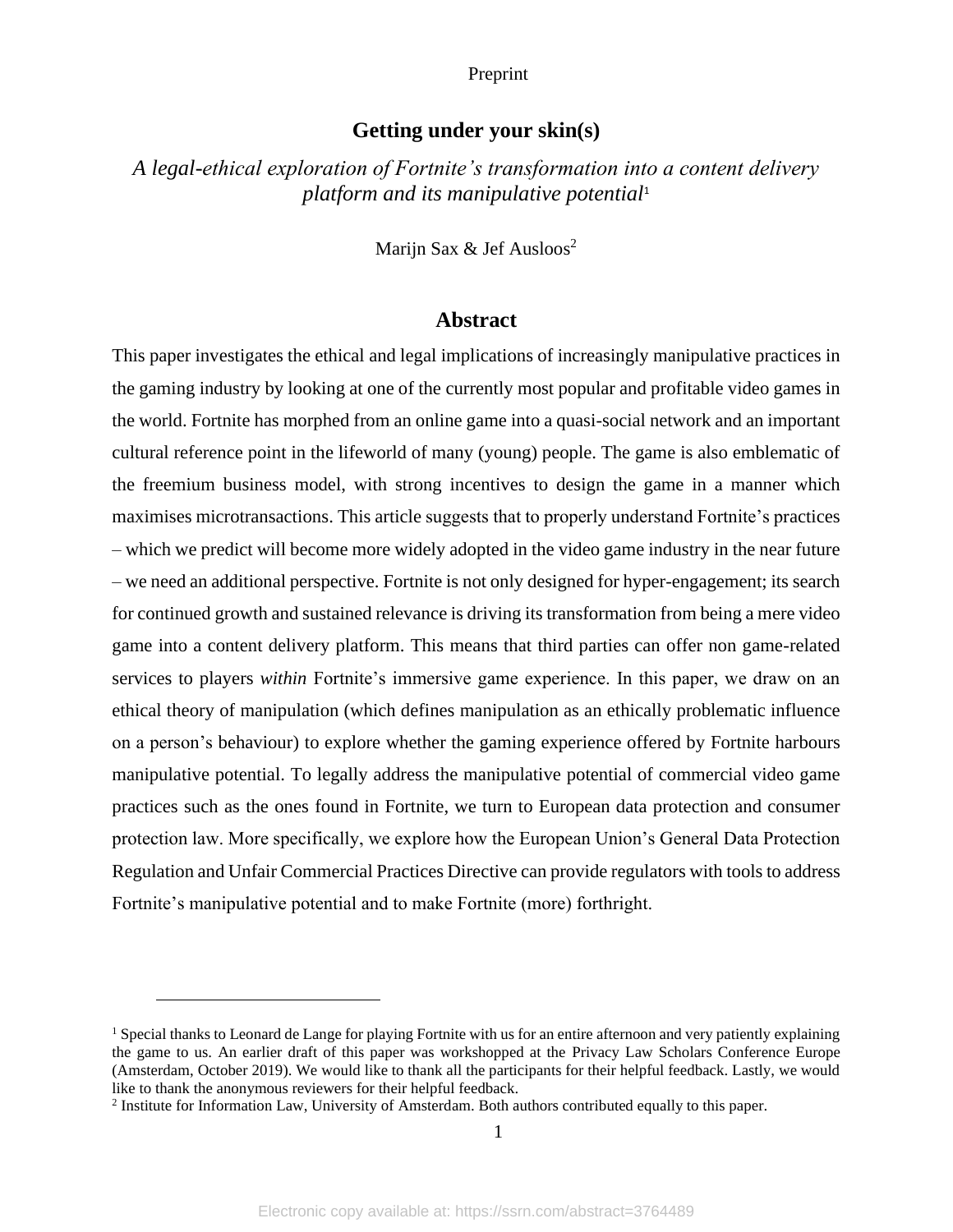Keywords: video games; Fortnite; manipulation; autonomy; consumer protection; data protection; GDPR; unfair commercial practices

# **Table of Contents**

| 1              |                                                                                 |  |
|----------------|---------------------------------------------------------------------------------|--|
| 2              |                                                                                 |  |
|                | Beyond Addiction-by-Design: Video Games as Full-blown Content Delivery<br>2.1   |  |
|                | 2.2                                                                             |  |
| 3              |                                                                                 |  |
| $\overline{4}$ |                                                                                 |  |
|                | 4.1                                                                             |  |
|                | 4.2                                                                             |  |
|                | 4.3                                                                             |  |
|                | 4.3.1                                                                           |  |
|                | Engineering FOMO: Continuous updating of challenges  15<br>4.3.2                |  |
|                | 4.3.3                                                                           |  |
|                |                                                                                 |  |
|                | Fortnite's Social Significance (Especially to Children) and Its Cultural<br>4.4 |  |
|                | 4.5                                                                             |  |
| 5              |                                                                                 |  |
|                | 5.1                                                                             |  |
|                | 5.2                                                                             |  |
| 6              |                                                                                 |  |
|                | 6.1                                                                             |  |
|                | 6.2                                                                             |  |
|                | 6.3                                                                             |  |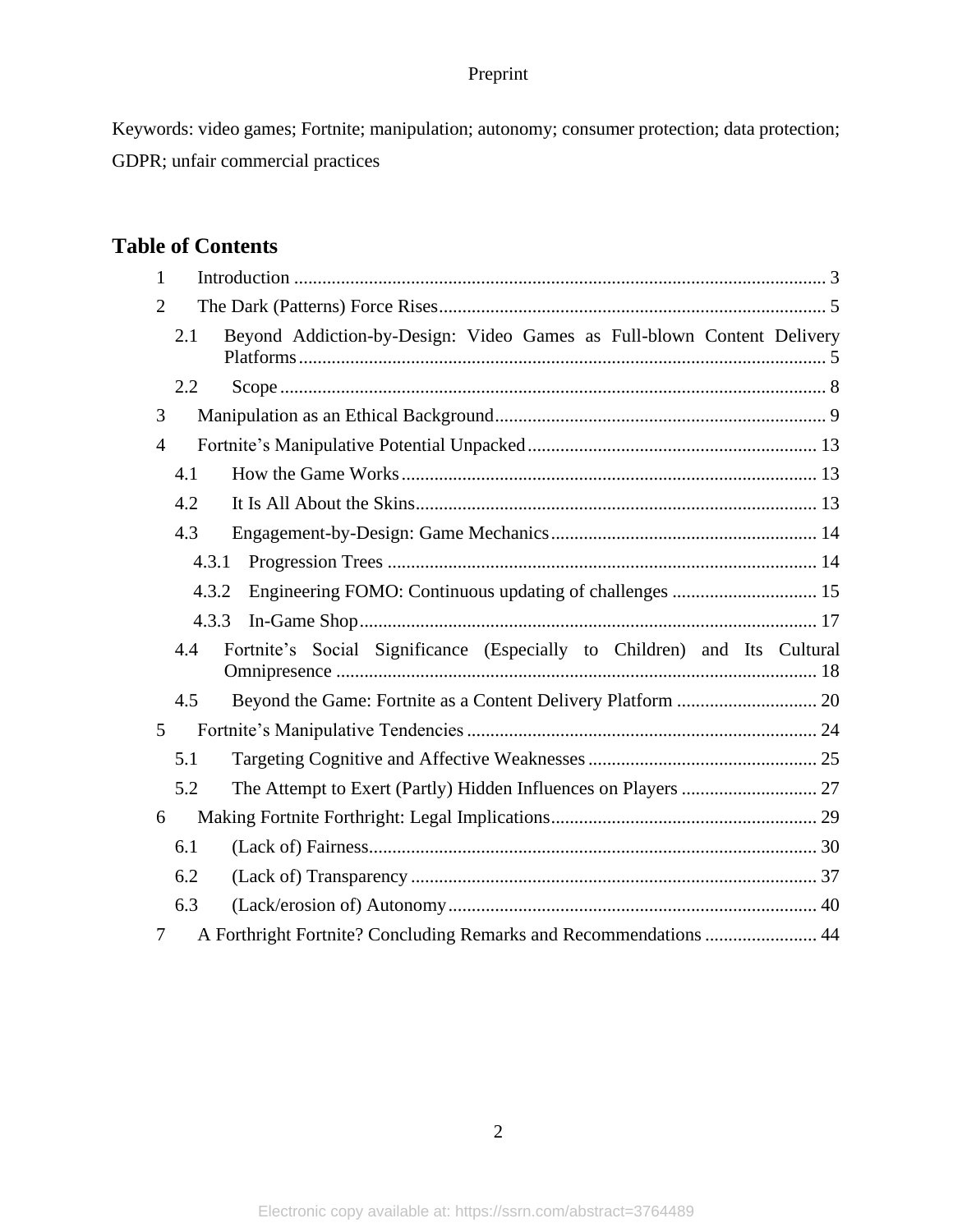# <span id="page-3-0"></span>**1 Introduction**

Fortnite currently is one of the most popular video games in the world, with 250 million registered players, many of which are children.<sup>3</sup> The game is also "a full-fledged pop culture phenomenon"<sup>4</sup> as its popularity extends far beyond the game itself. Some Fortnite players have become celebrities with millions of followers on Instagram<sup>5</sup> and with millions of people watching them play Fortnite live on streaming services like YouTube, Twitch, and Mixer. <sup>6</sup> Fortnite also manifests itself in the offline world. Famous football players like Antoine Griezmann celebrate important goals by performing dance-moves from Fortnite.<sup>7</sup> There are real world fan festivals where Fortnite players come together to celebrate the game<sup>8</sup> and there is even a widely reported on Fortnite World Cup with \$30 million in prize money.<sup>9</sup> Characters in the movie *Avengers: Endgame* are shown playing Fortnite. <sup>10</sup> Parents have observed that the lifeworld of their kids is dominated by Fortnite: "*Fortnite* is everywhere. It is in the back seat during carpool (if also explicitly banned there). It is in the victory dances during basketball. Even when they're not playing, they're talking about it."<sup>11</sup>

Fortnite is not only popular, but also incredibly profitable. The game earned Epic Games – the developer of Fortnite – an astonishing profit of \$2.4 billion in 2018 and \$1.8 billion in 2019, despite the fact that the game can be played for free.<sup>12</sup> Fortnite is a typical 'freemium' game; to

<sup>&</sup>lt;sup>3</sup> 'Children' refer to any person under 18 years, in line with the UN Convention on the Rights of the Child. Since Epic Games does not register the age of players, there are no official figures concerning the age of players. The National Research Group suggests that around 40% of all US teens have played Fortnite:  $\langle$ http://www.nationalresearchgroup.com/news/fortnite-the-new-social-media> Accessed 17 January 2020. Other national surveys across EU Member States suggest signifcant portions of children play(ed) Fortnite as well.

<sup>4</sup> [<https://www.theverge.com/2019/1/16/18184302/fortnite-revenue-battle-pass-earnings-2018>](https://www.theverge.com/2019/1/16/18184302/fortnite-revenue-battle-pass-earnings-2018) Accessed 17 January 2020.

<sup>5</sup> For example, at the time of writing, Ninja has 14.8 million Instagram followers (see  $\langle \frac{https://www.instagram.com/ninja/}{https://www.instagram.com/ninja/}{Accessed}$  17 January 2020.) Tfue has 5.6 million followers (see [<https://www.instagram.com/tfue/>](https://www.instagram.com/tfue/) Accessed 17 January 2020.).

<sup>6</sup> Ninja's live play sessions on Twitch have been viewed more than 470 million times (see [<https://www.twitch.tv/ninja>](https://www.twitch.tv/ninja)).

<sup>7</sup> [<https://www.youtube.com/watch?v=HMGcWHRHJiY>](https://www.youtube.com/watch?v=HMGcWHRHJiY) Accessed 17 January 2020.

<sup>8</sup> [<https://www.epicgames.com/fortnite/en-US/block-party?sessionInvalidated=true>](https://www.epicgames.com/fortnite/en-US/block-party?sessionInvalidated=true) Accessed 17 January 2020.

<sup>9</sup> [<https://www.nytimes.com/2019/07/28/sports/fortnite-world-cup.html>](https://www.nytimes.com/2019/07/28/sports/fortnite-world-cup.html) Accessed 17 January 2020.

<sup>10</sup> [<https://www.theverge.com/2019/4/22/18510842/fortnite-avengers-endgame-event-crossover>](https://www.theverge.com/2019/4/22/18510842/fortnite-avengers-endgame-event-crossover) Accessed 17 January 2020. The scene in question can be seen here [<https://www.youtube.com/watch?v=QgwkL2Fylh0>](https://www.youtube.com/watch?v=QgwkL2Fylh0) Accessed 15 May 2020.

<sup>&</sup>lt;sup>11</sup> [<https://www.wired.com/story/kids-fortnite-ubiquity/>](https://www.wired.com/story/kids-fortnite-ubiquity/)Accessed 17 January 2020.

<sup>12</sup> [<https://www.theverge.com/2019/1/16/18184302/fortnite-revenue-battle-pass-earnings-2018>](https://www.theverge.com/2019/1/16/18184302/fortnite-revenue-battle-pass-earnings-2018) Accessed 17 January 2020; <https://www.theverge.com/2020/1/2/21046920/fortnite-revenue-drop-superdata-nielsen-2019 earnings> Accessed 21 December 2020.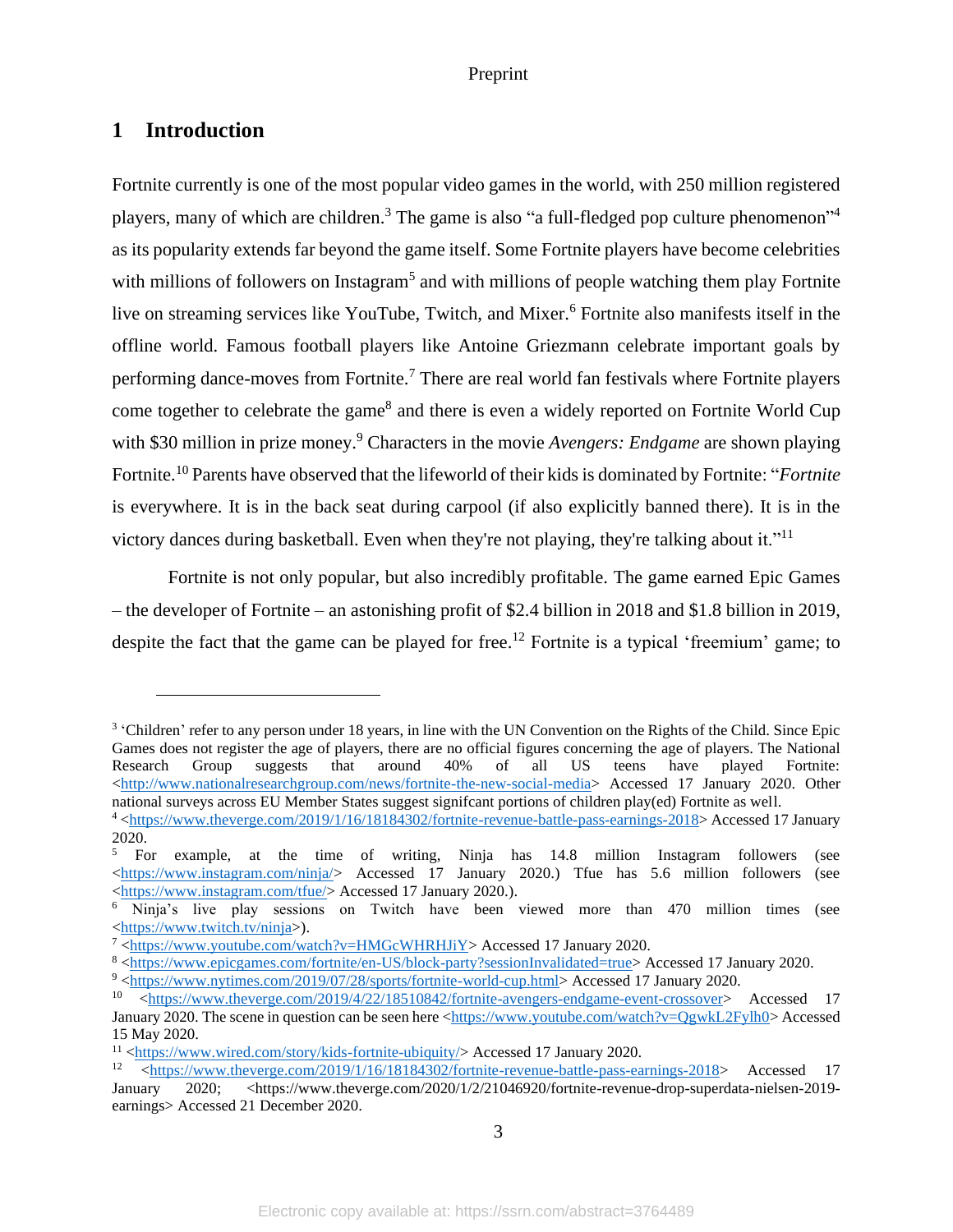make money Epic Games relies on engaged gamers buying Battle Passes (which give players faster progression and better rewards) and virtual items in the in-game shop, as well as (advertising) deals with third parties. With Fortnite, Epic Games has clearly managed to build a digital environment that everyone can, in principle, use for free, but that at the same time manages to monetise the attention of its players in a highly efficient and effective manner. For these reasons, Fortnite will be the main focal point of our ethical and legal analysis, even if referrence will be made to other industry players as well. After all, we consider Fortnite to be an emblematic (not a unique) example of worrisome trends in the videogaming industry.

In this article, we focus on the specific ways in which Fortnite monetises its user base. Based on an ethical theory of manipulation<sup>13</sup> – which defines manipulation more narrowly than its usage in everyday language – we argue that the overall gaming experience offered by Fortnite harbours manipulative influences on (some of) its players. Without being able to look at the internal operations of Epic Games, it is near-to-impossible to indisputably establish that the company *intentionally* designed Fortnite to be manipulative. Therefore, we focus on those elements of the gaming experience we can observe as outsiders in order to evaluate whether the *end product* harbours manipulative potential, irrespective of Epic Games' true intentions (which we cannot know or access). With that in mind, we argue that the digital environment Fortnite provides to its players risks influencing them – children in particular – in an undesirable manner. Moreover, we explain how European data protection law and consumer law can step in.

This article is structured as follows. First, we sketch the new developments we seek to critique and explain the scope of this article. Second, we discuss the ethical theory of manipulation<sup>14</sup> that helps us explain why, from an ethical perspective, the recent developments in Fortnite can be considered problematic. Third, we provide a more elaborate analysis of the underlying game mechanisms and design features of Fortnite that help explain in more detail how

<sup>&</sup>lt;sup>13</sup> D Susser, B Roessler and H Nissenbaum, 'Online Manipulation: Hidden Influences in a Digital World' (2019) 4 Geo. L. Tech. Rev. 1; D Susser, B Roessler and H Nissenbaum, 'Technology, Autonomy, Manipulation' [2019] 8 Internet Policy Review [<https://policyreview.info/articles/analysis/technology-autonomy-and-manipulation>](https://policyreview.info/articles/analysis/technology-autonomy-and-manipulation) Accessed 17 January 2019.

<sup>&</sup>lt;sup>14</sup> D Susser, B Roessler and H Nissenbaum, 'Online Manipulation: Hidden Influences in a Digital World' (2019) 4 Geo. L. Tech. Rev. 1; D Susser, B Roessler and H Nissenbaum, 'Technology, Autonomy, Manipulation' [2019] 8 Internet Policy Review [<https://policyreview.info/articles/analysis/technology-autonomy-and-manipulation>](https://policyreview.info/articles/analysis/technology-autonomy-and-manipulation) Accessed 17 January 2019.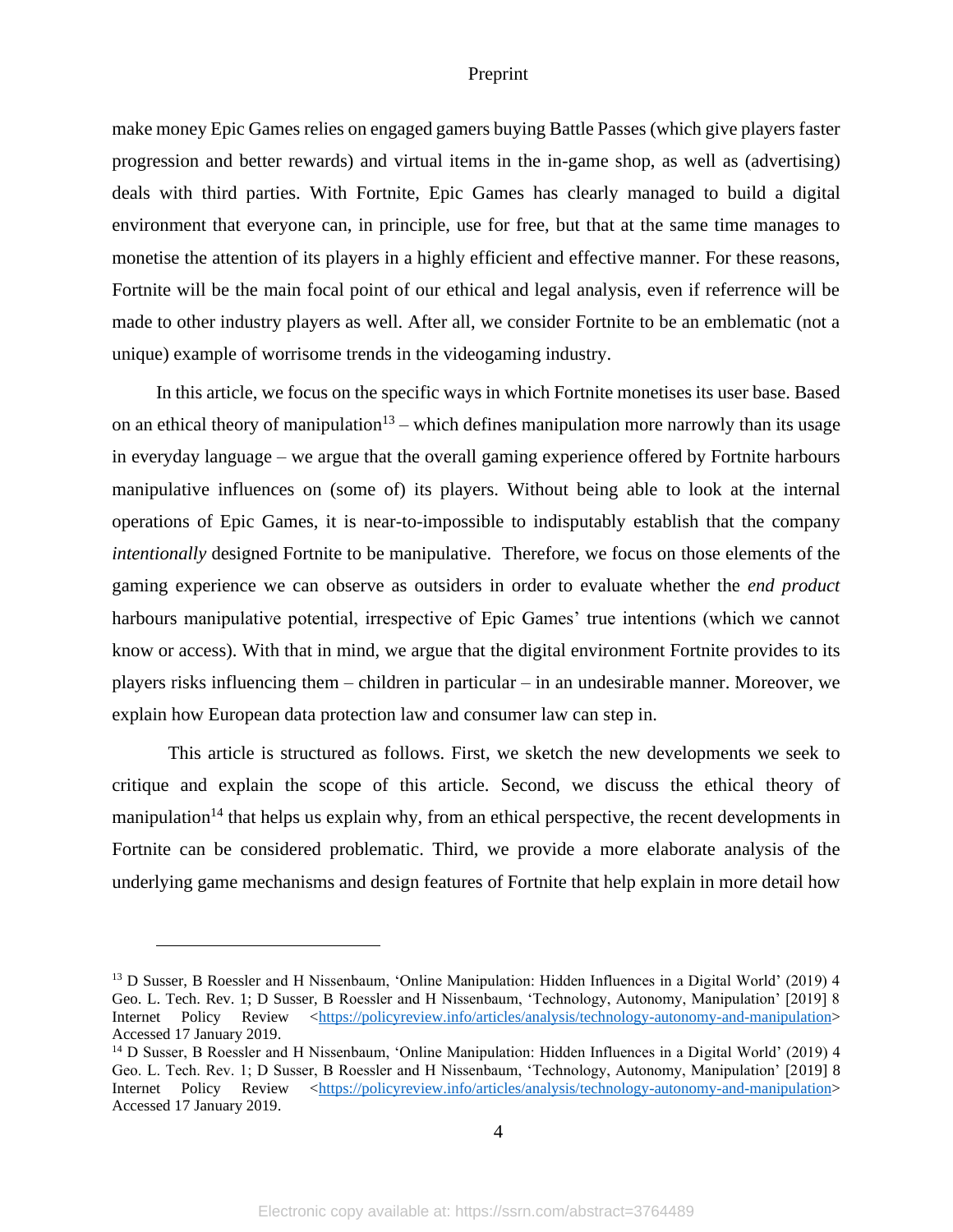and why Fortnite harbours serious manipulative potential. Fourth, we turn to European data protection law and consumer law to explore how the law can address these challenges.

## <span id="page-5-0"></span>**2 The Dark (Patterns) Force Rises**

# <span id="page-5-1"></span>*2.1 Beyond Addiction-by-Design: Video Games as Full-blown Content Delivery Platforms*

There has already been some attention for potentially problematic aspects of Fortnite. One strand of criticism relates to the alleged *addictive nature*<sup>15</sup> of video games like Fortnite.<sup>16</sup> It has been claimed that Fortnite's freemium business model necessitates its developer, Epic Games, to make the game addictive by design, because only *engaged* players that keep returning to the game will (eventually) be tempted to spend money on a free-to-play game.<sup>17</sup> There is also a growing literature on how gamers are influenced (some would say manipulated) to conduct microtransactions such as buying gambling-like loot boxes.<sup>18</sup> The UK's House of Commons DCMS Committee<sup>19</sup>

<sup>&</sup>lt;sup>15</sup> It can be asked whether the term 'addiction' is the right term to use in this context. Addiction is a medical term. Using it in a loose manner to address the impact technology has on people and society can come across as an attempt to sensationalize (the impact of) technological developments. At the same time, people do argue that video games like Fortnite can in fact be addicting *in the medical sense of the word*. See Ferris Jabr, 'Can You Really Be Addicted to Video Games?' *The New York Times* (New York, 22 October 2019) [<https://www.nytimes.com/2019/10/22/magazine/can-you-really-be-addicted-to-video-games.html>](https://www.nytimes.com/2019/10/22/magazine/can-you-really-be-addicted-to-video-games.html) Accessed 17 January 2020.

<sup>16</sup> See, e.g., P Delfabbro and D King, 'On Finding the C in CBT: The Challenges of Applying Gambling-Related Cognitive Approaches to Video Gaming' 31 Journal of Gambling Studies 315; M Johnson and T Brock, 'How Are Video Games and Gambling Converging?' (2019) Gambling Research Exchange Ontario [<https://pdfs.semanticscholar.org/7a6e/bdad525b74dc0cbbfbe92f964953cbf0c922.pdf>](https://pdfs.semanticscholar.org/7a6e/bdad525b74dc0cbbfbe92f964953cbf0c922.pdf)Accessed 17 January 2020. <sup>17</sup> Empirical research on video games has found that "acquiring and maintaining the engagement of large user bases is a core activity of free to play games." N Hanner and R Zarnekow, 'Purchasing Behavior in Free to Play Games: Concepts and Empirical Validations', (2015) 48<sup>th</sup> Conference on System Sciences IEEE, 3326 [<https://ieeexplore.ieee.org/stamp/stamp.jsp?arnumber=7070216>](https://ieeexplore.ieee.org/stamp/stamp.jsp?arnumber=7070216). In a study on gamers' motivation to buy virtual items in free to play games, Hamari (emphasis added) found that initially, "enjoyment of the game reduces willingness to buy virtual goods while at the same time it increases the willingness to play more of the game. *Continued use, however, does positively predict purchase intentions for virtual goods*" J Hamari, 'Why Do People Buy Virtual Goods? Attitude Toward Virtual Good Purchases Versus Game Enjoyment' (2015) 35 International Journal of

Information Management 299. So the better Epic Games is able to engage people in playing Fortnite over longer periods of time, the higher the chances are that gamers will spend some money on Battle Passes or items. <sup>18</sup> See, e.g., S Schwiddessen and P Karius, 'Watch Your Loot Boxes! – Recent Developments and Legal Assessment in Selected Key Jurisdictions from a Gambling Law Perspective' (2018) 1 Interactive Entertainment Law Review 17; D Zendle and P Cairns, 'Video Game Loot Boxes Are Linked to Problem Gambling: Results of a Large-scale Survey' (2019) 14 PLOS ONE e0214167.

 $19$  House of Commons, DCMS Committee, Immersive and addictive technology inquiry, HC 1846. Final report  $\lt$ [https://publications.parliament.uk/pa/cm201719/cmselect/cmcumeds/1846/1846.pdf>](https://publications.parliament.uk/pa/cm201719/cmselect/cmcumeds/1846/1846.pdf) Accessed 5 March 2020.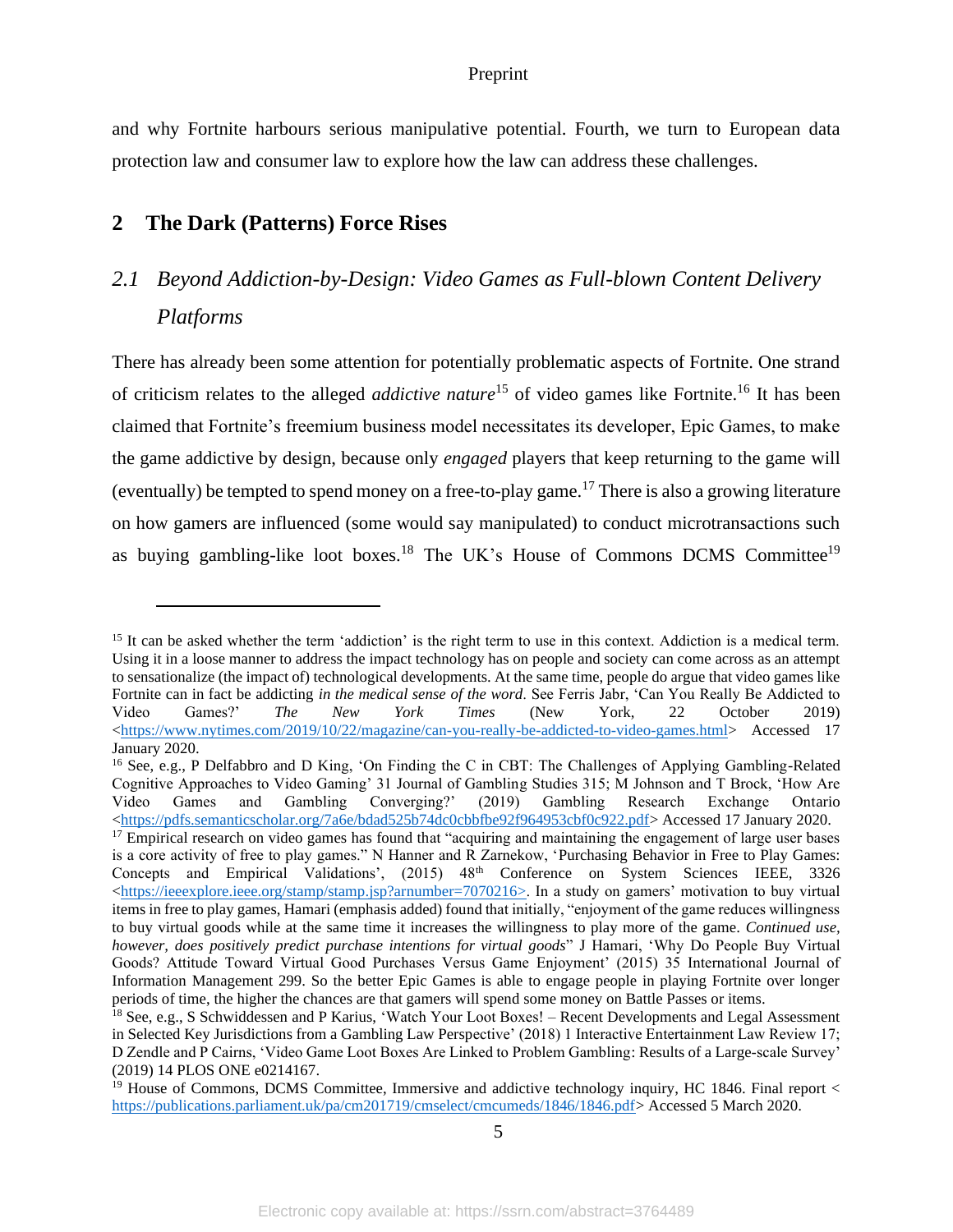questioned Epic Games' general counsel and director of marketing for two and a half hours about the allegedly addictive design of Fortnite.<sup>20</sup>

We agree that the addiction-by-design perspective is helpful to understand some of the concerns Fortnite gives rise to, although the use of the term 'addictive' can be perceived to be overly alarmist which is why we prefer the term 'engagement-by-design'. In this article, however, we would like to go one step further. The allegedly addictive nature of Fortnite is only part of the issue. Its engagement-by-design serves as the fertile soil in which, more recently, *another* potentially problematic development can be observed. Fortnite is growing to become something *more than a game.* As was made clear by Epic Games' CEO Tim Sweeney, Fortnite is "evolving" beyond a game […] We're a digital ecosystem company." Sweeney explains that the ultimate goal is to build "something like a Metaverse."<sup>21</sup> Fortnite, we observe, is turning into a **content delivery platform** ('CDP'), where the game itself becomes a means to deliver other non-game related content and services to users by integrating them natively into the engaging video game experience offered by Fortnite.

The game is a perfect example of the video game industry after the 'Agile Turn'.<sup>22</sup> When you install Fortnite, you do not install a finished product, but a service that is constantly being changed and developed based on observing users in real time. Epic Games effectively attempts to build the digital infrastructure which powers Fortnite to be as flexible as possible, so as to enable dynamically integrating third party content and services in the Fortnite experience. Consider, for instance, the concert of musician DJ Marshmello that took place *within* the game and that players could attend with their Fortnite avatar.<sup>23</sup> Or consider 'crossover events' during which the game

<sup>20</sup> House of Commons, DCMS Committee, Oral Evidence: Immerse and Addictive Technologies, HC 1846 [<http://data.parliament.uk/writtenevidence/committeeevidence.svc/evidencedocument/digital-culture-media-and](http://data.parliament.uk/writtenevidence/committeeevidence.svc/evidencedocument/digital-culture-media-and-sport-committee/immersive-and-addictive-technologies/oral/103191.html)[sport-committee/immersive-and-addictive-technologies/oral/103191.html>](http://data.parliament.uk/writtenevidence/committeeevidence.svc/evidencedocument/digital-culture-media-and-sport-committee/immersive-and-addictive-technologies/oral/103191.html) Accessed 17 January 2020.

<sup>21</sup> [<https://www.businessinsider.nl/epic-games-ceo-tim-sweeney-fortnite-unreal-engine-2019-](https://www.businessinsider.nl/epic-games-ceo-tim-sweeney-fortnite-unreal-engine-2019-3/?international=true&r=US) [3/?international=true&r=US>](https://www.businessinsider.nl/epic-games-ceo-tim-sweeney-fortnite-unreal-engine-2019-3/?international=true&r=US) Accessed 17 January 2020.

6

<sup>&</sup>lt;sup>22</sup> S Gürses and J Van Hoboken, 'Privacy After the Agile Turn' in E Selinger, J Polonetsky and O Tene (eds), *Cambridge Handbook of Consumer Privacy* (Cambridge University Press, Cambridge 2018).

<sup>23</sup> The release of *Marshmello: Fortnite Extended Set* two weeks later immediately surged in the charts.  $\langle$ https://www.billboard.com/articles/columns/chart-beat/8498468/marshmello-debuts-no-1-top-dance-electronic[albums-chart>](https://www.billboard.com/articles/columns/chart-beat/8498468/marshmello-debuts-no-1-top-dance-electronic-albums-chart) Accessed 17 January 2020.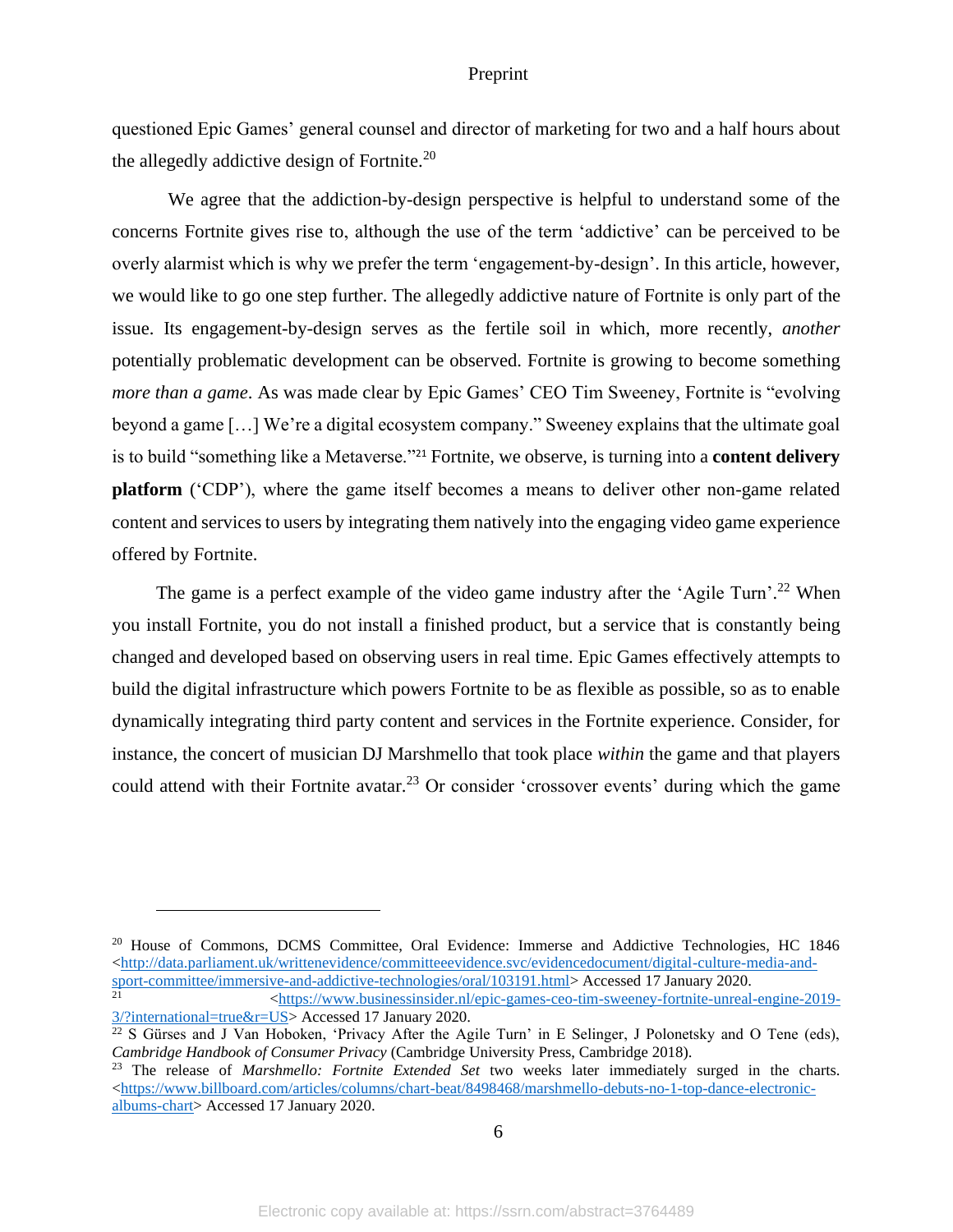*itself* is changed to resemble, for instance Star Wars,<sup>24</sup> the Avengers<sup>25</sup> or the John Wick<sup>26</sup> universes (including temporary game modes in the spirit of the movie featured in the crossover). As a result, Fortnite players are increasingly treated as consumers who are  $-$  often without realising it  $$ browsing a digital marketplace that is intentionally made not to look or feel like a marketplace. We consider this a problematic trend, despite (or because) the enthusiastic response such events have received among many players.

There is an inherent tension between the fully immersed gamer, focusing all their attention on gameplay – a precondition to be successful at the game – and, at the same time, perform their role as rational, critical consumers – a normative benchmark in EU (consumer protection) law. The players' ability to perform their role as critical consumers is further undermined, we argue, by Epic Games' efforts to make Fortnite such an engaging experience through the clever design of Fortnite's game mechanics. We observe that the native integration of content delivery mechanisms in highly immersive video game experiences can end up exerting subtle yet persuasive undue influences on its users – adults and children alike - challenging traditional assumptions underlying EU consumer law.

To help explain why the development of Fortnite into a CDP is potentially problematic, we draw on an ethical theory of manipulation.<sup>27</sup> This theory emphasises that the targeting of cognitive and affective biases to attempt to impose (partly) covert influences on people in order to dispose them to someone else's ends constitutes a problematic influence on behaviour. In our more elaborate description of Fortnite's game design and the new developments we see there, we rely on this concept of manipulation to evaluate why these developments require legal scrutiny.

<sup>&</sup>lt;sup>24</sup> [<https://www.theverge.com/2019/12/14/21020296/star-wars-the-rise-of-skywalker-fortnite-jj-abrams-lightsabers>](https://www.theverge.com/2019/12/14/21020296/star-wars-the-rise-of-skywalker-fortnite-jj-abrams-lightsabers) Accessed 17 January 2020.

<sup>25</sup> [<https://www.theverge.com/2019/4/22/18510842/fortnite-avengers-endgame-event-crossover>](https://www.theverge.com/2019/4/22/18510842/fortnite-avengers-endgame-event-crossover) Accessed 17 January 2020.

<sup>26</sup> [<https://www.wired.com/story/john-wick-fortnite/>](https://www.wired.com/story/john-wick-fortnite/) Accessed 17 January 2020.

<sup>27</sup> D Susser, B Roessler and H Nissenbaum, 'Online Manipulation: Hidden Influences in a Digital World' (2019) 4 Geo. L. Tech. Rev. 1; D Susser, B Roessler and H Nissenbaum, 'Technology, Autonomy, Manipulation' [2019] 8 Internet Policy Review [<https://policyreview.info/articles/analysis/technology-autonomy-and-manipulation>](https://policyreview.info/articles/analysis/technology-autonomy-and-manipulation) Accessed 17 January 2019.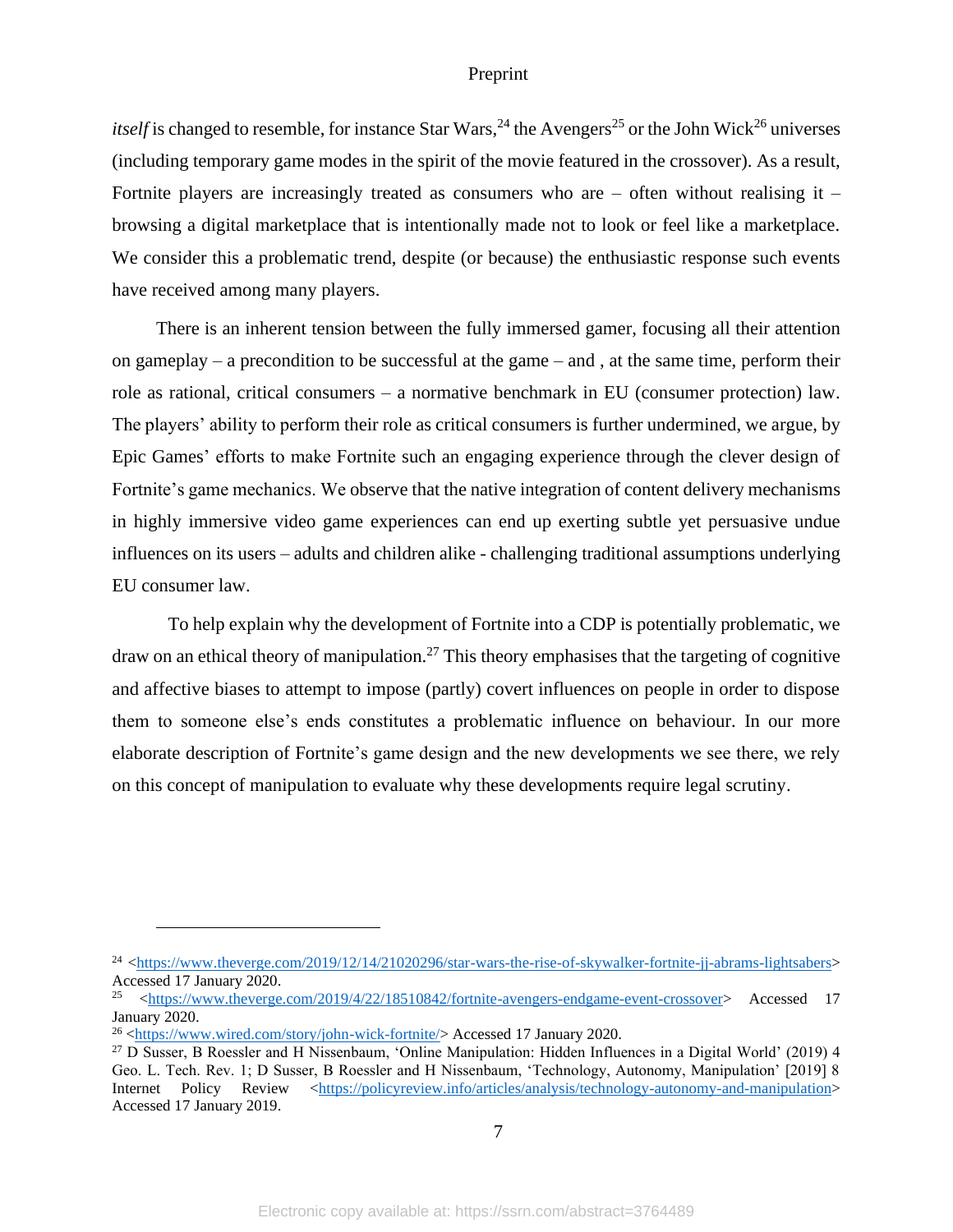### <span id="page-8-0"></span>*2.2 Scope*

Before discussing the concept of manipulation and providing a more in-depth evaluation of Fortnite's game design and commercial practices, we want to clarify the scope of this article. We focus on Fortnite in particular, because we consider it to be paradigmatic in actively trying to expand itself from mere game into a sophisticated, content delivery platform at such a massive scale.<sup>28</sup> At the same time, we believe that more game developers will follow suit in the near future, so the Fortnite case can be considered emblematic for future developments in the game industry. We can expect freemium business models – which necessitate engagement-by-design – to become more popular. Already in 2011, John Riccitiello (then CEO of EA Games, the biggest video game publisher in the world) explained in a secretly recorded shareholder meeting that "play first, pay later" is the way to go for the game industry because it tends to be the most profitable business model.<sup>29</sup> Moreover, there is growing attention for the ways in which the hyper-engaging and dynamic design of digital environments can shape user-behaviour. <sup>30</sup> These insights will increasingly be applied to (attempt to) engineer the continued engagement that freemium games need.

In what follows, we will discuss a wide range of Fortnite characteristics that are relevant in light of our ethical (section 5) and legal (section 6) analysis. Looking at these characteristics *in isolation*, it is tempting to consider them as old wine in new bottles. For example, the fact that Fortnite offers a very engaging experience is not unique to Fortnite, much older and simpler video games like Tetris can also be highly engaging. We have also already seen other freemium games that managed to generate enormous profits (e.g. Candy Crush) and the presence of native

 $28$  To be sure, other game developers have already started to offer their own digital markerplaces years agos, with Valve's Steam as the most prominent example of this development. Steam, however, is not integrated into the very gameplay experience of video games itself; it is 'merely' a marketplace that offers access to video games. We argue that Fortnite goes one step further, by becoming a digital marketplace *itself* without looking and feeling like one. <sup>29</sup> The recording can be found here:  $\langle$ https://www.youtube.com/watch?v=ZR6-u8OIJTE> Accessed 17 January 2020.

Forbes also reported on it: [<https://www.forbes.com/sites/erikkain/2017/11/14/dont-buy-star-wars-battlefront-ii-if](https://www.forbes.com/sites/erikkain/2017/11/14/dont-buy-star-wars-battlefront-ii-if-you-dont-want-to-support-pay-to-win/#376f63a7400f)[you-dont-want-to-support-pay-to-win/#376f63a7400f>](https://www.forbes.com/sites/erikkain/2017/11/14/dont-buy-star-wars-battlefront-ii-if-you-dont-want-to-support-pay-to-win/#376f63a7400f) Accessed 17 January 2020.

<sup>30</sup> See C Gray, Y Kou, B Battles, J Hoggatt and A Toombs, 'The Dark (Patterns) Side of UX Design' [2018] Proceedings of the 2018 HCI Conference on Human Factors in Computing Systems [<https://dl.acm.org/doi/10.1145/3173574.3174108>](https://dl.acm.org/doi/10.1145/3173574.3174108) Accessed 17 January 2020; B Frischmann and E Selinger, *Reengineering Humanity* (Cambridge University Press, Cambridge 2018); S Zuboff, *The Age of Surveillance Capitalism* (Profile Books, New York 2019).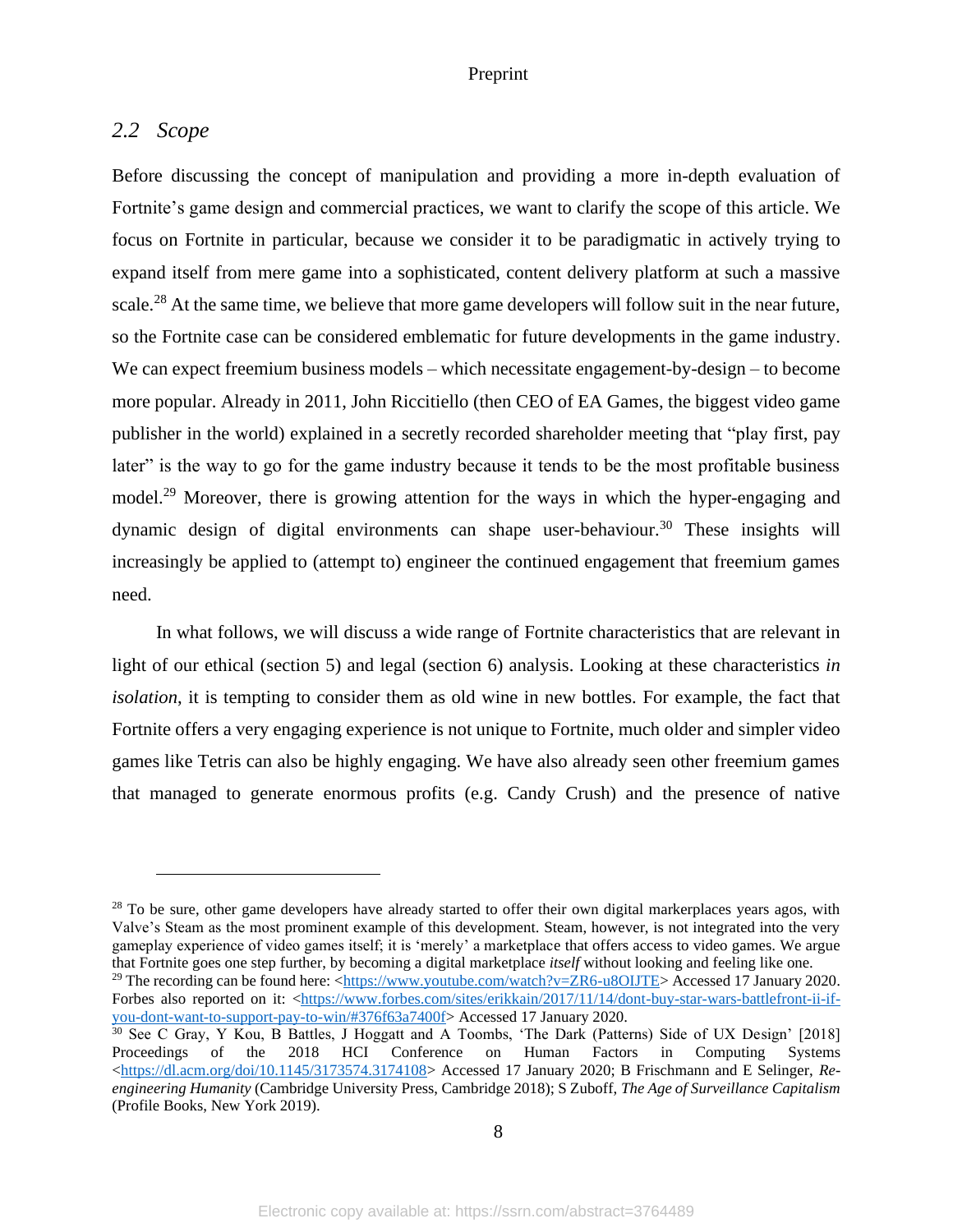advertising in Fortnite is also not unique to Fortnite.<sup>31</sup> What we wish to point out in this article, however, is that the *specific combination* of all these characteristics in Fortnite makes for a unique cocktail, raising important issues and challenges that need further attention.

With this in mind, and in light of the limited word-count, this article should be seen as more exploratory in nature. Indeed, because we advocate for taking a more holistic approach to identifying and tackling complex issues raised by digital environments such as Fortnite, this article will primarily consist in pinpointing key ethical and legal challenges. We hope that as such, it can serve as a valuable encouragement for further research, initiatives by policymakers and enforcement agencies, as well as some self-reflection in the gaming industry itself.

# <span id="page-9-0"></span>**3 Manipulation as an Ethical Background**

The term 'manipulation' is used quite often in everyday conversation, where manipulation can refer to our treatment of objects (e.g. juggling balls) or persons. Moreover, in our everyday conversations the term manipulation does not necessarily refer to immoral ways of influencing other persons; it is perfectly possible for a friend to explain how she 'manipulated' her spouse in a playful, loving manner, without the influences being considered problematic. For analytical purposes, however, it is helpful to use a narrower ethical conception of manipulation which captures what is wrong with manipulation. Susser, Roessler, and Nissenbaum do exactly that when they argue that

At its core, manipulation is a hidden influence – the *covert subversion of another person's decision-making power*. In contrast with persuasion, which is the forthright appeal to another person's decision-making power, or coercion, which is the restriction of acceptable options from which another person might choose, manipulation functions by exploiting the manipulee's cognitive (or affective) weaknesses and vulnerabilities in order to steer his or her decision-making process toward the manipulator's ends.<sup>32</sup>

<sup>31</sup> [<https://www.theguardian.com/technology/2014/jul/03/six-of-the-best-product-placement-video-games>](https://www.theguardian.com/technology/2014/jul/03/six-of-the-best-product-placement-video-games) Accessed 17 January 2020.

<sup>&</sup>lt;sup>32</sup> D Susser, B Roessler and H Nissenbaum, 'Online Manipulation: Hidden Influences in a Digital World' (2019) 4 Geo. L. Tech. Rev. 1, 3.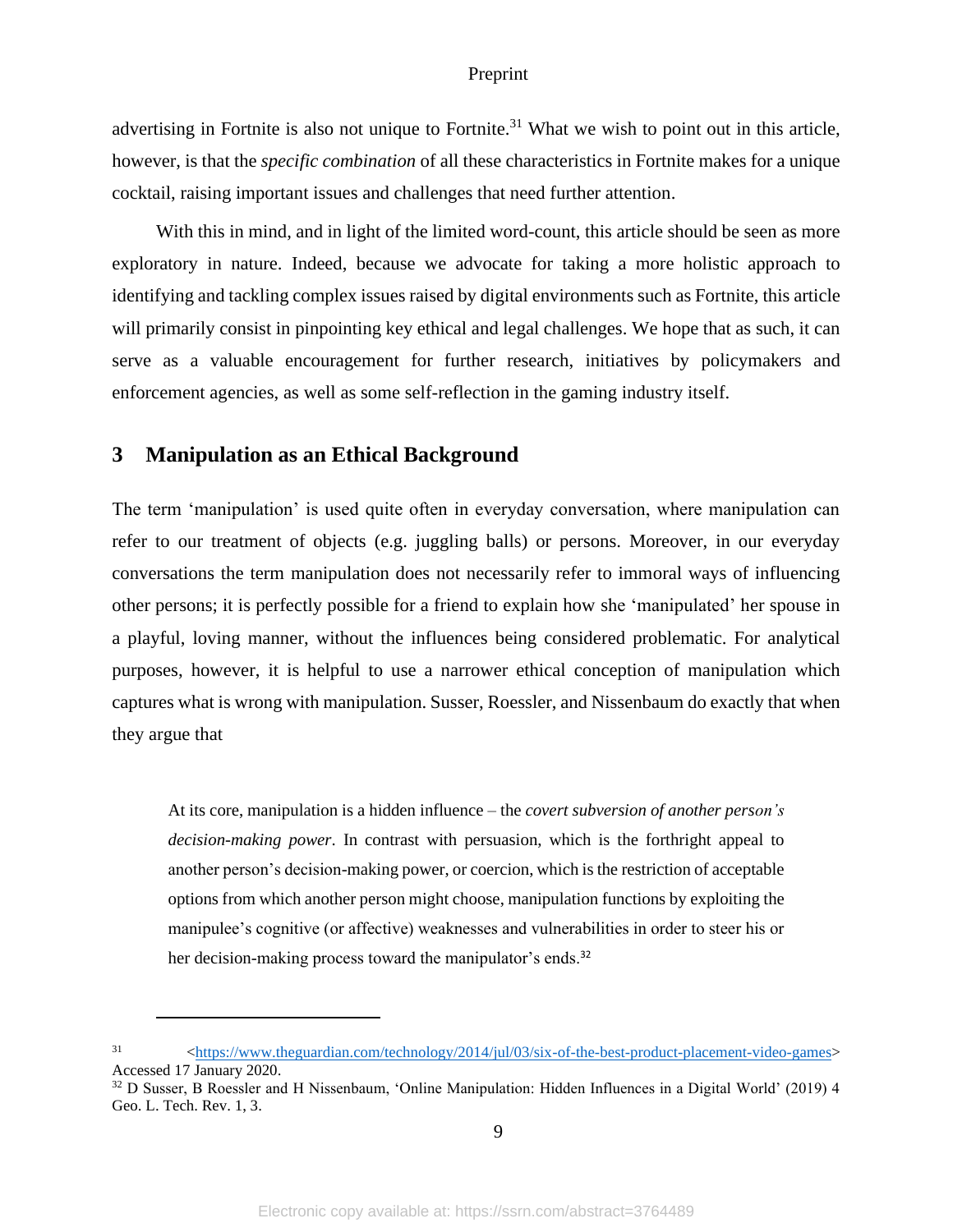When we unpack this description of manipulation, we can identify four key features. *First*, a manipulator uses manipulation to influence the target's decision-making powers in order to make the target serve the ends of the manipulator. *Second* and by logical extension, a manipulator manipulates intentionally, precisely because she attempts to make others serve her ends. *Third*, manipulation operates through the targeting of cognitive or affective weaknesses and vulnerabilities. *Fourth* and last, manipulation happens 'behind the backs' of its targets; manipulators attempt to impose a hidden influence on the target's decision-making powers.

Taken together, these key features also help explain why manipulation feels so *sneaky*. Manipulators effectively try to *use* other people for their own ends without being upfront about this. They find out which buttons to push to "infiltrate" the decision-making of their targets, so they can exert an influence on their targets that is not entirely obvious to the targets themselves.<sup>33</sup>

Manipulation is problematic because it undermines the target's autonomy. As manipulators try to infiltrate the decision-making of their targets to influence them behind their back, they intentionally put their targets in a position where – if the manipulation succeeds – they act or decide for reasons they cannot fully understand, let alone control. An attempt to manipulate is thus an attempt to rob people of their capacity for self-determination. Manipulation alienates persons from their own decision-making capacities. $34$ 

Admittedly, this definition of manipulation does not offer a very high 'manipulation threshold.' For example, if you fake being nice to a person to get them to do something for you (because you know this person is *especially* responsive to being treated nicely and is very bad at distinguishing between genuine and fake niceness), this could, formally speaking, be construed as acting in a manipulative manner. Some readers may protest that this definition of manipulation labels too many practices as being unethically manipulative. We would like to point out that even though two practices can both be labelled as manipulative, that does not prevent some instances of manipulation to be considered *more* problematic than others. So the 'fake niceness' from the

<sup>&</sup>lt;sup>33</sup> D Susser, B Roessler and H Nissenbaum, 'Online Manipulation: Hidden Influences in a Digital World' (2019) 4 Geo. L. Tech. Rev. 1, 17

<sup>&</sup>lt;sup>34</sup> For a much more elaborate ethical analysis of the harms of manipulation, see D Susser, B Roessler and H Nissenbaum, 'Online Manipulation: Hidden Influences in a Digital World' (2019) 4 Geo. L. Tech. Rev. 1, 34-43.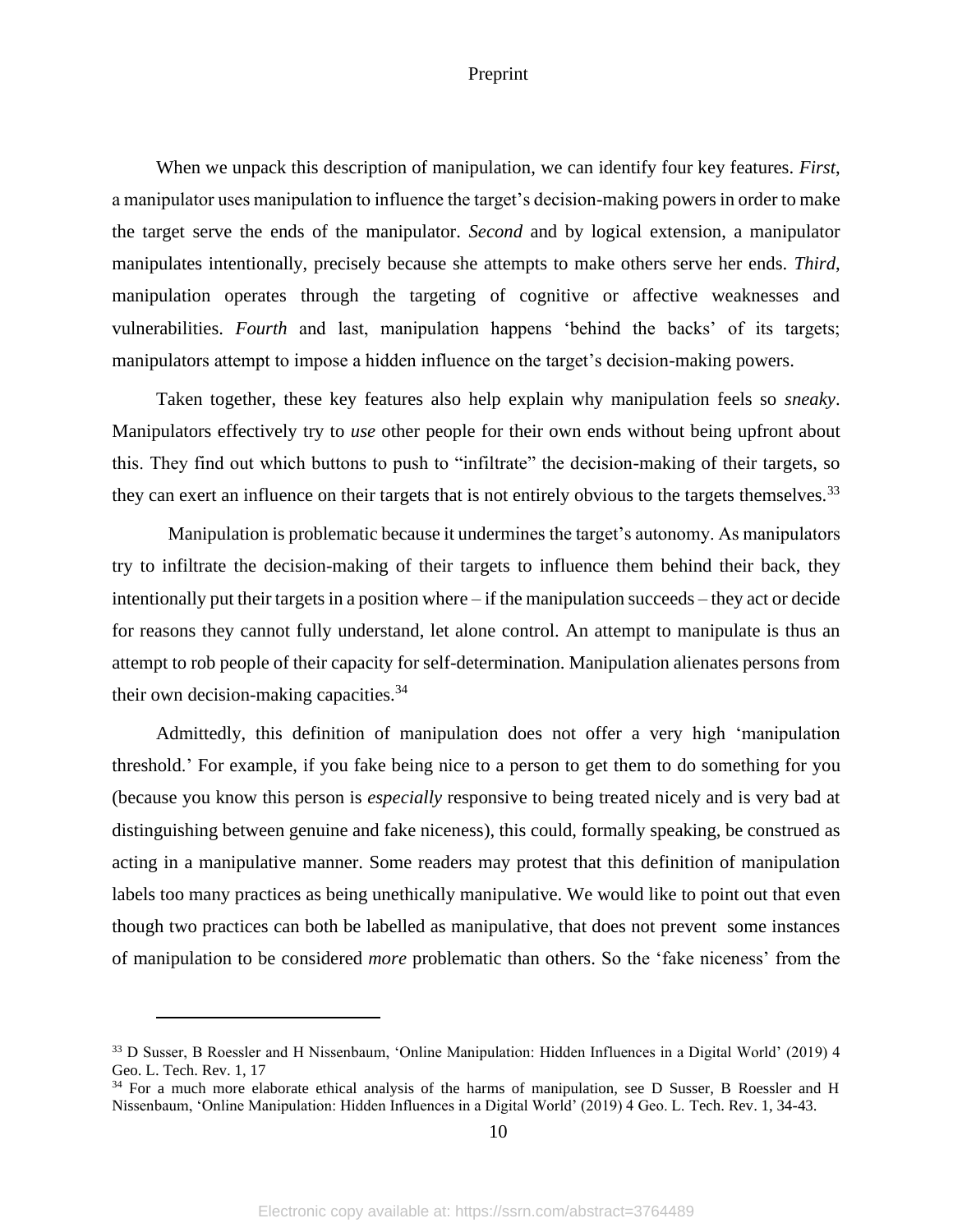example above can, indeed, be seen as a manipulative act and there is no problem labelling this kind of behaviour ethically problematic: other things being equal, we would not want other people to push our buttons by engaging with us in an untruthful manner. It does not follow, however, that this kind of manipulation is necessarily as problematic as *other instances* of manipulation. The kind of manipulative potential inherent to Fortnite, as we argue in the following pages, is much more problematic than the fake niceness, even though both cases can be seen as involving manipulation *stricto sensu.*

In other words, we believe that all manipulation as we defined it is problematic, but that one can still distinguish between less and more problematic instances of manipulation. While fleshing out these different levels of manipulation goes beyond the scope of this article,<sup>35</sup> we can oat least identify a number of elements to take into account in order to distinguish between varying degrees of problematic manipulation. These include: the aim(s) of the manipulator, the scale at which the manipulation takes place, the techniques used, the duration, and the characteristics of the targets.<sup>36</sup> Based on these elements, we argue that Fortnite is a case that warrants close scrutiny, since it operates at a large scale, has a lot of resources to develop and test different techniques to influence behaviour, is often used for extended periods of time, and can be assumed to have children as a significant portion of its userbase (who are entitled to stronger legal protections).

In offline cases of manipulation, we would normally focus on individual cases of interpersonal manipulation and ask whether a particular person was manipulated by a particular act. Such an approach is difficult to maintain for digital environments like Fortnite that has 250 million users and features billions of separate interactions between the digital environment and players. Analysing all those billions of interactions separately is undoable and, more importantly, not very informative. It makes sense to take a more *structural* approach and focus on the design features of the digital environment and ask how we can expect those to shape the behaviour of all the 250 million users.

11

<sup>35</sup> For a more elaborate analysis, see M Sax, 'Optimization of What? For-Profit Health Apps as Manipulative Digital Environments' (2021, forthcoming) Ethics and Information Technology; M Sax, *Between Empowerment and Manipulation: The Ethics and Regulation of For-Profit Health Apps* (PhD Thesis, University of Amsterdam, 2021). <sup>36</sup> See also M Sax, 'Optimization of What? For-Profit Health Apps as Manipulative Digital Environments' (2021, forthcoming) Ethics and Information Technology; M Sax, *Between Empowerment and Manipulation: The Ethics and Regulation of For-Profit Health Apps* (PhD Thesis, University of Amsterdam, 2021).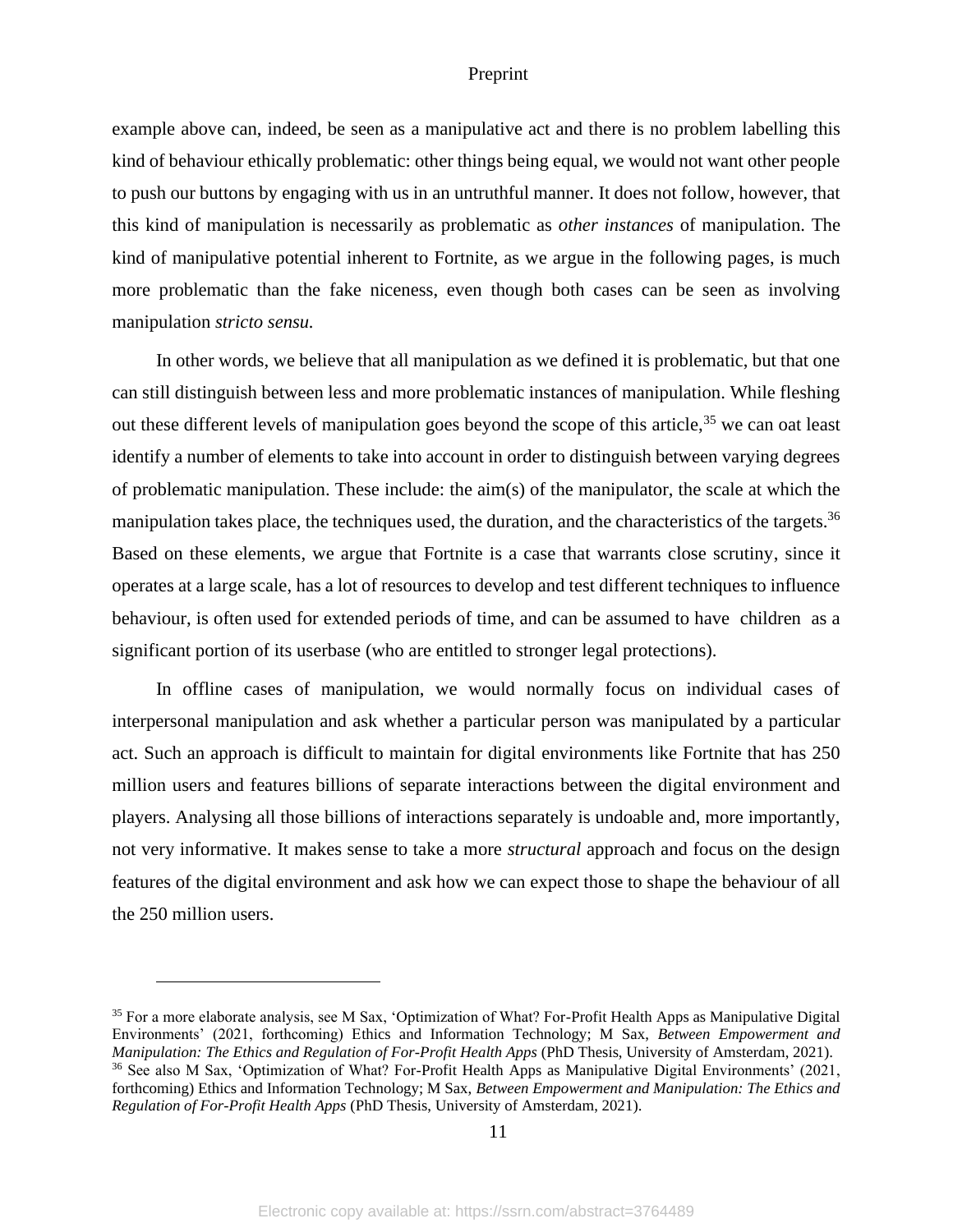Such a structural approach also helps overcoming the obstacle of not being able to definitively identify the intentionality behind some of Epic Games' design and business choices. By taking a more structural perspective, we focus on the observable properties of Fortnite as a service and the effect it has, or can have, on (some of) its users. As will become apparent in the following section, we can argue that *given the observable properties* of Fortnite, there are sufficient reasons to *presume* that the game experience can have exerting manipulative influences on its players. We cannot prove conclusively that Epic Games *intends* Fortnite to be manipulative. So conceptually, this means that 'proving' manipulation is nearly impossible. In practice, and for the purpose of the legal assessment in section 6, we care about the *effect* the digital gaming experience has on its players, regardless of whether this effect was – strictly speaking – fully intended. In sum: we focus on the practices we observe and ask whether they can be regarded as manipulative while acknowledging our lack of access to Epic Games' true intentions.

Before we can use the aforementioned ethical theory of manipulation to analyse Fortnite as a CDP, one more element needs to be clarified. We argued that manipulation involves intentionally imposing a *hidden influence* on someone's decision-making, but what is the precise meaning of a 'hidden' influence? What needs to be hidden? The very *presence* of the influence, or the *strategy* of which the influence is a necessary part, or the *mechanism* through which the influence works? Normatively, the hiddenness of an influence is significant because it helps explain why manipulation is problematic: a hidden influence is one a manipulee cannot (fully) incorporate in her decision-making or stance towards something, thereby undermining that person's autonomy. For our purposes, then, 'hidden' should be understood in a broad, multi-faceted manner to accommodate this normative intuition that there is something *alienating* about manipulation. In practice, this means that an influence can be considered hidden in the relevant sense when either the presence of an influence, the strategy behind an influence, or the mechanism through which the influence is supposed to operate, or any combination of these aspects is hidden to the manipulee. What matters is that the hiddenness of any of these aspects can alienate a person from their decision-making.

In what follows, we establish Fortnite as an intentionally designed digital choice architecture that exerts influences on players and ask whether the digital environment provided by Fortnite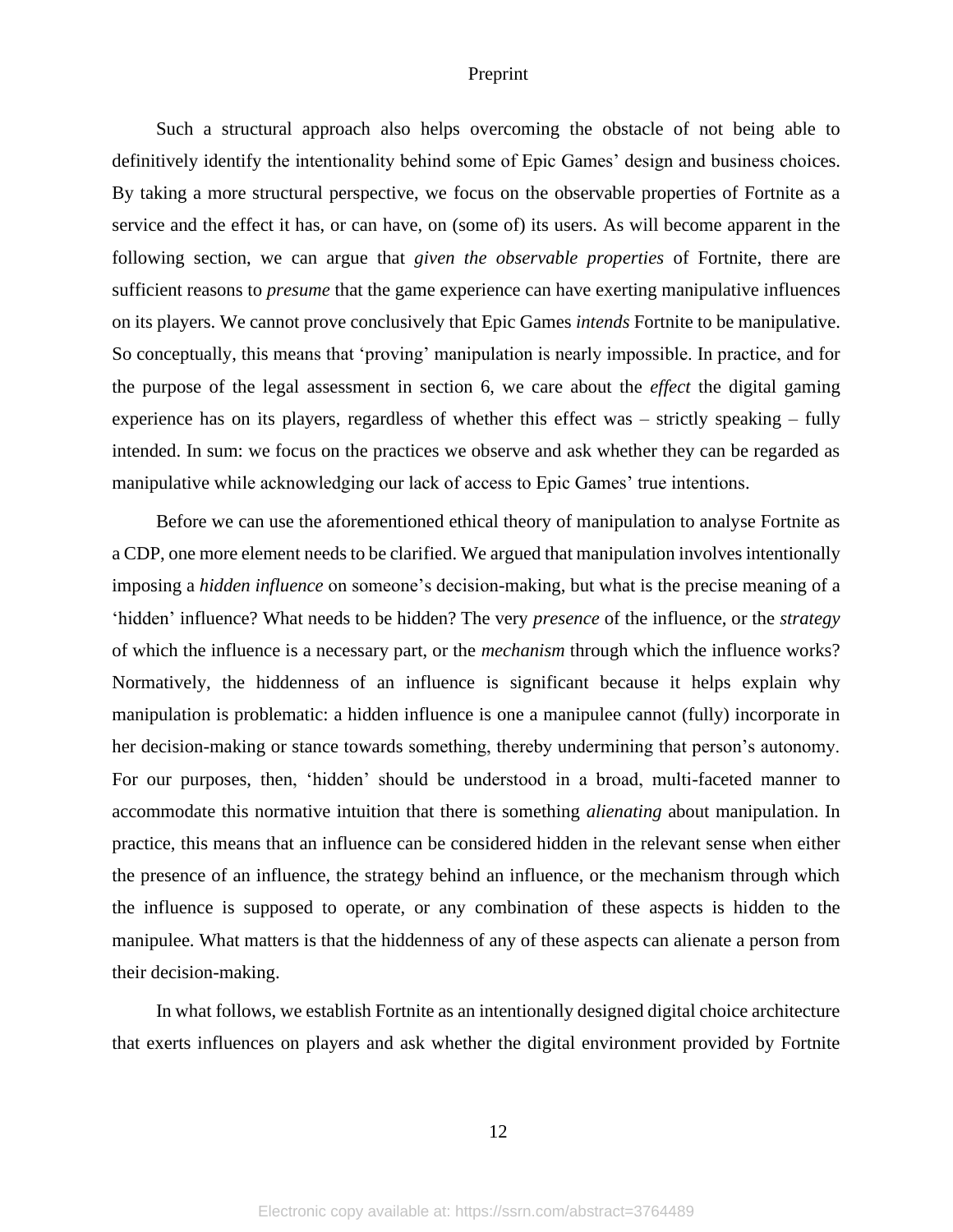(and the types of influences that come with it) is ethically problematic. This, in turn, will inform our legal analysis of the game's practices.

# <span id="page-13-0"></span>**4 Fortnite's Manipulative Potential Unpacked<sup>37</sup>**

### <span id="page-13-1"></span>*4.1 How the Game Works*

Fortnite constitutes what is called a ' Battle Royale' game. The Battle Royale concept is simple: a large number of players is placed in a map, where they all fight each other until one player is left (the winner). In Fortnite, a hundred players start in a flying bus above the map. They jump out of the bus and use their paraglider to drift to any part of the map they desire. Upon landing on firm ground there are basically two things players do to win: building structures (e.g. fortifications, bridges, and towers) to gain a strategic advantage, and searching for weapons to bring damage to other players. Players use their pickaxe to harvest the resources (wood, stone, and metal) needed for building structures. To obtain better weapons, they search the maps for chests and weapons laying around in for instance houses. During a Battle Royale match, the island is surrounded by a storm which gradually moves in, forcing players to an increasingly smaller section of the map.

# <span id="page-13-2"></span>*4.2 It Is All About the Skins*

The word 'skins' is inextricably linked with Fortnite. A skin is a purely aesthetic 'upgrade' to one's character, changing the appearance of one's character in the game. Because the game is designed to look cartoony and fun, the game features a (ever expanding) set of over the top skins such as bunny suits, hermits with beards reaching the ground, inflatable tube men costumes and so on. Players can also acquire (solely) aesthetic upgrades to weapons and so-called *emotes* (e.g. dance moves and taunts) that one can perform at any given time. (In the remainder of this paper, we will simply use the term 'items' to refer to skins, weapons, and emotes collectively). Players play the game to earn access to items, but they can also buy these items directly from the in-game shop. None of the items give a competitive advantage to players, they are purely cosmetic

<sup>&</sup>lt;sup>37</sup> The analysis in this chapter is based on Fortnite's practices up until January 2020.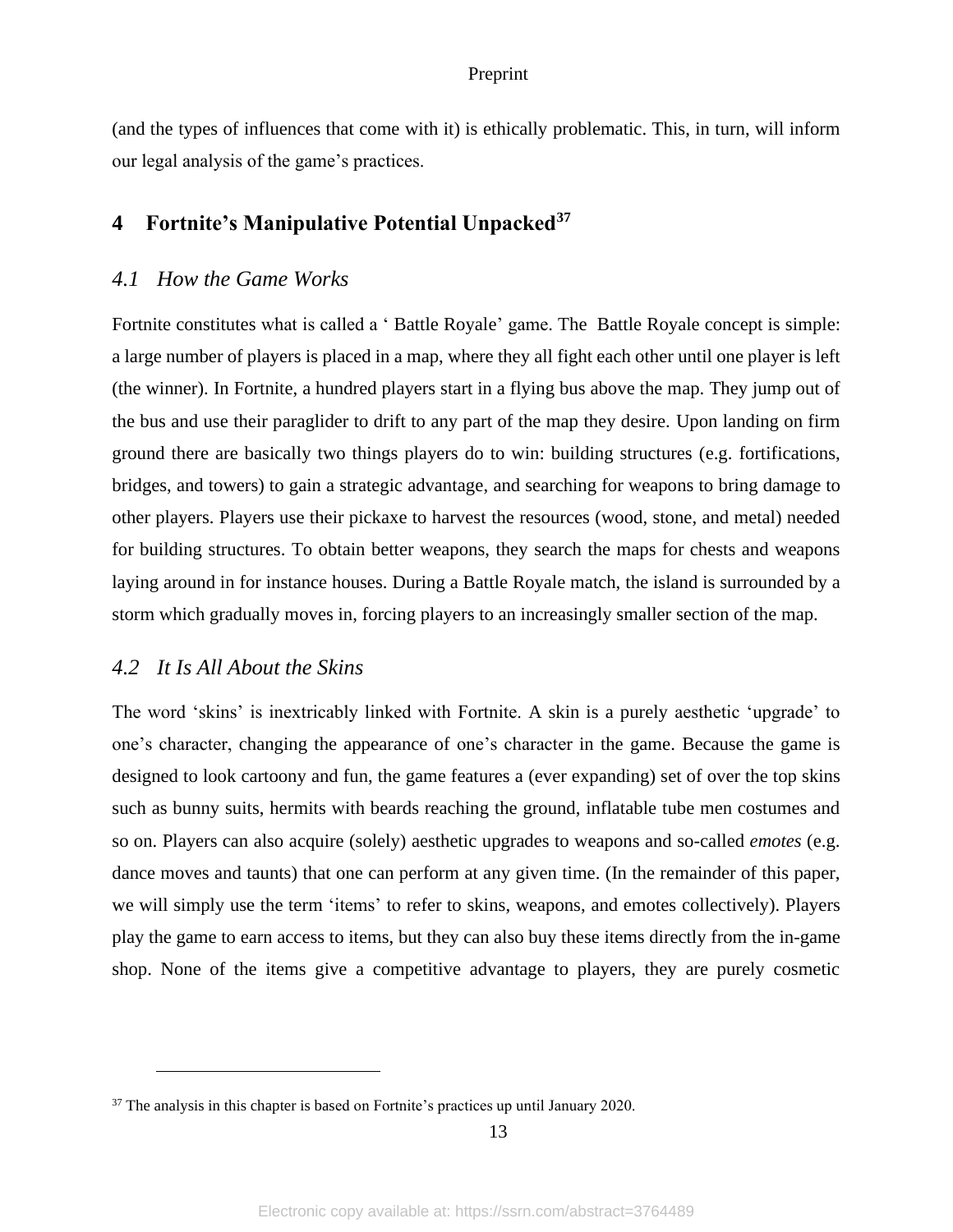'upgrades.' Still, these cosmetic upgrades are incredibly popular and acquiring as many 'cool' items as possible is one of the main reasons for people to play the game.<sup>38</sup>

### <span id="page-14-0"></span>*4.3 Engagement-by-Design: Game Mechanics*

To be able to ethically evaluate Epic Games' (commercial) practices in its flagship Fortnite game, we need to understand how the game mechanics are designed to keep players engaged with the game and willing to pay money for Battle Passes or items.<sup>39</sup> It bears emphasis that in the end we are mainly interested in the question whether engagement-by-design features (can) play a problematic role in Fortnite's development beyond a game, into a CDP.

### <span id="page-14-1"></span>*4.3.1 Progression Trees*

Fortnite's progression system $40$  is the core mechanic in the game that is used to create an engaging experience through which the game monetises user interactions. In essence, the progression system follows the standard video game logic: play the game and the better you do so (i.e. by progressively completing more challenges and killing enemies) the faster you progress and the more items you earn as a reward for progressing. In Fortnite, things are a bit more complicated since the game is organised in cyclical 10-week seasons. During each season, you are presented with a seasonspecific progression tree which is subdivided in tiers. For the duration of a season, you can progress on this tree and unlock season-specific items.

Seasonal progression trees are split in a 'free' and in a 'Battle Pass' track. A Battle Pass is a premium ticket which costs 950 V-Bucks (roughly \$10) and lasts for the duration of one season, unlocking the premium Battle Pass track for that season (more on V-Bucks below). The Battle Pass track contains better and more frequent rewards for progress. Because the game shows the slower, less rewarding 'free' track directly above the Battle Pass track, players without a Battle

<sup>&</sup>lt;sup>38</sup> For a study on how and why people value the purchasing of virtual items in online games, see B Park and K Lee, 'Exploring the Value of Purchasing Online Game Items' (2011) 27 Computers in Human Behavior 2178.

<sup>&</sup>lt;sup>39</sup> Back in 2010, Hamari and Lehdonvirta already proposed "that the design patterns and game mechanics commonly used in games and online hangouts should be viewed as a set of marketing techniques designed to sell virtual goods" J Hamari and V Lehdonvirta, 'Game Design as Marketing: How Game Mechanics Create Demand for Virtual Goods' (2010) 5 International Journal of Business Science & Applied Management 14. Fortnite is a prime example of a video game that understands that already at the level of the game mechanics marketing techniques to sell virtual goods can be implemented.

<sup>&</sup>lt;sup>40</sup> We learned a lot from the YouTube video 'Manufactured Discontent and Fortnite' by the Folding Ideas channel, see [<https://www.youtube.com/watch?v=dPHPNgIihR0>](https://www.youtube.com/watch?v=dPHPNgIihR0) Accessed 17 January 2020.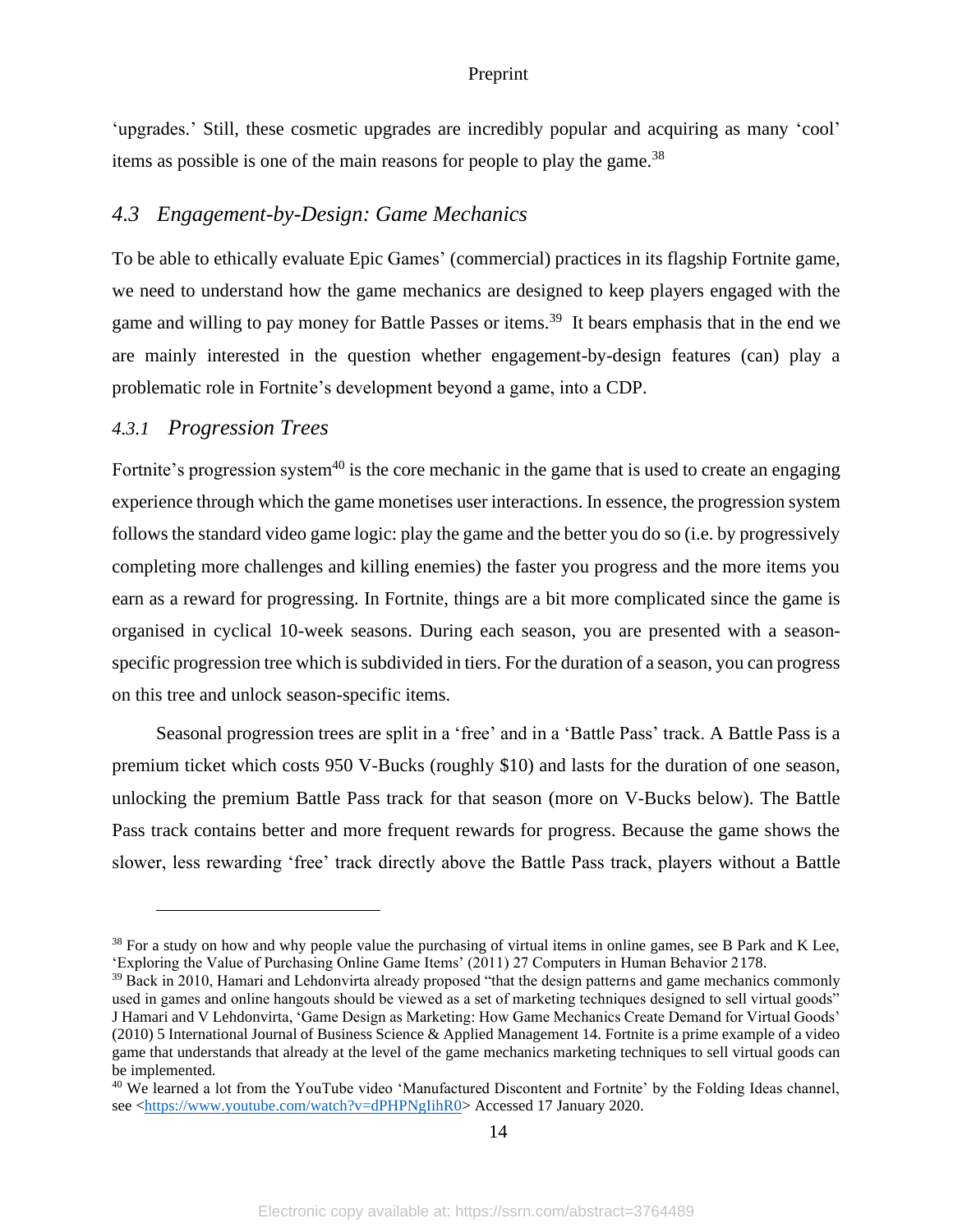Pass are constantly confronted with all the cool rewards they miss out on. At the same time, access to the Battle Pass means that players get more frequent and better rewards, which in turn motivates them to keep playing. The Fortnite progression system effectively teaches players that investing some money makes the game much more rewarding, which in turn makes it more likely that players continue playing, which in turn makes it more likely they will buy a Battle Pass for the upcoming season, and so on. 41

## <span id="page-15-0"></span>*4.3.2 Engineering FOMO: Continuous updating of challenges*

Fortnite works with rotating daily and weekly challenges, which give access to unique items for a limited time. This mechanic incentives people to play the game every day, since they do not want to miss out on items that are only available through these temporary challenges. People that come back to the game for the temporary challenges are, of course, also confronted with all the other engagement boosting game mechanics, making the daily and weekly challenges an important 'hook' for Epic Games to keep people engaged with Fortnite.<sup>42</sup>

It bears emphasis that the progression system which distributes rewards is carefully designed to maximise both the engagement of users and the potential to monetise the interactions with those users. As  $UX^{43}$  researchers working for Epic Games have explained, structuring the rewards system is an exact science that is taken very seriously at Epic Games (as with other game developers). At the 4C Game Development Conference in Prague (2018), Epic Games UX researcher Ben Lewis-Evans (PhD in psychology) gave a lecture titled 'Reward Psychology – Throwing out the Neuro-Trash.'<sup>44</sup> He describes how games like Fortnite use different reward schemes layered on top of each other to create a maximally engaging experience for players. For example, he explains that you want to provide players with timed as well as fixed rewards for which they can accurately anticipate when they receive them. Such rewards serve as reliable guideposts in the future giving a player a reason to play for an additional X hours or minutes before the next reward is awarded. However, providing just fixed and timed rewards would quickly become boring, because they are, by definition, predictable. You should therefore add additional

<sup>41</sup> For an empirical study on such mechanisms, see J Hamari, 'Why Do People Buy Virtual Goods? Attitude Toward Virtual Good Purchases Versus Game Enjoyment' (2015) 35 International Journal of Information Management 299. <sup>42</sup> N Eyal, *Hooked: How to Build Habit-Forming Products* (Penguin, London 2014).

<sup>43</sup> Industry term for 'user experience.'

<sup>44</sup> [<https://www.youtube.com/watch?v=VjHl8Vrfrfk>](https://www.youtube.com/watch?v=VjHl8Vrfrfk) Accessed 17 January 2020.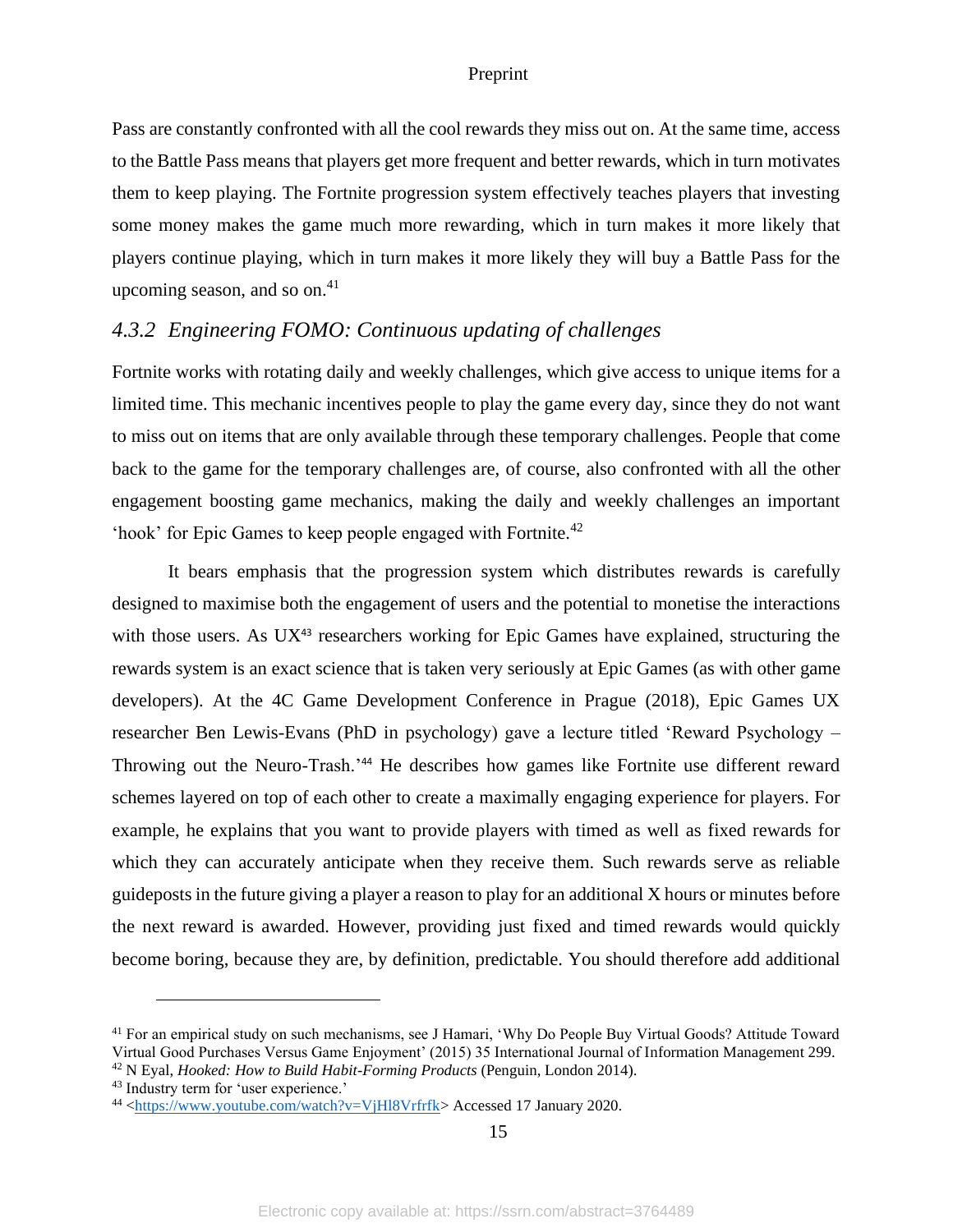layers of, ideally, both random and variable rewards. For the variable rewards it is important that the player clearly understands *how* to achieve them, as well as having a sense of *control* over achieving them. If this layering approach is done right, the timed and fixed rewards provide the player with a steady supply of predictable rewards which always give the player reason to continue playing, while the random rewards add exciting uncertainty and the variable rewards give players a sense of control and achievement. Fortnite is a prime example of this layer-approach, with fixed rewards you receive just for participating in a match, timed rewards for coming back to the game, random rewards when players open chests in Battle Royale matches, and variable rewards when completing challenges.

Epic Games' former head of UX research, Celia Hodent, explains important UX design choices in Fortnite in another video. <sup>45</sup> For example, she explains in great detail how the process of buying and opening bundles of items in the shop is designed to match the "cute" and "fun" "game feel" of Fortnite to make it fun to buy items.<sup>46</sup> Hodent also explains Fortnite's 'onboarding' process. Onboarding refers to the player's first interactions with the game, which afford the game developer the possibility to teach the player how to understand and play the game. Hodent emphasises how Fortnite's onboarding process teaches new players that your avatar and its home base (a permanent personal space where you store items) are ways to express your personal progress and identity: "you have to develop your home base. This is your persona in the game. This is what you progress. This is what you grow."<sup>47</sup> Fortnite's onboarding process is thus designed to teach players from the very start how important and valuable it is to collect as many cool items

<sup>46</sup> Since January 2019, they are actually called X-Ray Piñatas because players now get to see what is in the llama piñata before they buy it. Before January 2019, players bought a black box llama piñata and only found out what was in it after purchasing it. Epic Games changed this mechanic (referred to as a 'loot box' in the game industry) after several European gambling authorities considered regulating them as instances of gambling. FPS Justice Gaming Commission, *Research Report on Loot Boxes* (Brussels, April 2018)  $\lt$ https://www.gamingcommission.be/opencms/export/sites/default/jhksweb\_nl/documents/onderzoeksrapport-loot[boxen-Engels-publicatie.pdf>](https://www.gamingcommission.be/opencms/export/sites/default/jhksweb_nl/documents/onderzoeksrapport-loot-boxen-Engels-publicatie.pdf) Accessed 5 March 2020; The Netherlands Gambling Authority, *Study into loot boxes: A treasure or a burden?* (The Hague, April 2018) < [https://kansspelautoriteit.nl/publish/library/6/study\\_into\\_loot\\_boxes\\_-\\_a\\_treasure\\_or\\_a\\_burden\\_-\\_eng.pdf>](https://kansspelautoriteit.nl/publish/library/6/study_into_loot_boxes_-_a_treasure_or_a_burden_-_eng.pdf) Accessed 5 March 2020/

16

 $45 \leftarrow \frac{\text{https://www.youtube.com/watch?v=4DE_4HUX94E> Accessed 17 January 2020. Transcript of the video can be   
there: <a href="https://cdn.arstechnica.net/wp-content/uploads/2018/09/7b4a9bd8-3582-46ec-a83b-4622-8482-462-842-462-842-462-482-462-482-462-482-462-482-462-482-462-482-462-482-462-482-462-482-462-482-462-48</math>$ found here:  $\langle \frac{https://cdn.arstechnica.net/wp-content/uploads/2018/09/7b4a9bd8-3582-46ec-a83b-12562-2560}{\rangle}$ [d293668a8bf4mezzanine.txt>](https://cdn.arstechnica.net/wp-content/uploads/2018/09/7b4a9bd8-3582-46ec-a83b-d293668a8bf4mezzanine.txt) Accessed 17 January 2020.

<sup>47</sup> [<https://cdn.arstechnica.net/wp-content/uploads/2018/09/7b4a9bd8-3582-46ec-a83b](https://cdn.arstechnica.net/wp-content/uploads/2018/09/7b4a9bd8-3582-46ec-a83b-d293668a8bf4mezzanine.txt)[d293668a8bf4mezzanine.txt>](https://cdn.arstechnica.net/wp-content/uploads/2018/09/7b4a9bd8-3582-46ec-a83b-d293668a8bf4mezzanine.txt) Accessed 17 January 2020.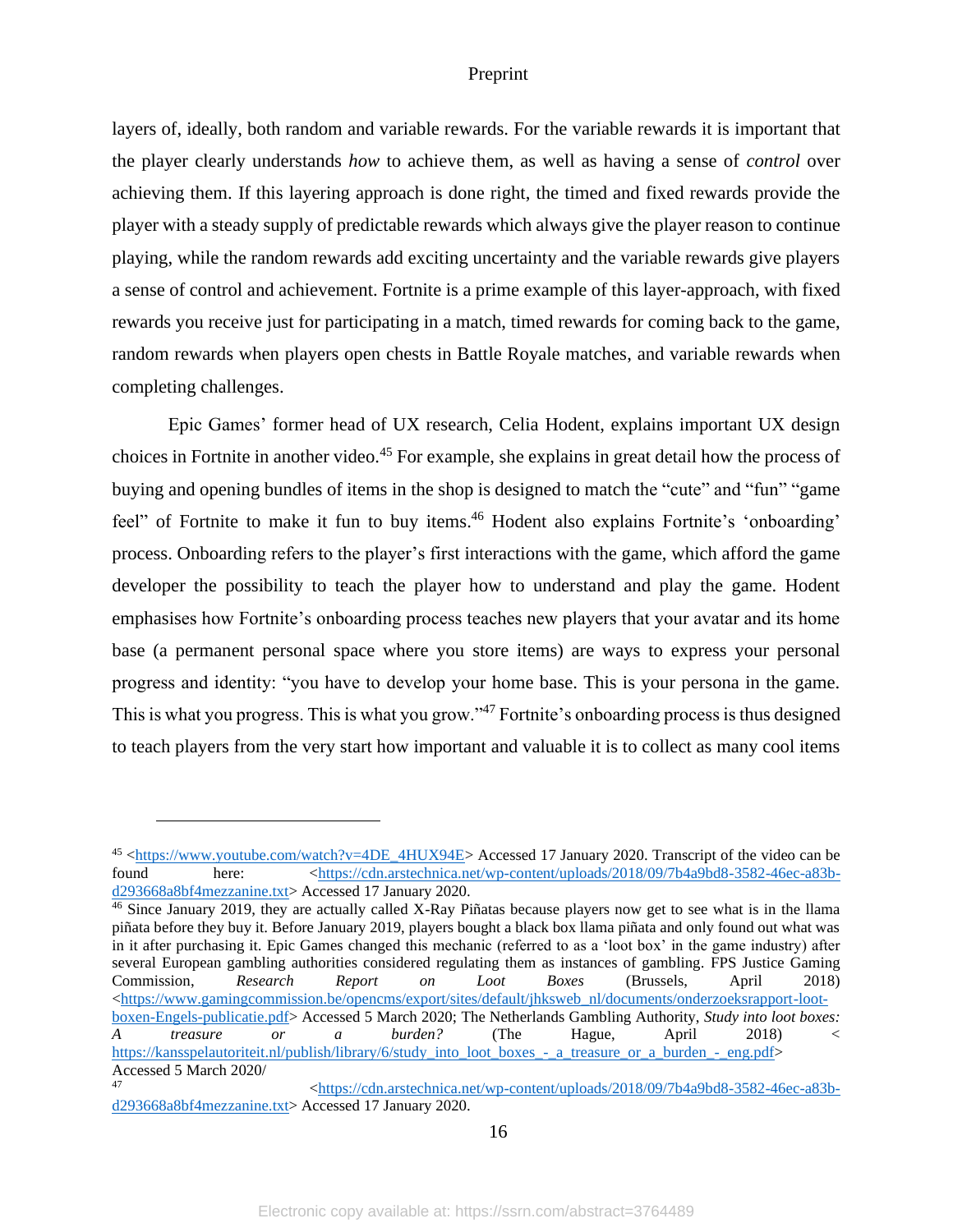as possible, since those items are what communicate to the world how you progress, while they also set you apart from other players.

### <span id="page-17-0"></span>*4.3.3 In-Game Shop*

Given the central role items play in Fortnite, the in-game shop through which such items can be acquired is also designed to maximise engagement. First of all, the game uses an in-game currency called V-Bucks which can be purchased with currencies like dollars and euros. Because players buy items and Battle Passes with V-Bucks instead of real money, they are supposed to experience less inhibitions when buying items in the shop. Moreover, the real value of V-Bucks is deliberately made hard to gauge because V-Bucks can be acquired in different quantities and the more you buy at once, the better the 'exchange rate' you get. The virtual currency system is thus designed to keep players engaged with the shop, without having (or being able) to think too much about the real monetary value of their acquisitions.<sup>48</sup>

Another important design feature is the fact that the in-game shop does not offer the complete catalogue of items available, but rather offers a very limited daily selection of items. This means that the shop is designed to (1) instil a fear of missing out since that one item that you like and that is currently featured in the shop will soon be gone,<sup>49</sup> with no indication if or when it will return; (2) lure players back to the game every day because they want to keep a close eye on the quick and unpredictable rotation of items. On social media and discussion websites like Reddit, the daily shop rotations are discussed elaborately. The Fortnite subreddit (1.1 million users) features a daily thread to discuss the daily in-game shop offerings. For example, on 4 July 2019, the daily shop offering contained 'Fireworks Wrap' ("show your style") which changes the appearance of one's weapons. One of the most upvoted comments was "Firework wrap on point," to which someone answered, "Is it animated?" Multiple users responded by commenting things like "Yes and it looks amazing," and "I'm not at home rn [right now] but if there is fireworks going

<sup>&</sup>lt;sup>48</sup> There are various instruction books for app developers which emphasise how the use of virtual currencies can help maximize transactions and revenue. See, e.g., W J Au, *Game Design Secrets* (Wiley, Indianapolis 2012), 163; T McCann, *The Art of the App Store: The Business of App Development* (Wiley, Indianapolis 2012), 172-175. <sup>49</sup> In Fortnite terminology: vaulted.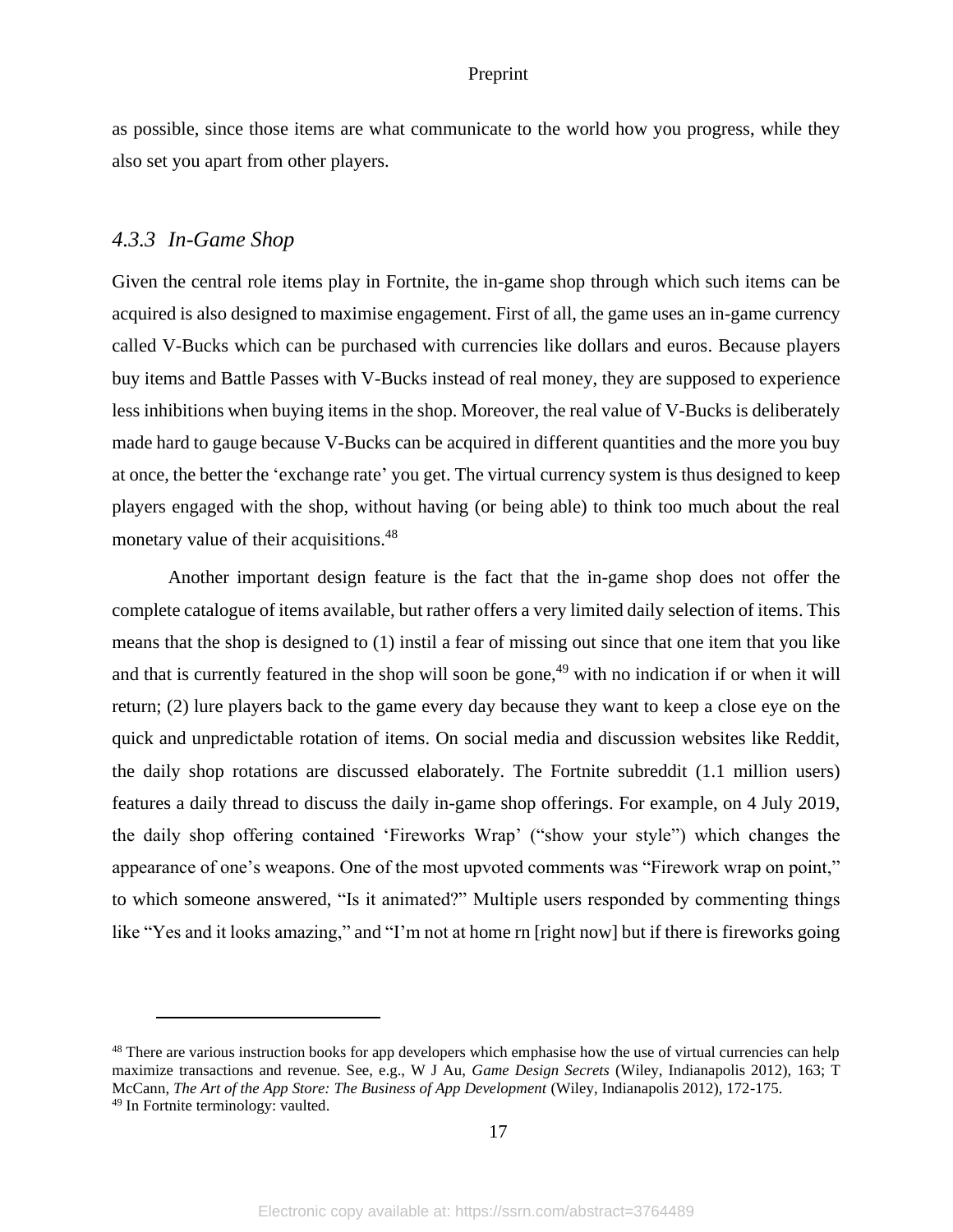off on the wrap it's an insta cop for me."<sup>50</sup> In threads like these, Fortnite players are simultaneously discussing and establishing the value of the daily offerings. Popular YouTubers and Twitchers who discuss new items serve a similar purpose.

# <span id="page-18-0"></span>*4.4 Fortnite's Social Significance (Especially to Children) and Its Cultural Omnipresence*

Fortnite's ability to engage players is as much rooted in its clever game design as it is in its strong cultural presence and the social functions the game has. We briefly address two points here. First, Epic Games is proactively trying to engineer the ubiquitous cultural presence of Fortnite. Second, Fortnite performs a social function for many of its users, notably including children, by giving them tools to shape and express their subjectivity.<sup>51</sup>

Both online and offline Fortnite becomes or makes itself present in various cultural domains, and these cultural domains in turn get integrated into the game itself. Professional athletes from a wide range of sports have celebrated important moments in important games with Fortnite dance moves.<sup>52</sup> These dance moves are then imitated by children playing sports in the schoolyard<sup>53</sup> and, more importantly, also make these dance moves more desirable objects in the shop. "Fortnite's emotes — the dance moves sold in its in-game store for two dollars and up — have become its most recognisable symbol, as teens (and adults for that matter) all over the world 'floss' and 'Take the L' in schools, on street corners, and in a million YouTube videos."<sup>54</sup> Many different brands have already had 'crossovers' with Fortnite, where parts of the game world or specific items in the game take on an appearance in the style of the partner brand. There have been crossovers with, for instance, the Avengers and the John Wick movie franchises; Netflix' hit series Stranger Things;<sup>55</sup>

18

<sup>50</sup> [<https://www.reddit.com/r/FortNiteBR/comments/c8vlg2/daily\\_shop\\_2019074/>](https://www.reddit.com/r/FortNiteBR/comments/c8vlg2/daily_shop_2019074/) Accessed 17 January 2020.

<sup>51</sup> Sicart speaks of "the act of playing a computer game as an act of subjectivization" M Sicart, *The Ethics of Computer Games* (The MIT Press, Cambridge MA 2009), 63.

<sup>52</sup> [<https://www.washingtonpost.com/sports/are-pro-athletes-playing-too-much-fortnite-some-teams-are](https://www.washingtonpost.com/sports/are-pro-athletes-playing-too-much-fortnite-some-teams-are-worried/2018/07/20/664d5ffe-8ab5-11e8-85ae-511bc1146b0b_story.html?utm_term=.0c0ea6f84963)[worried/2018/07/20/664d5ffe-8ab5-11e8-85ae-511bc1146b0b\\_story.html?utm\\_term=.0c0ea6f84963>](https://www.washingtonpost.com/sports/are-pro-athletes-playing-too-much-fortnite-some-teams-are-worried/2018/07/20/664d5ffe-8ab5-11e8-85ae-511bc1146b0b_story.html?utm_term=.0c0ea6f84963)\_Accessed 17 January 2020.

<sup>53</sup> [<https://www.wired.com/story/kids-fortnite-ubiquity/>](https://www.wired.com/story/kids-fortnite-ubiquity/) Accessed 17 January 2020.

<sup>54</sup> V Osterweil, 'Well Played: Battle Royale' (2018) Real Life Mag[, https://reallifemag.com/well-played-battle-royale/](https://reallifemag.com/well-played-battle-royale/) Accessed 22 December 2020.

<sup>55</sup> [<https://www.theverge.com/2019/7/3/20680803/fortnite-stranger-things-season-3-crossover>](https://www.theverge.com/2019/7/3/20680803/fortnite-stranger-things-season-3-crossover) Accessed 17 January 2020.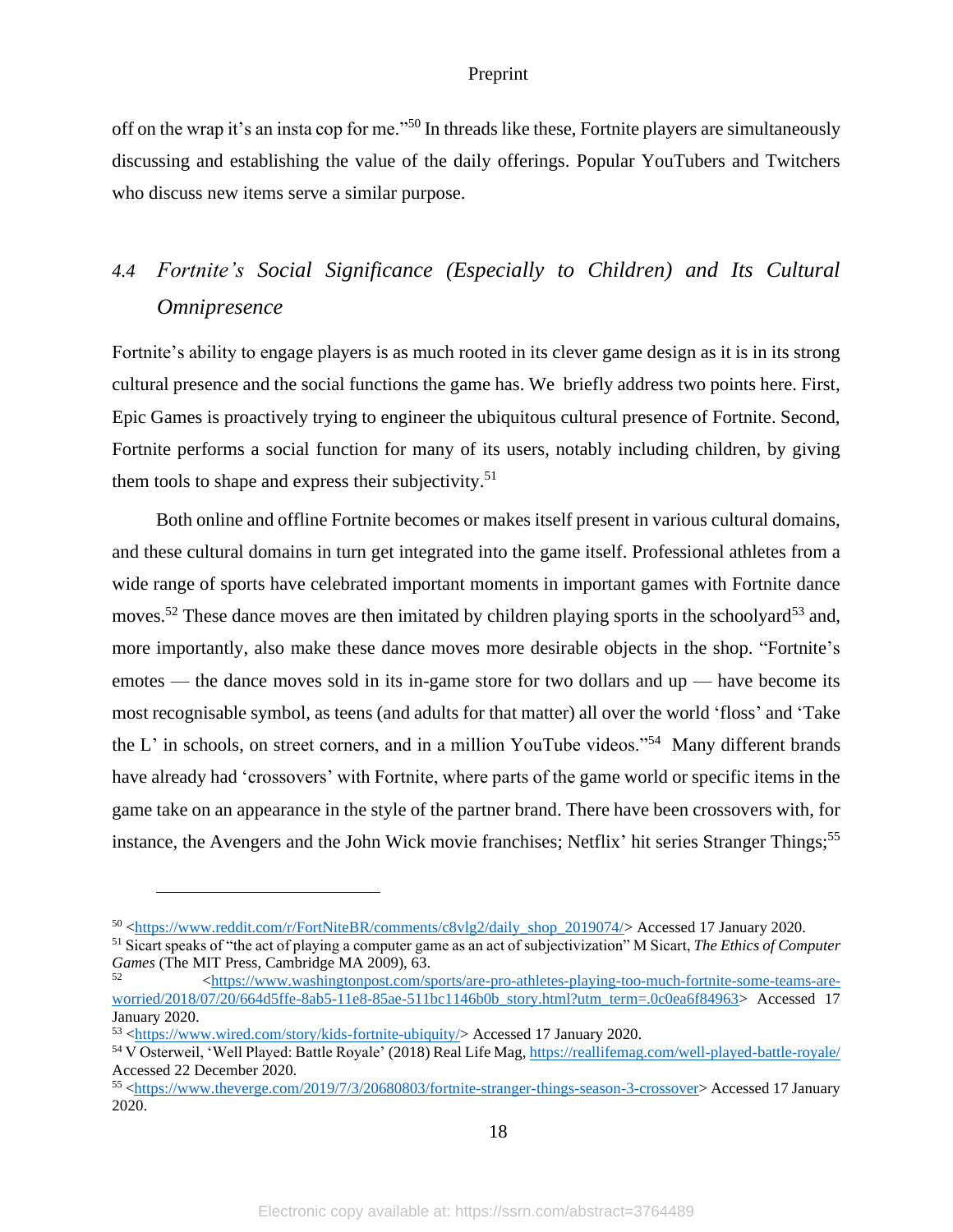DJ Marshmello;<sup>56</sup> the NFL;<sup>57</sup> Weezer (a rock band);<sup>58</sup> and Nike.<sup>59</sup> By partnering with many different brands, franchises and entertainers, Epic Games attempts to 1) make the game itself relevant and meaningful to a wide(r) range of people, and 2) make the in-game branded items appealing to people who already like the brands Epic Games partners with. Epic Games also organises offline Fortnite events, such as the Fortnite Summer Bloc Party where, among other things, it paired popular Fortnite players with celebrities from many different industries for the 'Celebrity Pro-Am' tournament.<sup>60</sup> By inviting celebrities from many different industries (e.g. music, TV, movies, comedy, sports) the tournament was made appealing to a wide audience. Epic Games also organised a Fortnite World Cup with a \$30 million prize pool,<sup>61</sup> which was widely covered in traditional media already before the start of the finales,  $62$  and, even more so, on social media. The winner of the World Cup, 'Bugha,' was invited to Jimmy Fallon's Tonight Show<sup>63</sup> and featured in media such as The New York Times<sup>64</sup> and The Guardian.<sup>65</sup>

At the same time, Fortnite itself is – especially among teenagers – becoming "a new kind of immersive social network<sup>"66</sup> where you can hang out with your friends, (voice) chat, and show (and play with) your personality and self-presentation with the endless collection of skins around which Fortnite revolves.<sup>67</sup> Many of these skins take on a cultural meaning precisely because they

19

<sup>56</sup> [<https://www.wired.com/story/fortnite-marshmello-concert-vr-ar-multiverse/>](https://www.wired.com/story/fortnite-marshmello-concert-vr-ar-multiverse/) Accessed 17 January 2020.

<sup>57</sup> [<https://www.forbes.com/sites/davidthier/2018/11/09/official-nfl-jersey-skins-are-coming-to-fortnite-today-heres](https://www.forbes.com/sites/davidthier/2018/11/09/official-nfl-jersey-skins-are-coming-to-fortnite-today-heres-what-time-and-how-much-theyll-cost/#7acb7f14aba5)[what-time-and-how-much-theyll-cost/#7acb7f14aba5>](https://www.forbes.com/sites/davidthier/2018/11/09/official-nfl-jersey-skins-are-coming-to-fortnite-today-heres-what-time-and-how-much-theyll-cost/#7acb7f14aba5) Accessed 17 January 2020.

<sup>58</sup> [<https://arstechnica.com/gaming/2019/03/fortnite-teams-with-weezer-in-attempt-to-become-the-next-second](https://arstechnica.com/gaming/2019/03/fortnite-teams-with-weezer-in-attempt-to-become-the-next-second-life/)[life/>](https://arstechnica.com/gaming/2019/03/fortnite-teams-with-weezer-in-attempt-to-become-the-next-second-life/) Accessed 17 January 2020.

<sup>59</sup> [<https://www.theverge.com/2019/5/22/18635366/michael-jordan-fortnite-limited-edition-brand-invasion>](https://www.theverge.com/2019/5/22/18635366/michael-jordan-fortnite-limited-edition-brand-invasion) Accessed 17 January 2020.

<sup>60</sup> [<https://www.youtube.com/watch?v=Sb4-jnozMGY>](https://www.youtube.com/watch?v=Sb4-jnozMGY) Accessed 17 January 2020.

<sup>61</sup> [<https://www.epicgames.com/fortnite/en-US/news/fortnite-world-cup-details>](https://www.epicgames.com/fortnite/en-US/news/fortnite-world-cup-details) Accessed 17 January 2020.

<sup>62</sup> [<https://www.theguardian.com/games/2019/feb/22/fortnite-world-cup>](https://www.theguardian.com/games/2019/feb/22/fortnite-world-cup) Accessed 17 January 2020; [https://www.theverge.com/2019/2/22/18235132/fortnite-world-cup-final-date-prize-money-new-york-esports>](https://www.theverge.com/2019/2/22/18235132/fortnite-world-cup-final-date-prize-money-new-york-esports)

Accessed 17 January 2020; [https://www.forbes.com/sites/gradsoflife/2019/06/20/21st-century-skills-act-an](https://www.forbes.com/sites/gradsoflife/2019/06/20/21st-century-skills-act-an-investment-in-our-workforce/#291a80245342)[investment-in-our-workforce/#291a80245342>](https://www.forbes.com/sites/gradsoflife/2019/06/20/21st-century-skills-act-an-investment-in-our-workforce/#291a80245342) Accessed 17 January 2020.

<sup>63</sup> [<https://www.youtube.com/watch?v=OMlew5x8lFU>](https://www.youtube.com/watch?v=OMlew5x8lFU) Accessed 17 January 2020.

<sup>64</sup> [<https://www.nytimes.com/2019/07/29/us/fortnite-world-cup-winner-bugha.html>](https://www.nytimes.com/2019/07/29/us/fortnite-world-cup-winner-bugha.html) Accessed 17 January 2020.

<sup>65</sup> [<https://www.theguardian.com/games/2019/jul/29/american-teenager-becomes-first-fortnite-world-cup-champion](https://www.theguardian.com/games/2019/jul/29/american-teenager-becomes-first-fortnite-world-cup-champion-kyle-bugha-giersdorf)[kyle-bugha-giersdorf>](https://www.theguardian.com/games/2019/jul/29/american-teenager-becomes-first-fortnite-world-cup-champion-kyle-bugha-giersdorf) Accessed 17 January 2020.

 $\text{66}$  [<https://www.theverge.com/2019/7/29/8934329/fortnite-world-cup-finals-epic-games-esports-ninja-tfue-bugha](https://www.theverge.com/2019/7/29/8934329/fortnite-world-cup-finals-epic-games-esports-ninja-tfue-bugha-marshmello)[marshmello>](https://www.theverge.com/2019/7/29/8934329/fortnite-world-cup-finals-epic-games-esports-ninja-tfue-bugha-marshmello) Accessed 17 January 2020.

 $\frac{67 \text{ <https://www.theverge.com/2018/12/21/18152012/fortrite-was-2018s-most-important-social-network> **Accessed**$ 17 January 2020.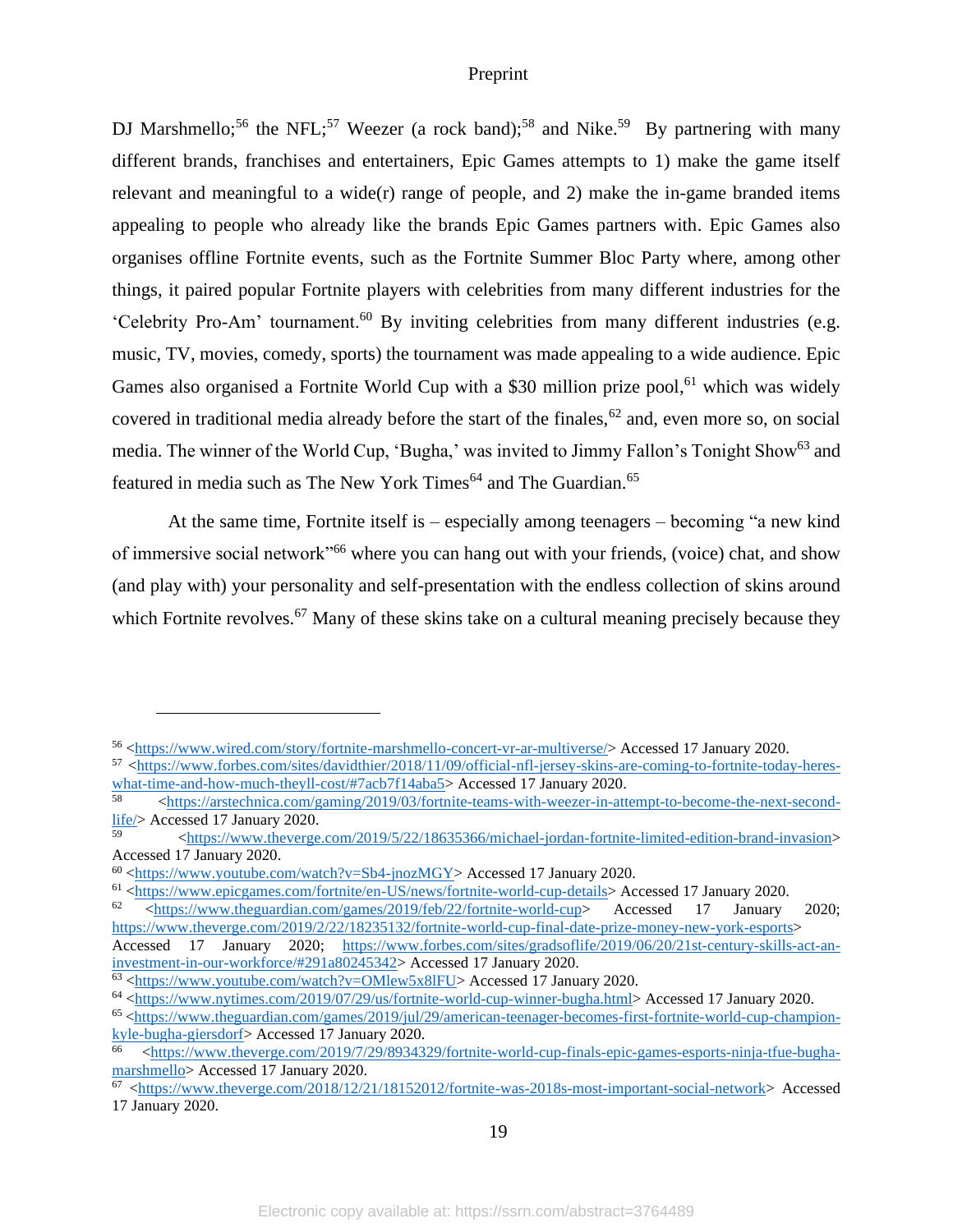are often related to social or cultural phenomena outside of Fortnite (see all the examples provided above of athletes, musicians and brands partnering with Epic Games).

There is also an interesting, mutually reinforcing dynamic between Fortnite and the relatively new phenomenon of video game live streamers.<sup>68</sup> "Live streaming is a major new force in the game industry, creating links between developers and influencers and shifting our expectations of game play and game design, and is consequently a platform whose major structural effects are only now beginning to be understood".<sup>69</sup> Popular Fortnite streamers, who can be considered the most important Fortnite influencers,<sup>70</sup> play the game for large live (digital) audiences.<sup>71</sup> Importantly, popular streamers regularly discuss items they consider cool, thereby bestowing cultural significance and value on these virtual items. Epic Games, being aware of the vital role live streamers play in making Fortnite exciting and engaging for its players, invites the likes of Tfue and Ninja to its events where they are treated as celebrities.<sup>72</sup> The company also employs 'influencer relations managers' who "track and monitor the Fortnite influencer community" to "build relationships with key influencers" and develop "strategies for major campaign beats and influencer support initiatives."<sup>73</sup>

### <span id="page-20-0"></span>*4.5 Beyond the Game: Fortnite as a Content Delivery Platform*

Thus far, we have discussed Fortnite *as a video game* that is very successful at building a digital environment boosting sales of Battle Passes and skins to its players. Looking for an economic expansion, Epic Games appears to want to position Fortnite as a *platform* integrating and offering

<sup>68</sup> See, e.g., T Taylor, 'Now You're Playing with Audience Power' (2016) 33 Critical Studies in Media Communication 293; M Johnson and J Woodcock, 'It's Like the Gold Rush: The Lives and Careers of Professional Video Game Streamers on Twitch.tv' (2017) 22 Information, Communication & Society 336; T Taylor, *Watch Me Play: Twitch and the Rise of Game Live Streaming* (Princeton University Press, Princeton NJ 2018).

<sup>69</sup> M Johson and J Woodcock, 'The Impact of Live Streaming and Twitch.tv on the Video Game Industry' (2019) 41 Media, Culture & Society 670, 670.

<sup>70</sup> Woodcock and Johnson discuss "the role of *Twitch* live streamers as social media influencers, and their potential value to organizations carrying out strategic communication activities." J Woodcock and M Johnson, 'Live Streamers on Twitch.tv as Social Media Influencers: Chances and Challenges for Strategic Communication' (2019) 13 International Journal of Strategic Communication 321, 333.

<sup>71</sup> [<https://www.twitchmetrics.net/channels/viewership?game=Fortnite>](https://www.twitchmetrics.net/channels/viewership?game=Fortnite) Accessed 17 January 2020.

 $72$  Ninja did not qualify for the latest World Cup based on his performance in the game. To still make sure that he was present, Epic Games included him in the 'Pro-Am' side event which pairs professional gamers with celebrities. [<https://www.theverge.com/2019/7/29/8934329/fortnite-world-cup-finals-epic-games-esports-ninja-tfue-bugha](https://www.theverge.com/2019/7/29/8934329/fortnite-world-cup-finals-epic-games-esports-ninja-tfue-bugha-marshmello)[marshmello>](https://www.theverge.com/2019/7/29/8934329/fortnite-world-cup-finals-epic-games-esports-ninja-tfue-bugha-marshmello) Accessed 17 January 2020.

<sup>73</sup> < https://imgur.com/a/RpACGF8> Accessed 17 January 2020.

<sup>20</sup>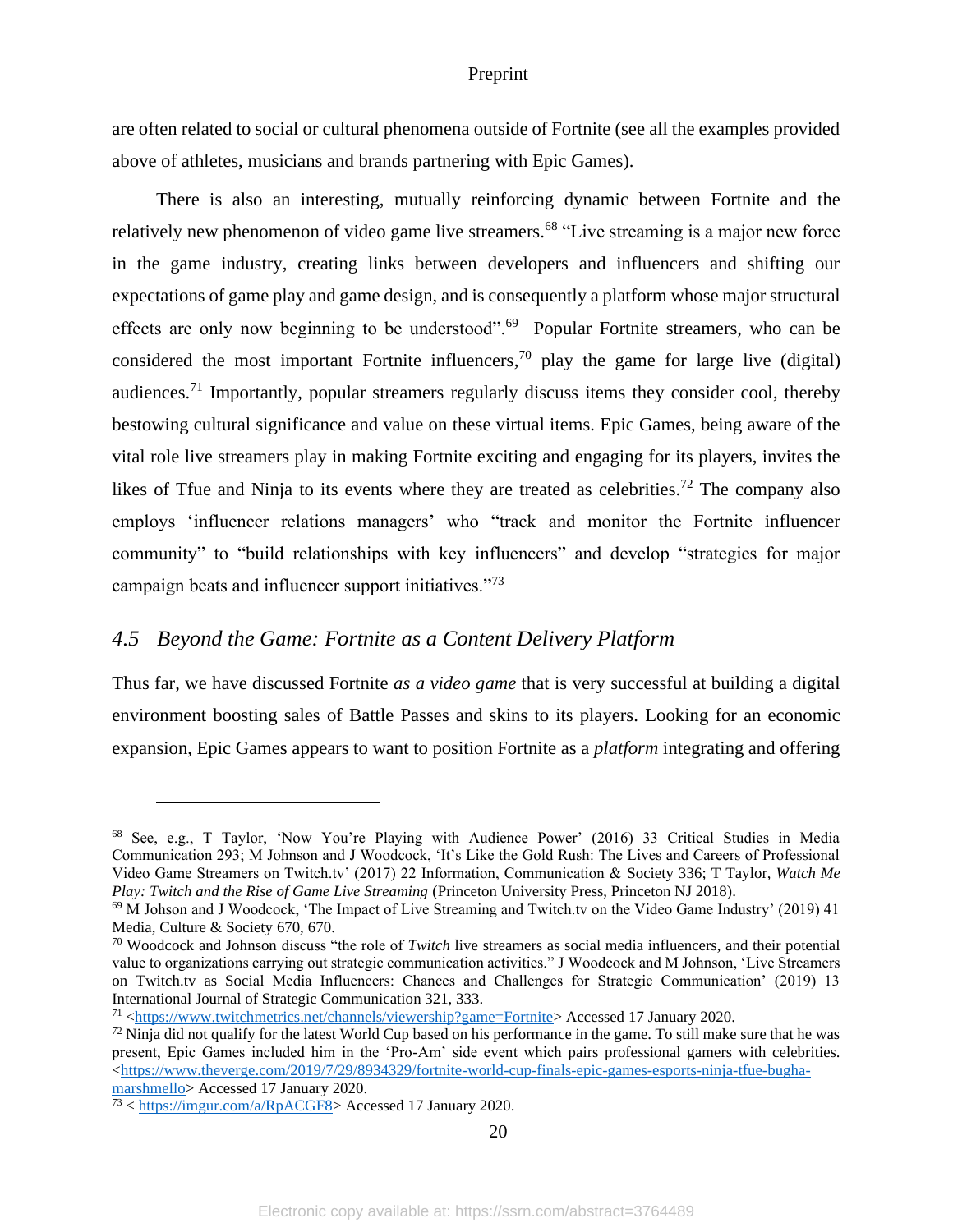much more content and services than the game per se. As mentioned before, Epic Games' CEO Tim Sweeney himself describes Fortnite as "evolving beyond a game […] We're a digital ecosystem company."<sup>74</sup>

A parallel can be drawn with Facebook's evolution into a dominant platform as analysed by Helmond, Nieborg, and Van der Vlist: "partnerships are an essential entry point for tracing a platform's evolution and its shifting boundaries. [...] Through these strategically forged corporate partnerships, platforms instil platform dependencies, become embedded, and gain power in other domains."<sup>75</sup> Fortnite's current development into a CDP is a clear example of an attempt to shift its boundaries outwards by strategically pursuing corporate partnerships. In what follows we provide a brief outline of (1) how other services and content are already starting to be integrated in the game experience, and (2) what the (near) future might hold.

There is a socio-cultural and a technical side to Fortnite's development into more than a game. From a socio-cultural perspective, Fortnite is already well on its way to resemble a social network; a place online where friends (and strangers) meet to hang out, not only to play together, but also to talk via text or voice chat. "*Fortnite* is evolving far beyond its status as a hit video game to become a meeting place, messaging service and increasingly central social gathering space for its millions of teen and tween players."<sup>76</sup> Within this social online meeting space, Fortnite can use the increasingly flexible architecture of its game to integrate other types of content and services into the videogame experience. By doing so, the game becomes an immersive *instrument* that can be used to deliver (third party) content and services to players in a manner that makes the advertising and content feel like an authentic, integral part of the video game. As the think-tank National Research Group observes:

In an era defined by immersive experiences, every brand should think like an entertainment company to win and keep consumer attention. In less than two years, Fortnite has attracted more than 250 million users around the world, and for its audience of teens (ages 10-17)

<sup>74</sup> [<https://www.businessinsider.nl/epic-games-ceo-tim-sweeney-fortnite-unreal-engine-2019-](https://www.businessinsider.nl/epic-games-ceo-tim-sweeney-fortnite-unreal-engine-2019-3/?international=true&r=US) [3/?international=true&r=US>](https://www.businessinsider.nl/epic-games-ceo-tim-sweeney-fortnite-unreal-engine-2019-3/?international=true&r=US) Accessed 17 January 2020.

<sup>75</sup> A Helmond, D Nieborg and F Van der Vlist, 'Facebook's Evolution: Development of a Platform-as-Infrastructure' (2019) 3 Internet Histories 123, 124.

<sup>76</sup> [<https://www.forbes.com/sites/dbloom/2019/06/04/is-fortnite-the-new-social-media-home-for](https://www.forbes.com/sites/dbloom/2019/06/04/is-fortnite-the-new-social-media-home-for-teens/#4b081eef59f9)[teens/#4b081eef59f9>](https://www.forbes.com/sites/dbloom/2019/06/04/is-fortnite-the-new-social-media-home-for-teens/#4b081eef59f9) Accessed 17 January 2020.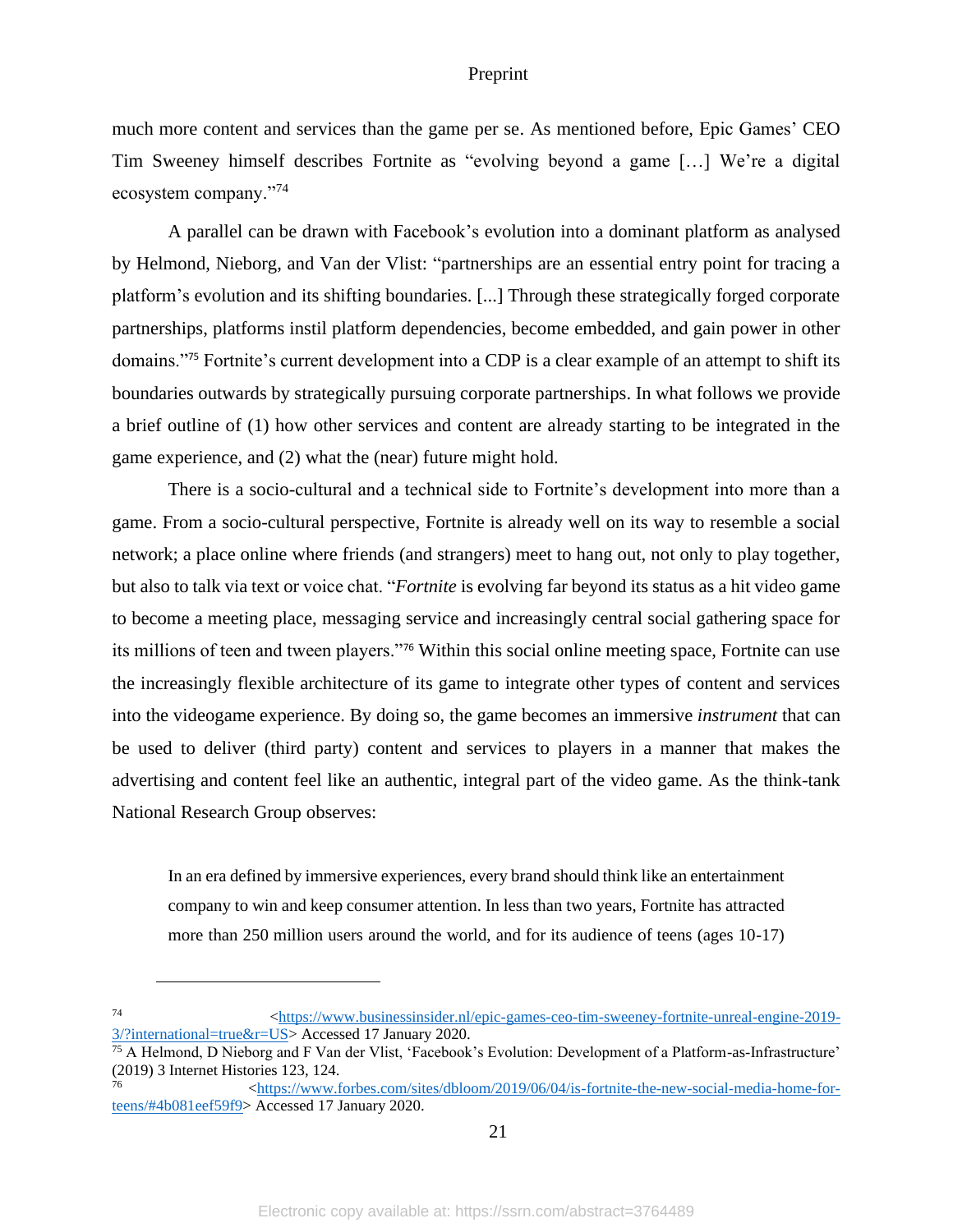who play at least once a week, Fortnite is consuming a colossal 25% of their free time. Offering brands access to significant young audiences who watch less traditional TV, Fortnite is changing the way consumers and brands are interacting and opening up new opportunities for live experiences.<sup>77</sup>

The first major display of Fortnite's potential as a CDP that uses the game as a *means* to deliver *other services*, was the DJ Marshmello concert<sup>78</sup> which took place within the game in February 2019. In an in-game area a stage was 'built' on which a digital avatar of DJ Marshmello 'appeared' at the announced time to 'play' a ten-minute set for millions of players. Players could interact with each other and the environment like they can during regular Fortnite matches (weapons were disabled), making the concert an interactive experience. DJ Marshmello also talked to the crowd ("let me see everybody moving," "Okay for this song I wanna see everybody jumping, let's go!") as light effects and fireworks made the concert into a visual spectacle. To make the virtual experience more realistic, the concert was listed on DJ Marshmello's official touring schedule. The millions of players<sup>79</sup> that attended to concert could do so free of charge, perfectly in line with Fortnite's free-to-play concept. Also, very much in line with Fortnite's free-to-play concept, there were DJ Marshmello skins released for a limited period before the concert. During the scripted concert, DJ Marshmello shouted phrases such as "Okay I wanna see everybody doing their favorite emote right now!" which fits the Fortnite narrative that players can express their authentic personal identity through paid-for skins and emotes. (Similar to the DJ Marshmello concert, the Fortnite World Cup could be watched *within* the game itself.80)

The concert benefited Fortnite not just by bringing (new) players to the game to watch the concert, but also by having a big artist confirm/validate the value and importance of the in-game items such as skins and emotes (and the Fortnite brand in general). DJ Marshmello, in turn, experienced a sharp increase in his popularity after the Fortnite concert. There was a clear growth

<sup>77</sup> [<http://www.nationalresearchgroup.com/news/fortnite-the-new-social-media>](http://www.nationalresearchgroup.com/news/fortnite-the-new-social-media) Accessed 17 January 2020.

<sup>78</sup> Full concert: [<https://www.youtube.com/watch?v=NBsCzN-jfvA>](https://www.youtube.com/watch?v=NBsCzN-jfvA) Accessed 17 January 2020.

<sup>79</sup> [<https://www.theguardian.com/games/2019/feb/03/marshmello-fortnite-in-game-concert-edm-producer>](https://www.theguardian.com/games/2019/feb/03/marshmello-fortnite-in-game-concert-edm-producer) Accessed 17 January 2020.

<sup>80</sup> [<https://www.epicgames.com/fortnite/en-US/news/stream-the-fortnite-world-cup-finals-in-fortnite>](https://www.epicgames.com/fortnite/en-US/news/stream-the-fortnite-world-cup-finals-in-fortnite) Accessed 17 January 2020.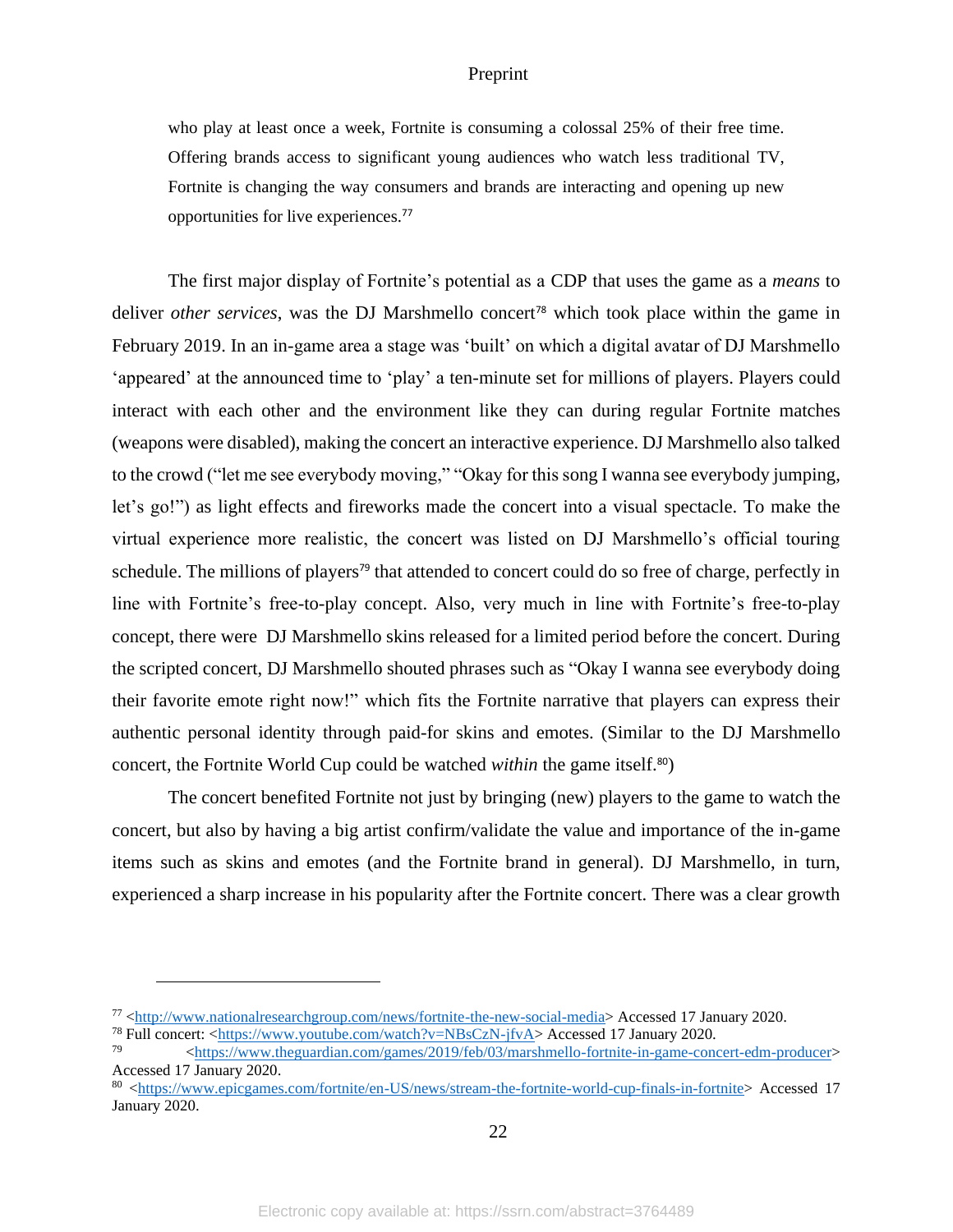in music streams,<sup>81</sup> and his social media presence exploded overnight (e.g. his YouTube channel gained around 700.000 new followers the day after the concert). <sup>82</sup> The event also got incredible media attention, further generating free advertisement benefiting both Epic Games and DJ Marshmello.

The earlier mentioned crossovers with various brands and franchises show that Epic Games is already experimenting with various ways of using the game as a platform for commercial third parties to reach a large captive audience. Some crossovers only revolve around a few temporary items in the in-game store, while other crossovers with movie and television franchises such as John Wick, The Avengers, and Stranger Things involve adjustments to the actual game experience itself, by either changing the aesthetic of the entire in-game world, or by adding temporary game modes. For the duration of the crossover, these brands and franchises actually *become a part of the highly immersive and engaging experience of the video game itself*, making these crossover events some of the most sophisticated forms of native advertising to date.

What set the DJ Marshmello concert apart from other Fortnite-crossovers at the time, is the fact that an actual product/service – namely a concert – could be consumed through/within the game. For the future, we not only foresee more native advertising crossovers in Fortnite, but also more elaborate integrations of actual digital products and services in the game experience itself. One could image new music of artist to be featured within Fortnite, as part of the actual game experience. Another possibility is be the integration of actual TV show or movie footage in the game, either on virtual screen in the game, or in the game lobby or loading screens. As a matter of fact, the latest Star Wars movie *The Rise of Skywalker* was recently promoted in this manner.<sup>83</sup> A scripted event that interrupted all Fortnite matches, forcing<sup>84</sup> everyone to watch the event, saw the virtual invasion of Star Wars themed characters. After a few minutes, a huge virtual screen

<sup>81</sup> [<https://www.forbes.com/sites/bryanrolli/2019/02/08/marshmello-fortnite-concert-boost-streams/#392defdc4c45>](https://www.forbes.com/sites/bryanrolli/2019/02/08/marshmello-fortnite-concert-boost-streams/#392defdc4c45) Accessed 17 January 2020.

<sup>82</sup> [<https://edm.com/news/marshmello-fortnite-social-media-numbers>](https://edm.com/news/marshmello-fortnite-social-media-numbers) Accessed 17 January 2020.

<sup>83</sup> [<https://www.theverge.com/2019/12/14/21020296/star-wars-the-rise-of-skywalker-fortnite-jj-abrams-lightsabers>](https://www.theverge.com/2019/12/14/21020296/star-wars-the-rise-of-skywalker-fortnite-jj-abrams-lightsabers) Accessed 17 January 2020.

<sup>&</sup>lt;sup>84</sup> Players were not *literally* forced to participate in the event since it was still possible to close the game and go do something else like reading a book. But for players that decided not to close the entire game there was no option to just continue playing; they were forced to be a spectator to the Star Wars event.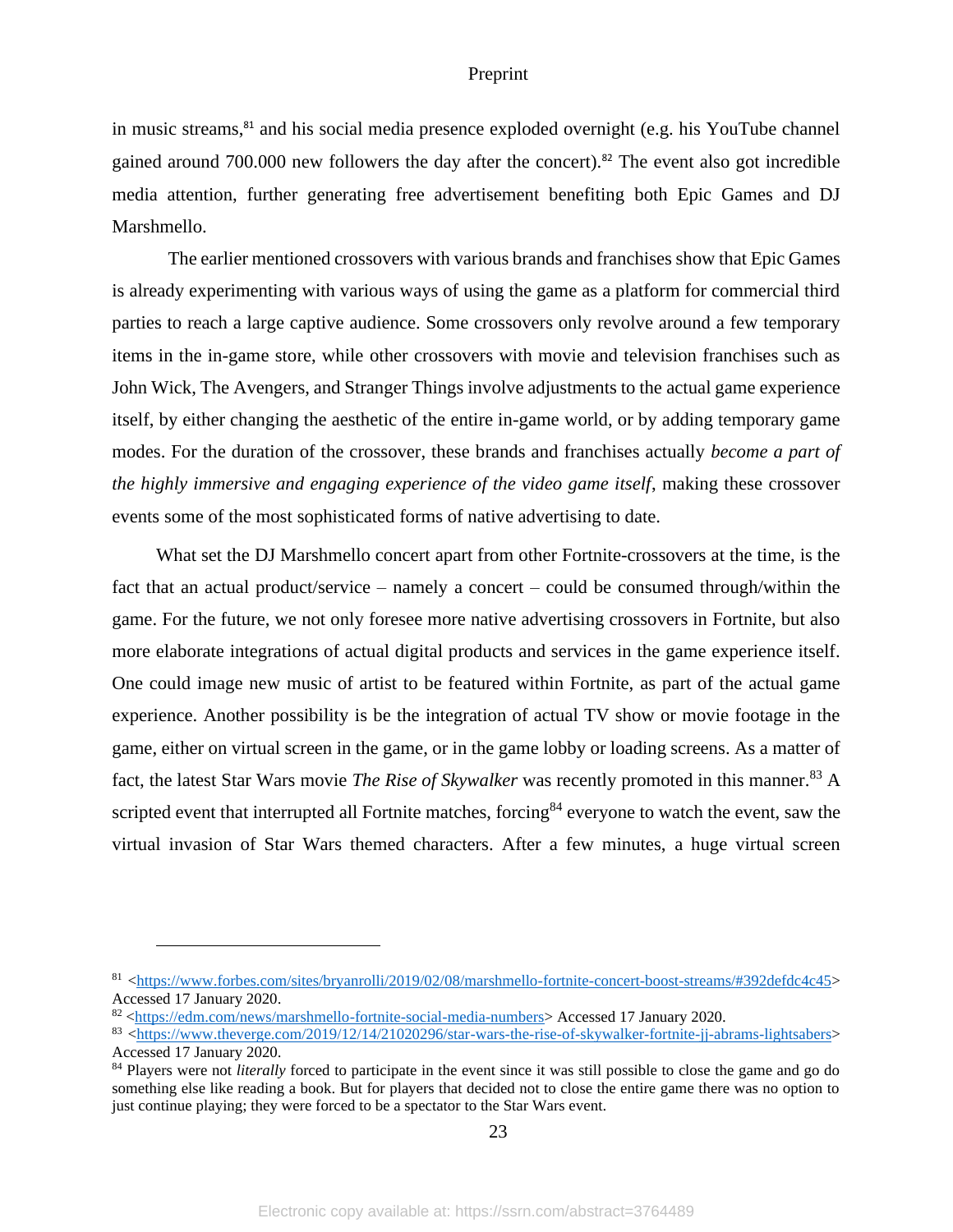appeared in the air above the Fortnite island, showing a Fortnite-exclusive trailer for the new Star Wars movie.

Inclusion of (simple) video games within Fortnite is also a serious possibility, as this has already happened in a very rudimentary form in, for instance, the Grand Theft Auto series.<sup>85</sup> It is also imaginable that access to (part of) such digital content could be sold via the already existing in-game store. Lastly, the fact that Fortnite is starting to be seen as a social media platform could also mean that other social media platforms such Instagram, YouTube, and Twitch will be looking for partnerships with Epic Games to allow for an integration of their platforms in the actual game.

The further materialisation of these probable developments would turn Fortnite more and more into a platform that *looks and feels* like a video game, but that at the same time serves as an engaging, immersive *instrument* to deliver other digital content, services, and sophisticated native advertising to an audience of players.

### <span id="page-24-0"></span>**5 Fortnite's Manipulative Tendencies**

Given the ethical theory of manipulation presented in section 3, how should we evaluate Fortnite's development into a CDP that is natively integrated into the video game experience? We will use the four elements of manipulation we identified above to structure our analysis. It should be noted that although we discuss the four elements separately, for something to qualify as manipulation, all four elements need to be present cumulatively. So when, for example, only two out of four elements can be identified, it does *not* follow that there is 'a little bit of manipulation'. All four elements need to be present at the same time. This means that the many social or commercial practices that exhibit *some* of the elements of manipulation (e.g. the targeting of cognitive and affective biases) should not all be considered manipulative. Indeed, the fact that most forms of entertainment target some affective or cognitive biases does not imply that they are all inherently manipulative. This is only the case when *all* four elements of manipulation are present *simultaneously*.

24

<sup>&</sup>lt;sup>85</sup> An overview of simple video games integrated in the video game world of the Grand Theft Auto series can be found here: [<https://gta.fandom.com/wiki/Arcade\\_Games>](https://gta.fandom.com/wiki/Arcade_Games) Accessed 17 January 2020.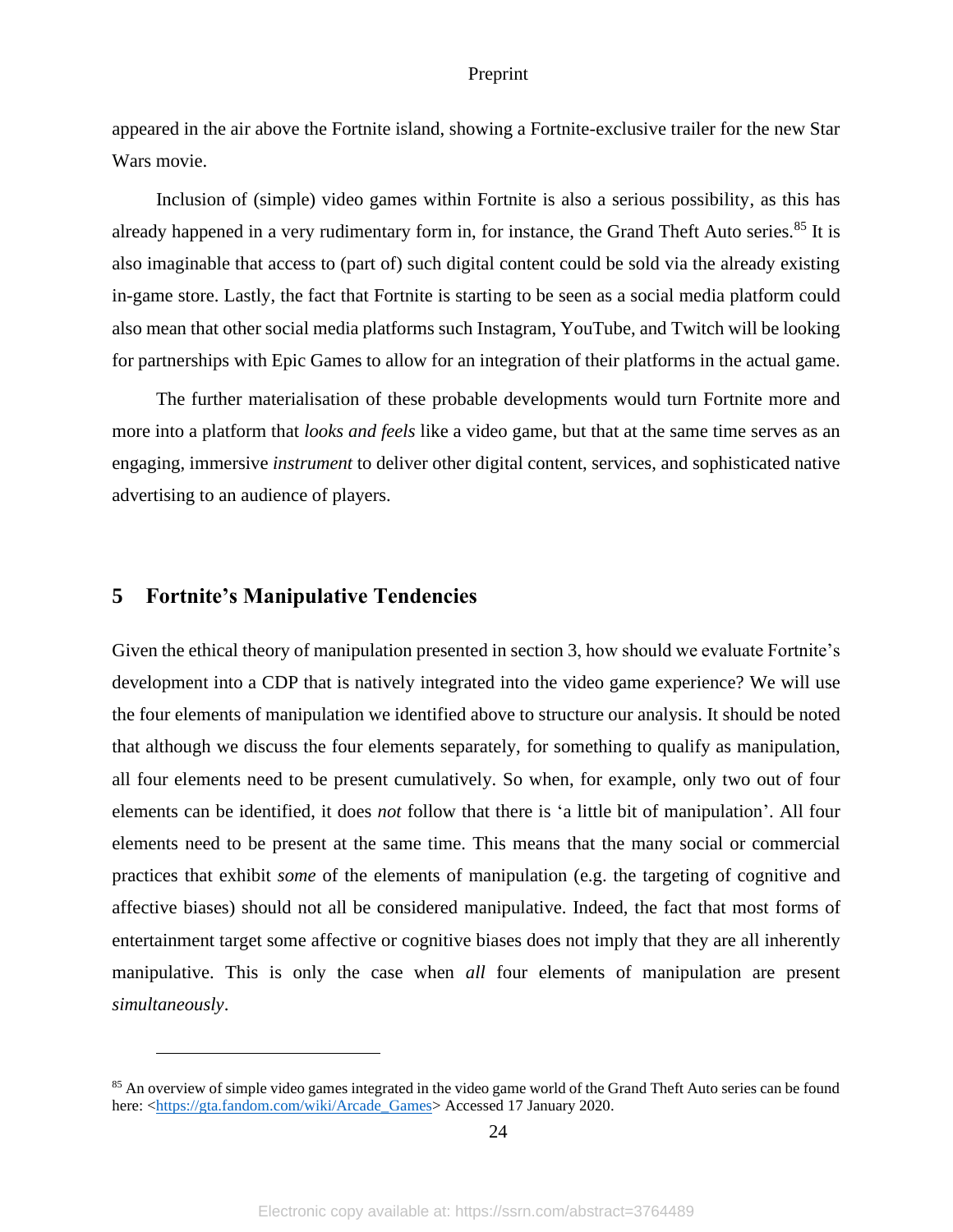So, let us start with the first two elements: (1) an influence is imposed on a target in order to try to make the target serve the interest of the manipulator; and (2) the manipulator does so intentionally. These two elements only require brief analysis because they are typical of any commercial relationship involving a (potential) customer and a vendor. Like any other for-profit company, Epic Games' main interest is to generate profits and it obviously designs Fortnite to be profitable. It should require no further argumentation that Epic Games, at least at a macro-level, intentionally tries to influence persons to make them serve their interests (i.e., generate profits). Because this is characteristic of *every* commercial relationship, it is much more interesting and relevant to evaluate *how* Fortnite is intentionally designed to serve Epic Games' ends: are they (3) targeting cognitive or affective weaknesses of their players and do they (4) impose (partly) hidden influences on their players? As we explained above, from a purely conceptual perspective an influence only qualifies as manipulative when there is an *intent* to target weaknesses to impose (partly) hidden influences on persons. In what follows, we cannot and will not prove the presence of such an intent for each specific practice at a micro-level. We will, however, discuss properties of the game design and experience that can make one *suspect* the presence of such an intent.

### <span id="page-25-0"></span>*5.1 Targeting Cognitive and Affective Weaknesses*

Does Fortnite provide a gaming experience which ends up targeting cognitive or affective weaknesses of players? We can ask this question at the level of the overall game design, and at the level of Fortnite-as-a-CDP. The answer to the first question is important because the overall engaging nature of the game also determines how Fortnite-as-a-CDP functions.

In the first part of this paper, we have already described several game mechanics and design choices that can be understood as attempts to leverage cognitive and affective weaknesses of players. For example, the use of insights from reward psychology to layer different reward schemes in the progression trees. Another example is the heavily curated in-game shop with its daily rotations of items, instilling in players a constant fear of missing out on a unique opportunity to acquire that-one-item. Yet another example is the cyclical game design with its short seasons, effectively leveraging the sunk cost effect.<sup>86</sup> Every 10 weeks, players are confronted with the

<sup>86</sup> See, e.g., P Delfabbro and D King, 'On Finding the C in CBT: The Challenges of Applying Gambling-Related Cognitive Approaches to Video Gaming' 31 Journal of Gambling Studies 315.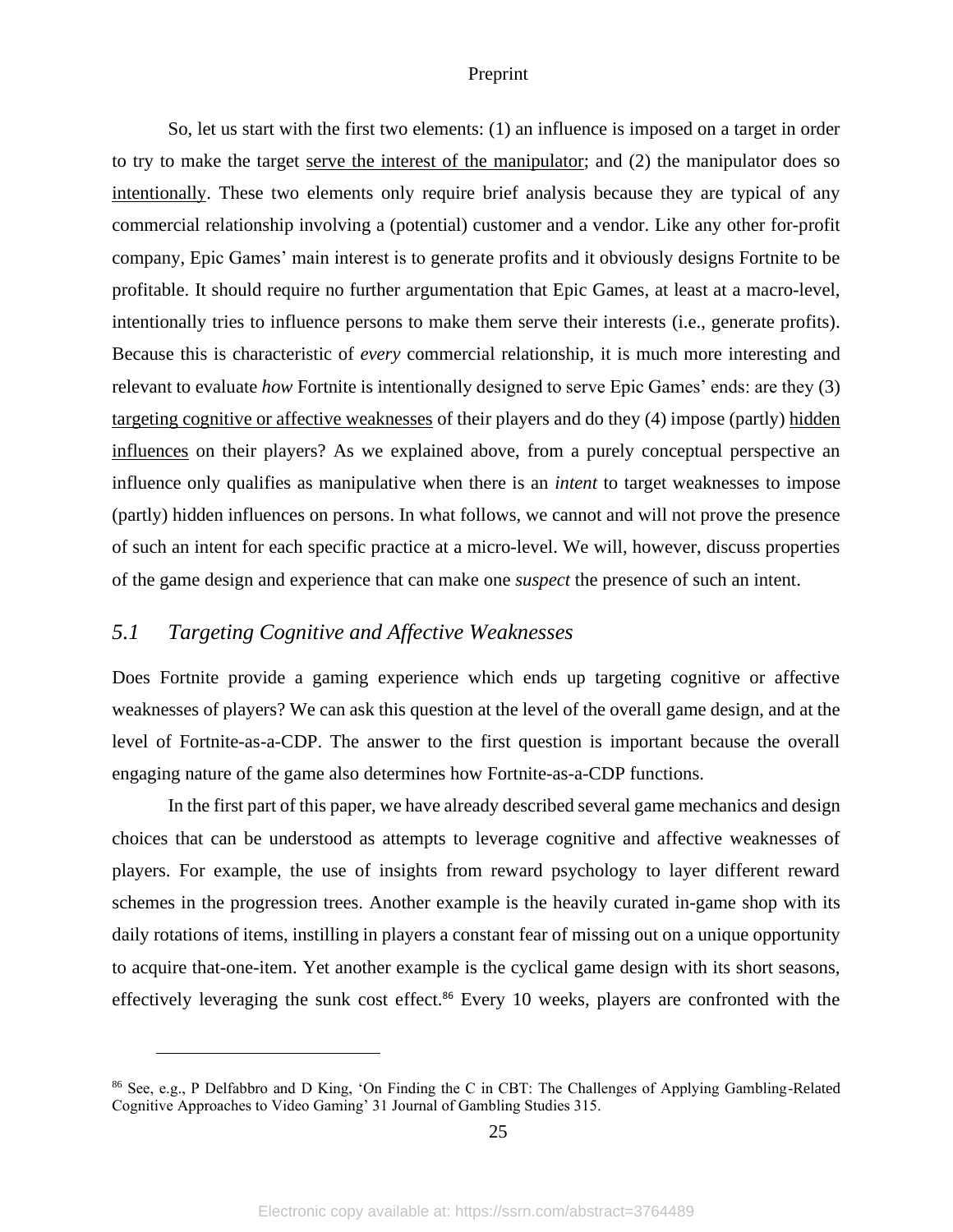choice to buy a Battle Pass for the new season. Because players have already acquired many cool achievements and skins in previous seasons, it becomes increasingly attractive to spend some more money (around  $\epsilon$ 10) for another 10 more weeks of skin-earning and to not let the spoils of the previous seasons go to waste.

Lastly, there are a number of patents that suggest a systematic and advanced search of video game developers/publishers for new techniques to leverage cognitive and affective weaknesses of players.<sup>87</sup> A notable example concerns a patent that details a technique to design match-making features in video games (also present in Fortnite) to engineer the desire to purchase certain virtual goods. <sup>88</sup> The patent proposes to identify the preferred style of play of a player (the 'junior') and couple the player with more successful players who adopt a similar play style (the 'marquee'). The underlying idea is that when the junior and the marquee are put into the same match, the junior will look up to the more skilled marquee who adopts a similar play style, wanting to mimic the marquee. Then, in a next step, the game will send the junior personalised offers for items the marquee used, which should motivate the junior to purchase the items she saw the marquee use so successfully. The patent shows a clear and deliberate intention to target and exploit cognitive and affective weaknesses of players. There are many other examples we could discuss (again) but the general point should be clear: Fortnite offers a gaming experience which can end up targeting known cognitive and affective weaknesses of players to make the game engaging and lucrative.

The next question we should answer is whether the recent introduction of content delivery mechanisms in the game also can involve the targeting of cognitive or affective weaknesses. Here, the most important observation to make is the fact that the content delivery mechanisms are

26

<sup>87</sup> Some examples: US20160005270A1, System and method for driving microtransactions in multiplayer video games, [<https://patents.google.com/patent/US20160005270A1/en>](https://patents.google.com/patent/US20160005270A1/en) Accessed 17 January 2020; US20160001181A1, Matchmaking system and method for multiplayer games, [<https://patents.google.com/patent/US20160001181A1/en>](https://patents.google.com/patent/US20160001181A1/en) Accessed 17 January 2020; US20170100676A1, System and method for generating personalized messaging campaigns for video game players, [<https://patents.google.com/patent/US20170100676A1/en>](https://patents.google.com/patent/US20170100676A1/en) Accessed 17 January 2020.

<sup>88</sup> US20160005270A1, System and method for driving microtransactions in multiplayer video games. [<https://patents.google.com/patent/US20160005270A1/en>](https://patents.google.com/patent/US20160005270A1/en) Accessed 17 January 2020. While this patent was not filed by Epic Games itself (but by Activision, another game developer), it does offer a useful illustration that widely featured in popular media of the research and development initiatives within the gaming industry. See also: Kyle Orland, 'Activision's Patented Method to Drive Microtransactions with Matchmaking', *Ars Technica*, 2017 <https://arstechnica.com/gaming/2017/10/activisions-patented-method-to-drive-microtransactions-withmatchmaking $\ge$  [accessed 19 May 2020].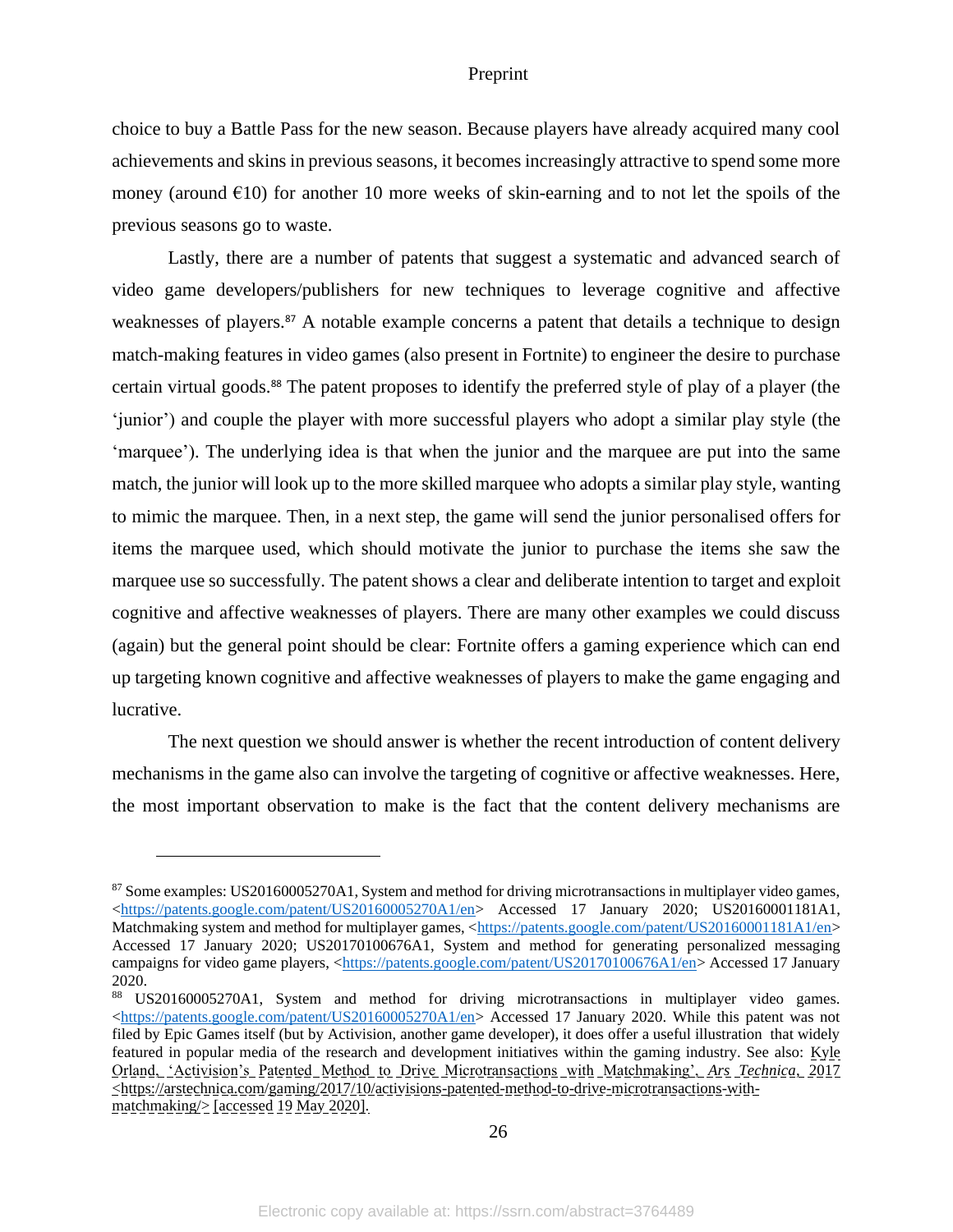*natively* integrated into the game to resemble its look and feel, so as to become indistinguishable from the game. It is well-established (and known by publishers) that people are notoriously bad at recognising commercial content that is natively integrated in the actual editorial content. "Nearly all the published research on online sponsored content to date clearly shows that a majority of consumers do not realize they are looking at an ad."<sup>89</sup> If readers of written media are already notoriously bad at recognising natively integrated commercial content, one can expect the same to be true even more so regarding immersive media such as video games. By choosing to integrate content delivery mechanisms *natively* in the game experience – without the use of any clear disclosures indicating to users that paid-for content is integrated in the game experience –, we consider Epic Games (and its commercial partners) to leverage known cognitive and affective weaknesses of players.

If we focus specifically on children,<sup>90</sup> it bears emphasis that they are (generally considered to be) even more impressionable and less able to critically reflect on the (partly) commercial nature of the experience that is offered to them. As a population, children exhibit particular cognitive and affective biases associated with their age. We suspect that Epic Games targets children with Fortnite content, for instance by partnering with brands that children like and celebrity influencers particularly popular among children. To the extent this is the case, it can be assumed that Epic Games is knowingly leveraging children's cognitive and affective weaknesses when it comes to exposure to (natively integrated) commercial material. To be sure, Epic Games is not the first company to specifically target children – it is a normal market practice to do so. We merely argue that the *specific nature* of the entertainment service that Epic Games is offering (i.e. Fortnite) makes the targeting of children within that service *especially* problematic.

### <span id="page-27-0"></span>*5.2 The Attempt to Exert (Partly) Hidden Influences on Players*

Our discussion of targeting cognitive and affective weaknesses brings us to the question whether the gaming experience offered by Fortnite can end up exerting (partly) hidden influences on its

<sup>89</sup> B Wojdynski, H Bang, K Keib, B Jefferson, D Choi and J Malson, 'Building a Better Native Advertising Disclosure' (2017) 17 Journal of Interactive Advertising 150, 150.

<sup>&</sup>lt;sup>90</sup> Defined as 'every human being below the age of eighteen years of age unless under the law applicable to the child, majority is attained earlier' in Article 1 United Nations Convention of the Rights of the Child, 20.11.1989, http://www.ohchr.org/en/professionalinterest/pages/crc.aspx> accessed 22 December 2020.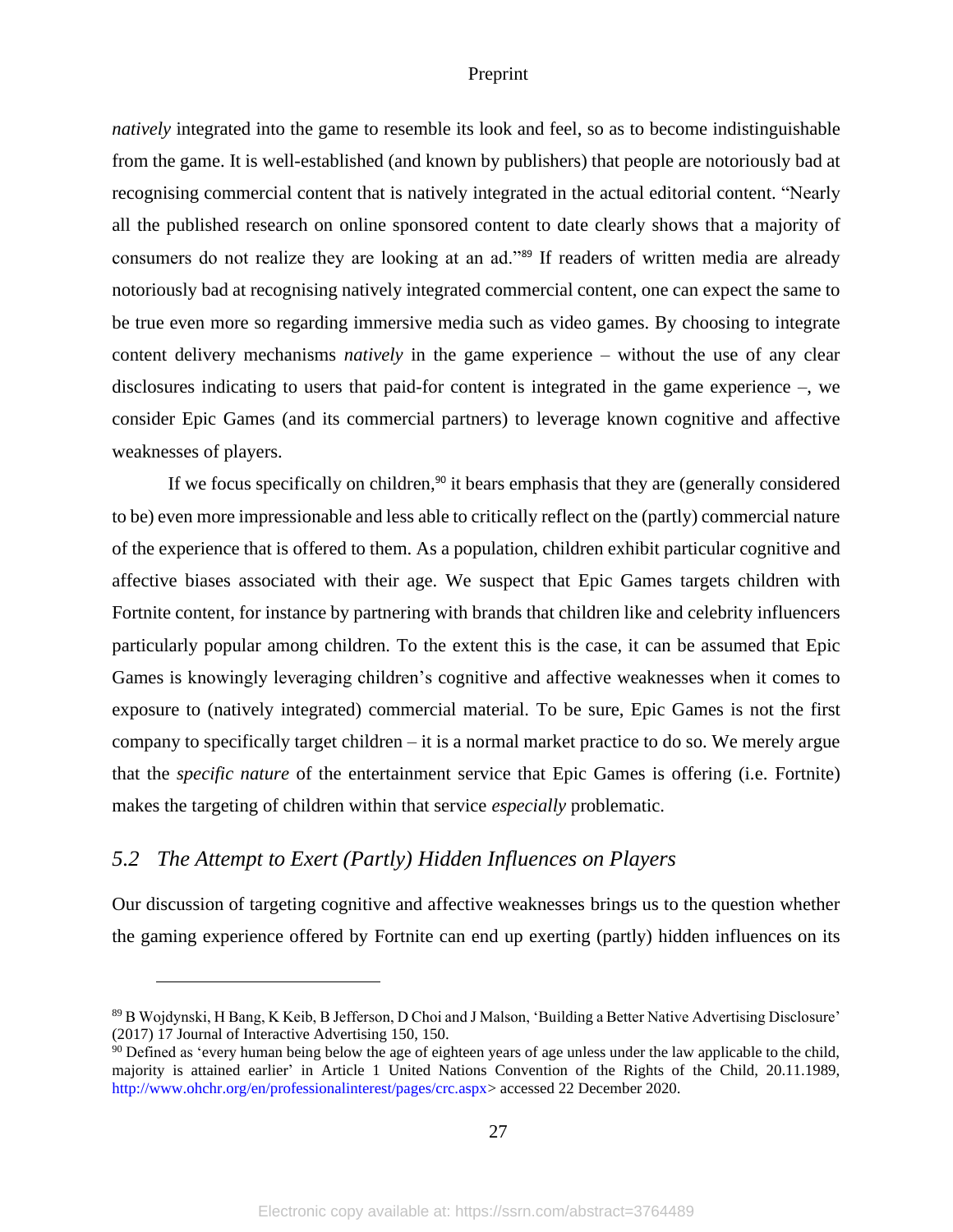players. It is precisely the targeting of cognitive and affective weaknesses that can result in the exertion of (partly) hidden influences on players. It is no accident that Epic Games seeks to *natively* integrate its content delivery mechanisms into the video game experience; we believe it is precisely the point of their strategy. Video games in general are exceptionally immersive when compared to other media forms. "Although there are of course many other possibilities of escaping mundane reality by immersion in more enchanting ones (for example, watching movies or reading books), virtual game worlds are different from the latter because they require active participation. Instead of being a mere recipient of stimuli, one is part of an interactive play with an important and active role to play oneself."<sup>91</sup> Video game players can, much like gamblers, get 'in the zone.<sup>'92</sup> Being fully immersed in a game is antithetical to being able to act as a critical, circumspect, and rational consumer. Video game developers are very aware of the fact that this tension can be exploited for commercial gain. Illustratively, John Riccitiello, former CEO of EA Games (one of the largest gaming companies in the world), was secretly recorded saying:

When you are six hours into playing Battlefield and you run out of ammo in your clip and we ask you for a dollar to reload you really are not very price sensitive at that point in time. [...] And so what essentially ends up happening – and the reason the 'play first pay later' model works so nicely – is that a consumer gets engaged in a property, and they might spend ten, twenty, thirty, fifty hours in the game and then when they are deep into the game and invested in it, we are not gouging, but we're charging and at that point in time the commitment can be pretty high.<sup>93</sup>

Riccitiello was speaking about a game-related microtransaction (reloading a virtual gun for a dollar) in the video game Battlefield. As our discussion in section 4 has shown, Fortnite is among the best in the industry when it comes to creating a highly engaging video game experience. Considering this, more critical thought is needed on the social and ethical implications of deploying highly-sophisticated engagement techniques in order to bring players – many of which

<sup>&</sup>lt;sup>91</sup> J Harambam, S Aupers and D Houtman, 'Game Over? Negotiating Modern Capitalism in Virtual Game Worlds (2011) 14 European Journal of Cultural Studies 299, 304.

<sup>92</sup> N Schüll, *Addiction by Design: Machine Gambling in Las Vegas* (Princeton University Press, Princeton NJ 2012).

<sup>93</sup> Audio fragment can be heard here: [<https://www.youtube.com/watch?v=ZR6-u8OIJTE>](https://www.youtube.com/watch?v=ZR6-u8OIJTE) Accessed 17 January 2020. Forbes also reported on it: [<https://www.forbes.com/sites/erikkain/2017/11/14/dont-buy-star-wars-battlefront](https://www.forbes.com/sites/erikkain/2017/11/14/dont-buy-star-wars-battlefront-ii-if-you-dont-want-to-support-pay-to-win/#376f63a7400f)[ii-if-you-dont-want-to-support-pay-to-win/#376f63a7400f>](https://www.forbes.com/sites/erikkain/2017/11/14/dont-buy-star-wars-battlefront-ii-if-you-dont-want-to-support-pay-to-win/#376f63a7400f) Accessed 17 January 2020.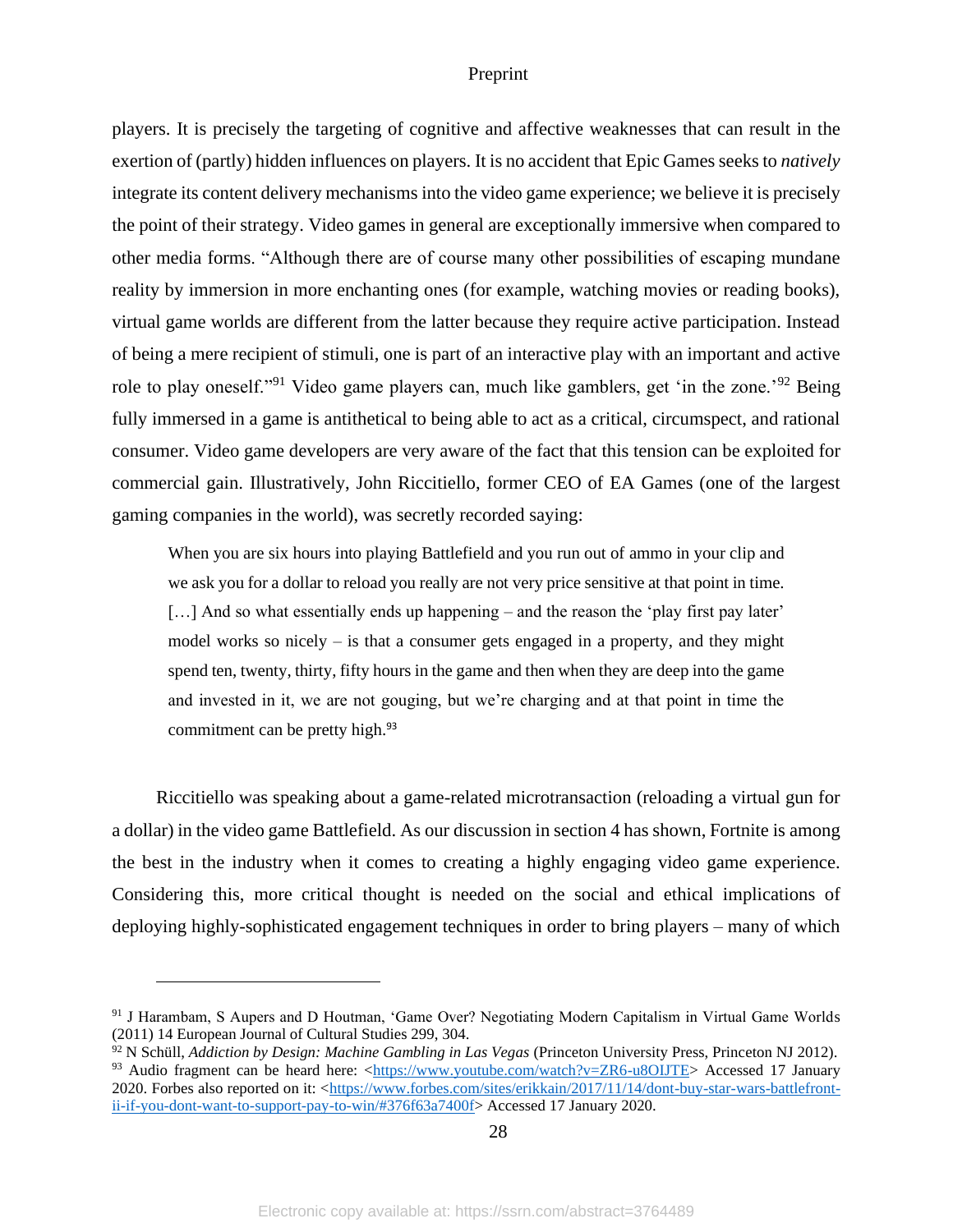are children – into contact with a wide range of commercial digital content and native advertising integrated into the actual game experience. As Fortnite is turning into a CDP, its players are simultaneously turning into *consumers* in a marketplace that does not look and feel like a marketplace. As people are playing a video game designed to be engaging and immersive, they will not always<sup>94</sup> be able to at the same time  $(1)$  see and understand which commercially inspired influences to promote a service or product are present, (2) *how* those influences operate, and/or (3) what they intend to achieve. Third parties using Fortnite as an advertising or CDP can thus attempt to infiltrate the commercial decision-making procedures of consumers *precisely when they are least likely or able to critically reflect on what is offered to them*. Fortnite thus renders its users susceptible to manipulation.

# <span id="page-29-0"></span>**6 Making Fortnite Forthright: Legal Implications**

It has become clear throughout the previous pages that Epic Games both has strong incentives *and*  capabilities to build engaging services which can be construed as being manipulative. Moreover, the search for continued growth and sustained relevance also explains Fortnite's transformation from a mere video game into a Content Delivery Platform (CDP). Both of these trends – i.e. Fortnite's manipulative potential and its transformation into a CDP – are mutually reinforcing and raise important legal questions. After all, these practices are both used to push the game's transformation into a CDP (e.g. persuade players to attend 'live concerts') *and* are exacerbated/aided by CDP-aspects (e.g. partnerships with movie-franchises to sell skins and emotes). Building on the ethical concerns raised above, the following pages will particularly focus on the legality of Fortnite's practices we consider potentially manipulative.

When looking at the four key features of manipulation described in section  $3 - (a)$  disposing others to one's own ends, (b) intentionality, (c) exploitation of cognitive biases/weaknesses, and (d) concealment – in the context of video games such as Fortnite, two of the most important

<sup>94</sup> It is important to emphasise that we do not argue that *all* players will *always* be *completely* oblivious to the fact that their behavior is cleverly influenced to have them engage in behavior that serves Epic Games' bottom line. All we propose is that given the scale at which Fortnite operates, it is enough for Epic Games to reliably infiltrate the decisionmaking of *some* players, *some* of the times. At the aggregate level, this will still yield significant results (as their profits prove).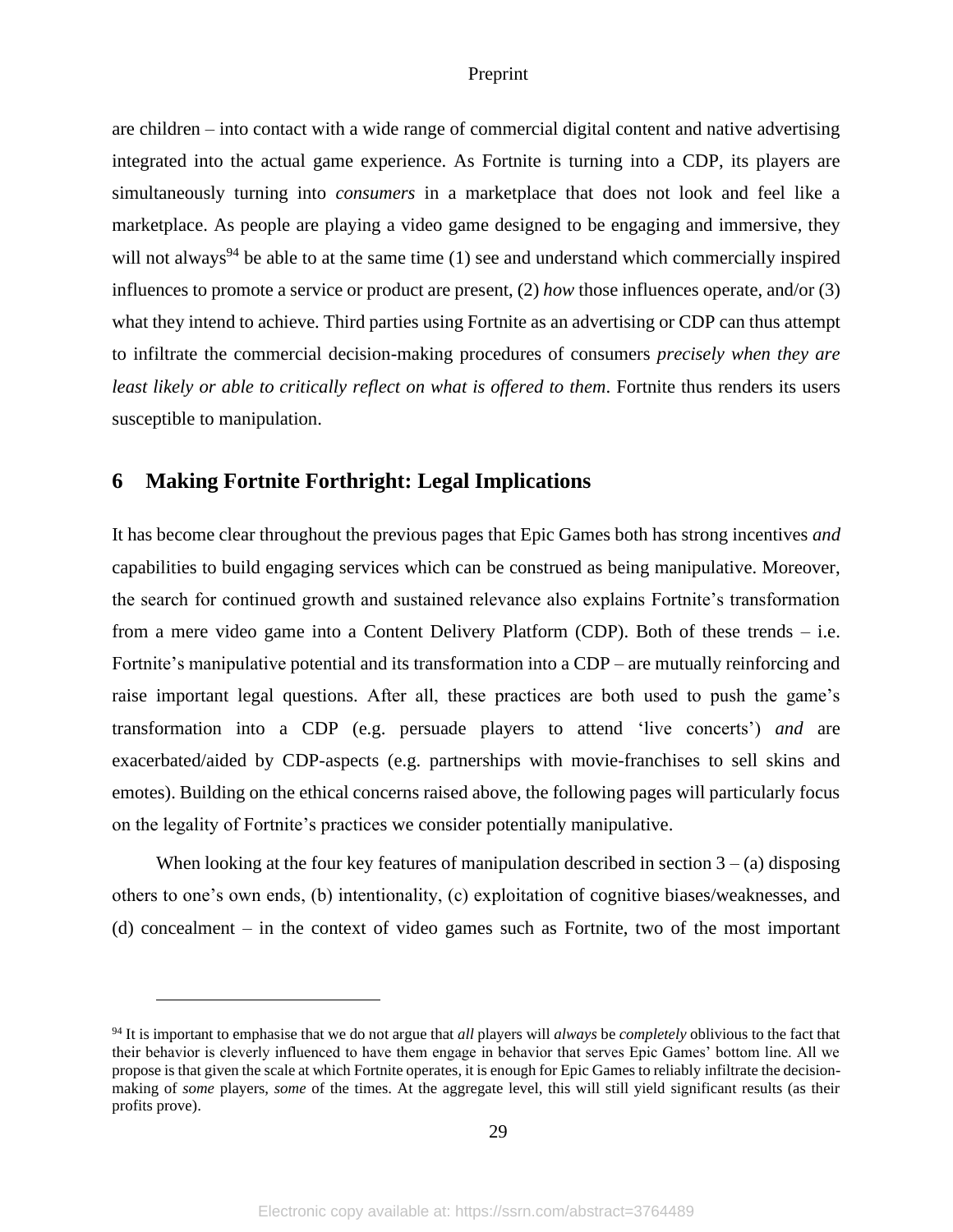frameworks in EU law appear to be data protection and consumer protection law. Rather than assessing Fortnite's practices by going through these legal frameworks in detail, we centre our analysis around three core concepts that feature there. This fits the broader exploratory aim of this article, identifying key areas of (legal) concern that require further analysis. Similarly, we also constrain our focus to EU-level legislation.

In the EU, both the data protection and consumer protection frameworks safeguard individual autonomy – something 'manipulation' actively undermines – through safeguards such as transparency, fairness and rational decision-making capacities. In the following pages, we will look more closely at how Fortnite's current practices challenge these key concepts in the General Data Protection Regulation 2016/679 (GDPR) and the Unfair Commercial Practices Directive 2005/29/EC (UCPD). To be clear, Fortnite's practices raise a lot of questions from the perspective of other regulatory frameworks as well (e.g. gambling law,  $95$  contract/property law,  $96$ copyright $97$ and portrait rights<sup>98</sup>).

# <span id="page-30-0"></span>*6.1 (Lack of) Fairness*

Fairness is a pivotal concept in the GDPR and the UCPD, both of which regulate environments characterised by strong power asymmetries. The former lists it as a key data protection principle in Article  $5(1)a$ ,<sup>99</sup> and the latter is aimed in its entirety at preventing unfair practices in business-

<sup>&</sup>lt;sup>95</sup> E.g. a lot of popular games have come in the crossfire of gambling authorities, mainly for the practice of so-called 'loot boxes'. Since January 2019, Epic Games in particular has adjusted its practice in Fortnite so that the content of its 'loot llamas' can be seen before they are purchased. Daniel Cermak, 'Micro-Transactions, Massive Headaches: International Regulation of Video Game Loot Boxes', *Michigan State International Law Review*, 28.273–322 (2020), 50 (p. 319).

<sup>96</sup> E.g. do players have a right to sell their account and/or can a game's terms of service legally prohibit this? Fortnite accounts are being sold on eBay for amounts over \$2.000. See: Daniel Cermak, 'Micro-Transactions, Massive Headaches: International Regulation of Video Game Loot Boxes', *Michigan State International Law Review*, 28.273– 322 (2020), 50 (p. 312).

 $97$  E.g. a lot of scholarly debate has emerged around the copyrightability of emotes (or dance moves) that players can pay to use within Fotnite (similar questions arise in other games as well). See notably: Anupam Chander and Madhavi Sunder, 'Dancing on the Grave of Copyright?', *Duke Law & Technology Review*, 18.1 (2019), 19.

<sup>98</sup> E.g. when creating digital avatars of real-life persons. See, e.g.: Kian Hsia and Thijs van den Heuvel, 'Levelling the Playing Field in ESports – Dutch Portrait Rights in Games', *Interactive Entertainment Law Review*, 1.1 (2018), 67–70 <https://doi.org/10.4337/ielr.2018.01.07>.

<sup>99</sup> For an extensive analysis of the fairness concept in data protection law, see: D Clifford and J Ausloos 2018, 'Data Protection and the Role of Fairness' (2018) 37 Yearbook of European Law 130.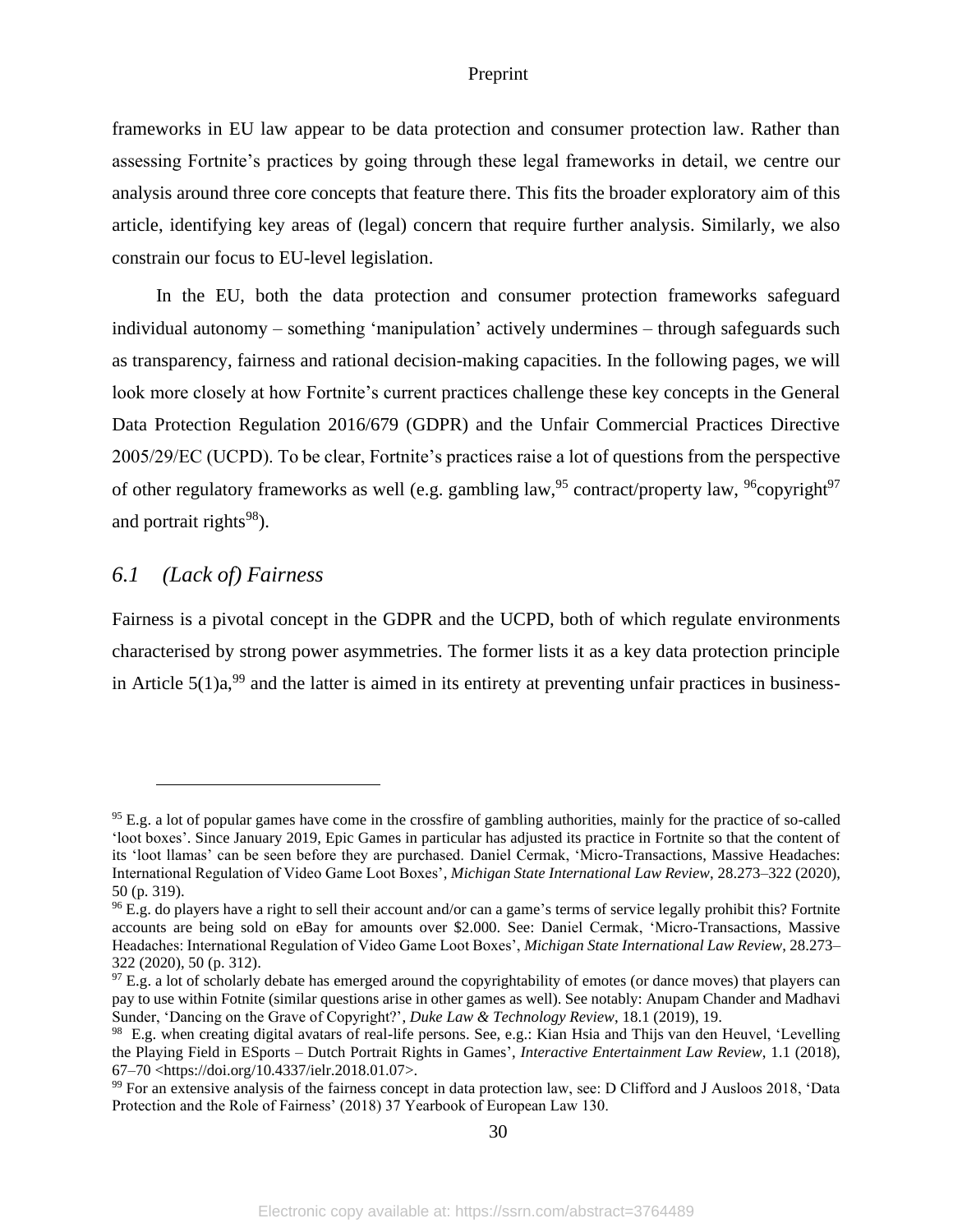to-consumer relationships.<sup>100</sup> Both frameworks comprise a general clause (i.e. Article 5(1)a GDPR and Article 5(1) UCPD) requiring data processing and commercial practices to be *fair*. Whereas the GDPR remains rather vague on the scope and content of 'fairness', the UCPD is more specific on how to interpret the concept, delineating three levels of unfairness in order of specificity. Apart from the general clause in Article 5 (first level), several commercial practices are listed that are particularly unfair (second level),<sup>101</sup> or unfair per se (third level).<sup>102</sup> This renders it more straightforward to demonstrate unfairness under the UCPD than under the GDPR. Indeed, fairness is less delineated in the GDPR, where it primarily refers to the framework's overall aim of ensuring fair balances between all rights, freedoms and interests at stake in data processing operations. With that in mind, GDPR 'fairness' is implied throughout the framework and informs the application of rights (e.g. access, object, erasure and not to be subject to automated decision-making) and obligations (e.g. transparency, DPIAs and data protection by design/default). A more systematic analysis of GDPR fairness reveals that it is composed of two main components: fair balancing (including a proportionality and necessity test) and procedural fairness (composed of timeliness, transparency and burden of care requirements). $103$ 

Considering the above, it appears that the UCPD's fairness test will be of most practical relevance to challenge Fortnite's potential manipulative practices. This is not simply the result of the much more delineated nature of fairness in the UCPD, but also of the material scope of application of both frameworks. Indeed, Fortnite's potential manipulative practices as described above plainly qualify as 'commercial practices', defined in Article 2(d) of the UCPD.<sup>104</sup> The same cannot be said regarding the GDPR, which only regulates operations that qualify as the 'processing of personal data'. In other words, Fortnite's potential manipulative practices are only subject to

<sup>&</sup>lt;sup>100</sup> For an extensive analysis of the fairness concept in consumer law, see: G Howells, H Micklitz and T Wilhelmsson (eds), *European Fair Trading Law: The Unfair Commercial Practices Directive* (Ashgate, 2006).

<sup>&</sup>lt;sup>101</sup> Notably commercial practices that are misleading in terms of Article 6 (misleading actions) and Article 7 (misleading omissions) or aggressive in terms of Article 8 (aggressive commercial practices) and Article 9 (harassment, coercion and undue influence).

<sup>&</sup>lt;sup>102</sup> The UCPD's Annex 1 comprises a list of blacklisted practices, that do not need to be individually assessed and are illegal as such.

<sup>&</sup>lt;sup>103</sup> D Clifford and J Ausloos 2018, 'Data Protection and the Role of Fairness' (2018) 37 Yearbook of European Law 130.

<sup>&</sup>lt;sup>104</sup> "any act, omission, course of conduct or representation, commercial communication including advertising and marketing, by a trader, directly connected with the promotion, sale or supply of a product to consumers"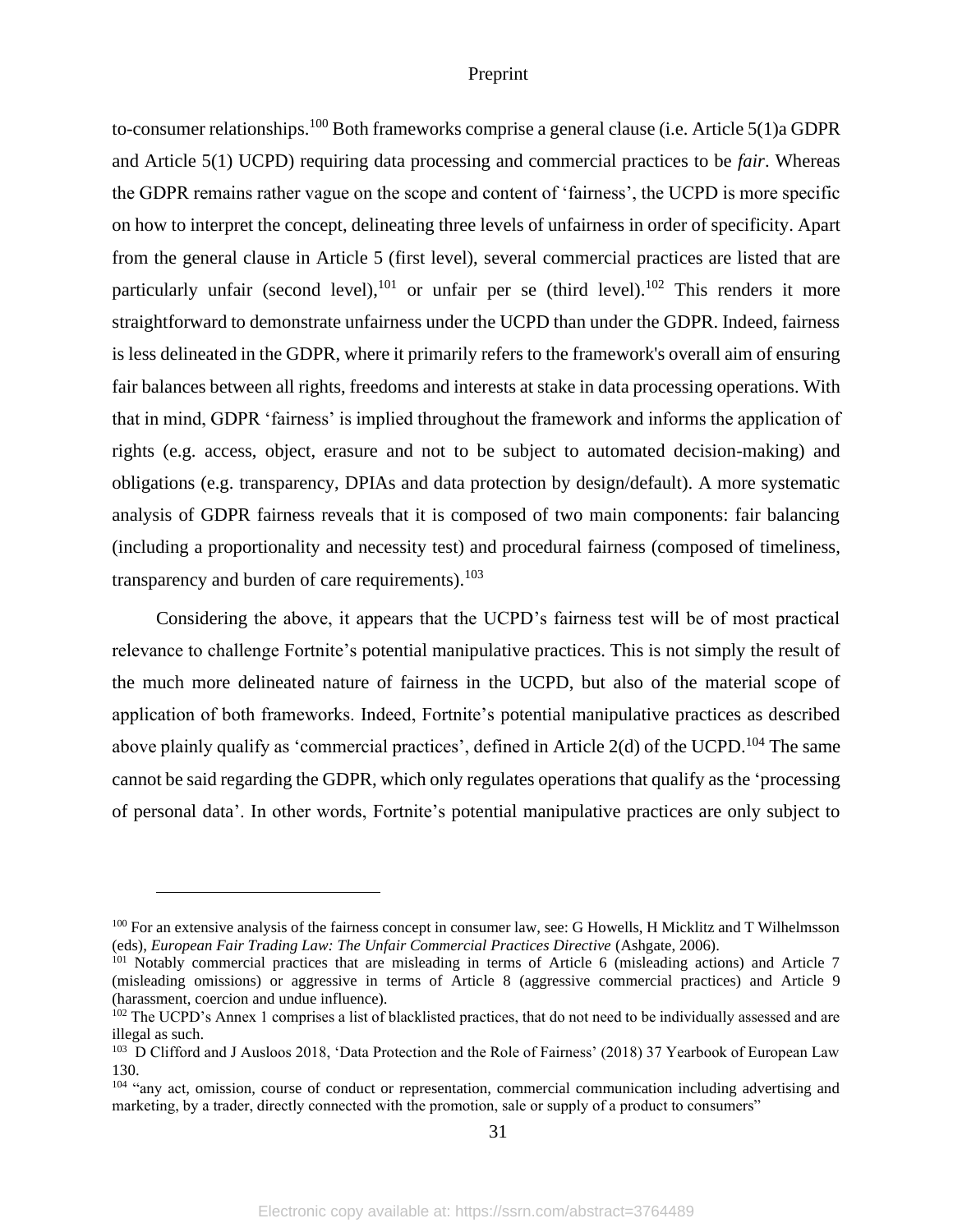GDPR requirements to the extent they make use of *personal data*. Epic Games' privacy policy<sup>105</sup> uses vague language (using examples rather than clearly delineated definitions, and often using the word 'generally' when explaining their data practices, leaving large grey zones) and often uses hypotheticals (such as 'we *may* receive...'), making it hard to grasp the actual extent to which they process personal data specifically for the purposes as outlined in section 4 of this paper. Indeed, we did not find evidence that a user's personal data is processed to personalise how progression trees are visualised at the individual level (e.g. in order to increase chance of that player buying a battle pass). Nor could we establish that personal data is processed specifically for the purpose of altering the reward mechanism, game updates and/or rotation of items in the in-game shop, at the individual user level.

As an interactive medium, online games require the processing of personal data by their very nature. After all, every player will have a unique experience that is based on their decisions and actions within the game environment. Fortnite in particular can only be played online, i.e. with a permanent connection to Fortnite servers. This means that (contrary to traditional 'offline' games) any part of, or even the entire game-play of every individual can be – and according to Epic Games' privacy policy generally *is*<sup>106</sup> – collected and stored continuously. This includes, for example, individual level game play strategies as well as all potential audio(visual) interactions between gamers through different sorts of communication channels (which may include personal data of third parties featuring in the background of the gamers). According to Epic Games, that data *may* be used "to better understand our users, their interests, and their preferences; to personalize your experience, save your preferences, authenticate our users, and provide similar user-experience features; to develop, deliver, and improve our products, services, and other offerings, some of

<sup>&</sup>lt;sup>105</sup> At the time of writing, there is no privacy policy specific to the Fortnite game itself. Instead, Epic Games appears to use one general privacy policy to cover most of its products and services.

<sup>106</sup> Section 2 of Epic Games' privacy policy (emphasis added): "...our back-end servers collect **usage data transmitted from our games** and other software. We use the information for purposes such as modifying or improving features, managing advertising, addressing technical issues, preventing fraud or misuse of our services, and conducting data analytics. The type of information that we automatically collect may vary, but generally includes:

Technical information [...];

Usage information and statistics about your interaction with the Epic services [...]

<sup>•</sup> **Information that facilitates a safer and more personalized experience**, such as your display name or other user identification provided in connection with your **application use or game play**, saved preferences, game progress, and device identifiers or usage information for authentication and fraud prevention purposes;

The location of your device, [...].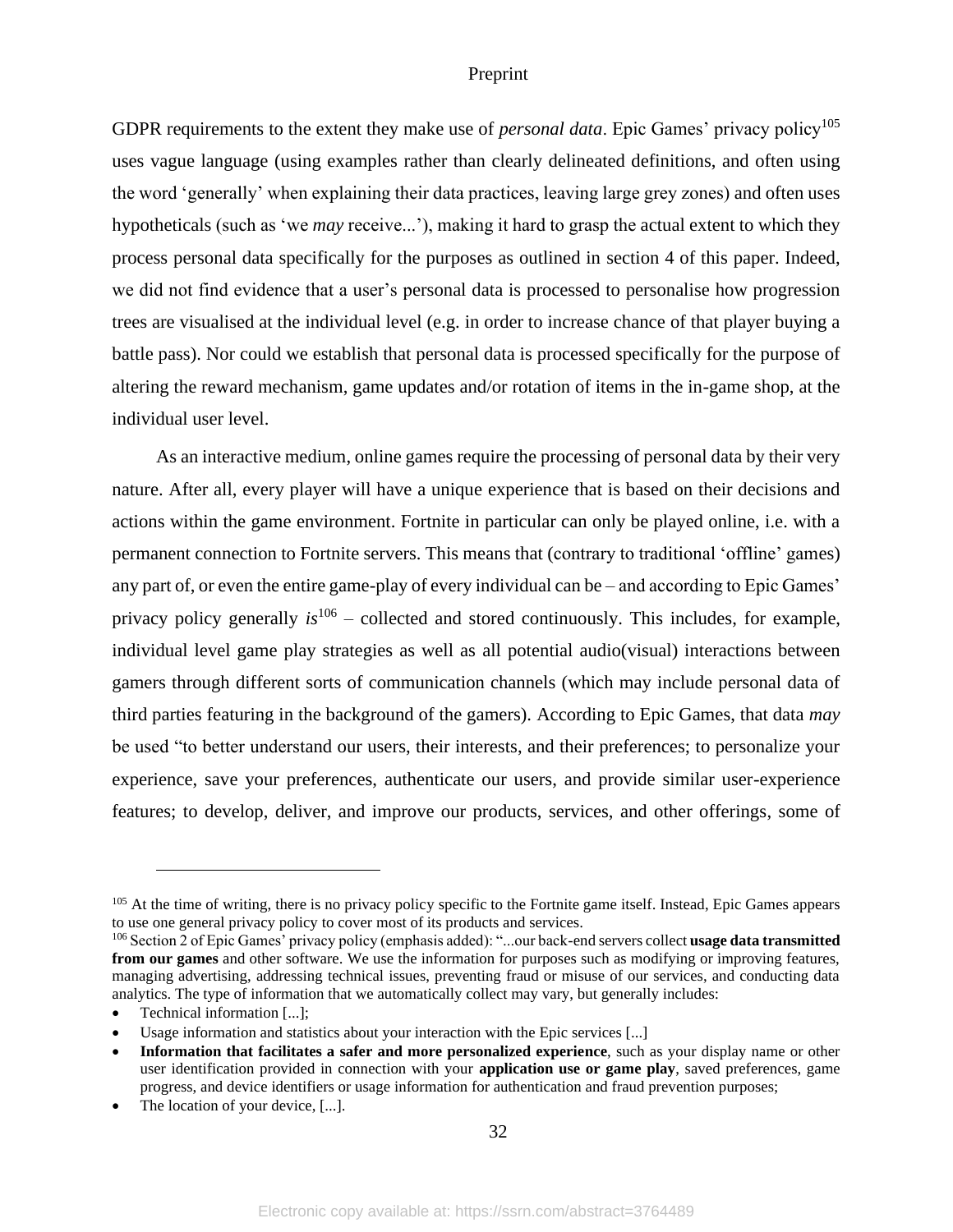which may be offered in partnership with other parties; to manage and customize advertisements or promotional offers". In other words, while we found no explicit evidence that Epic Games effectively processes personal data for the purposes of personalising Fortnite's (manipulative) commercial practices, they do entitle themselves to do so following their privacy policy. Indeed, it can safely be assumed that personal data processing does play a considerable role in developing and finetuning the practices constitutive of Fortnite's manipulative potential (cf. section 5), but (currently) not in personalising manipulation in the 'last mile.' Even if it is fair to assume that most of the processing of game-play personal data will be done at aggregated level (e.g. determining (un)popular features), one could easily imagine how progression trees, reward schemes, or the rotation of items in the in-game shop, might be finetuned based on players' personal characteristics. A clear example, albeit relating to another game developer, would be the aforementioned Activision patent, specifically covering "a system and method that drives microtransactions in multiplayer video games".<sup>107</sup> Finally, it should be emphasised that determining the GDPR's scope of application in any given case also requires clearly distinguishing between all the different processing purposes at hand. As exemplified by Epic Games' privacy policy, the same personal data is often processed for many different purposes simultaneously that each need to be assessed in their own right. Concretely, this means that the legality of processing gamers' location data for security purposes, does not imply the legality of processing that same for direct marketing or indeed 'manipulative' purposes. Missing this crucial level of detail in its privacy policy, it is impossible to properly assess the fairness of Fortnite's data processing practices.<sup>108</sup>

From a GDPR fairness perspective, personalising the manipulative practices based on personal data (obtained through gameplay), would raise significant concerns.<sup>109</sup> As already mentioned before, two main strands of *fairness* requirements can be identified in the GDPR: fair

<sup>&</sup>lt;sup>107</sup> "The system may include a microtransaction arrange matches to influence game-related purchases. For instance, the system may match a more expert/marquee player with a junior player to encourage the junior player to make gamerelated purchases of items possessed/used by the marquee player. A junior player may wish to emulate the marquee player by obtaining weapons or other items used by the marquee player."

<sup>108</sup> This, in itself, violates the GDPR's transparency principle. See: Article 29 Working Party, *Guidelines on Transparency under Regulation 2016/679* (Brussels, 11 April 2018) <https://edpb.europa.eu/>.

<sup>&</sup>lt;sup>109</sup> Not in the least because a significant portion of Fortnite players are minors or children, benefitting from extra protection in the GDPR. Interestingly, Epic Games' privacy policy claims that its services "are not directed to children" and "Epic does not intentionally collect personal information from children".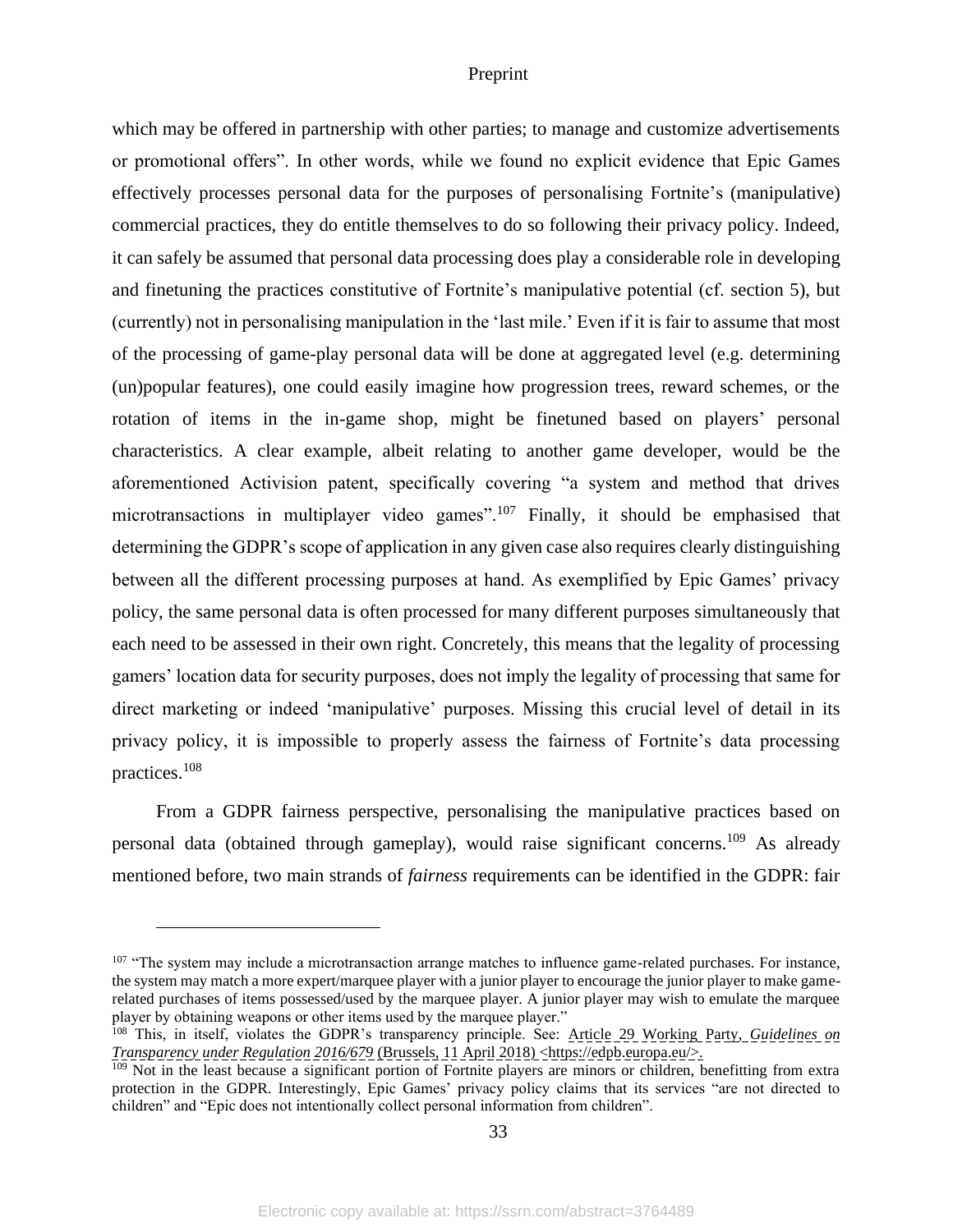balancing (processing operations need to be necessary and proportionate) and procedural fairness (timeliness, transparency and burden of care requirements in the operation of the GDPR). More investigative research into Epic Games' actual data operations is required in order to properly assess whether the manipulative practices described above have the required *lawful ground*  $(Art.6(1) GDPR).<sup>110</sup>$  While we have considerable doubts on the proportionality of using personal data in order to 'manipulate' gamers for commercial gain – i.e. to intentionally influence the players decision-making powers to increase Fortnite's revenue, by targeting players' cognitive or affective weaknesses and vulnerabilities in a conspicuous or opaque way – it may not even be necessary to conduct an open-ended proportionality assessment in order to determine their (non- )compliance with the GDPR. Before the GDPR-fairness requirements even kick in, it is important for any data processing operation to pursue a *legitimate* purpose  $(Art.5(1)b)$ .<sup>111</sup> Indeed, this is the first substantive test to evaluate whether any data processing operation is in conformity with the GDPR. Ironically, determining the legitimacy of a specified purpose reaches beyond an 'intra-GDPR' analysis<sup>112</sup> and requires compliance with "the law in the broadest sense" including, but not limited to "other applicable laws such as employment law, contract law, consumer protection law, and so on."<sup>113</sup> In other words, determining GDPR-compliance of Fortnite's data processing operations for manipulative practices will hinge (*inter alia*) on UCPD-compliance as well.

Determining whether a certain commercial practice is unfair under the UCPD, is best done in reverse order of the Directive's three levels of unfairness as mentioned before. As a reminder, these are the (c) blacklisted practices; (b) specifically circumscribed unfair practices; and (a) general unfairness clause. The commercial practice at stake here is Fortnite's manipulation, i.e. the intentional influencing of gamers' decision-making powers to increase revenue; by targeting their

<sup>110</sup> Interestingly, Epic games does not appear to rely on consent as a lawful ground for most of its processing operations. Instead it mainly relies on the open-ended 'legitimate interests' ground (Art.6(1)f), prescribing a balancing test. As a result, data subjects cannot stop certain processing operations by simply *withdrawing* their consent. The main tool to contest specific processing operations will therefore be the right to object (Art.21), which also requires a balancing test, easily hijacked by controllers arguing stopping specific processing operations is disproportionate.

<sup>111</sup> D Clifford and J Ausloos 2018, 'Data Protection and the Role of Fairness' (2018) 37 Yearbook of European Law 130, 136–137.

<sup>&</sup>lt;sup>112</sup> E.g. the GDPR considers processing for scientific research or statistical purposes to be legitimate by default.

<sup>113</sup> Article 29 Working Party, *Opinion 03/2013 on Purpose Limitation* (Brussels, 2 April 2013), 19–20 < https://ec.europa.eu/justice/article-29/documentation/opinion-recommendation/files/2013/wp203\_en.pdf > Accessed 5 March 2020. WP29 also lists several other examples, including all forms of written and common law, constitutional principles, jurisprudence, customs, codes of conduct/ethics, and so on.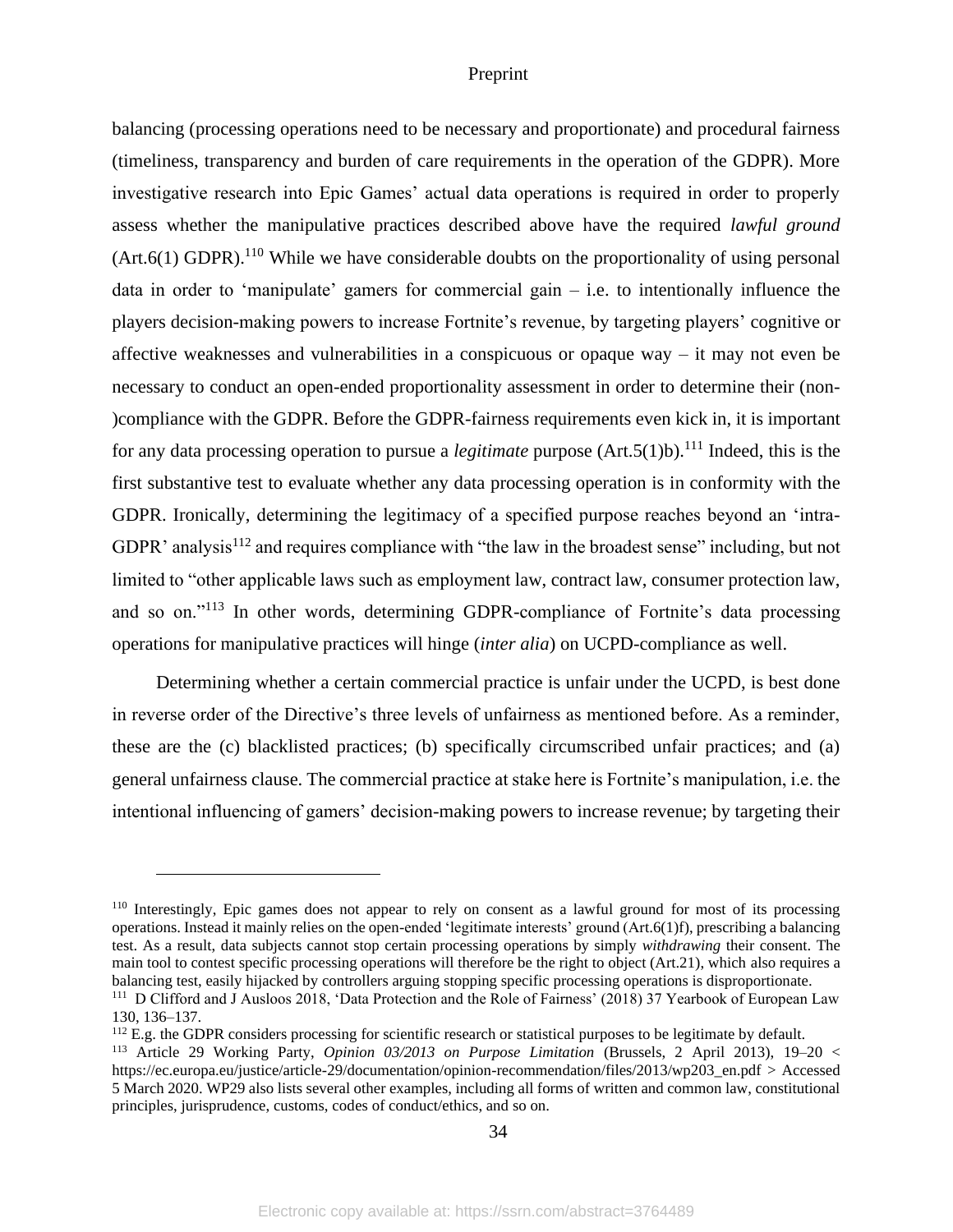cognitive and/or affective weaknesses and vulnerabilities in a conspicuous or opaque way. From all blacklisted practices in Annex 1 of the UCPD, only nr. 28 – prohibiting advertisement including "a direct exhortation to children to buy advertised products or persuade their parents or other adults to buy advertised products for them" – might qualify.<sup>114</sup> For example, expressions like "buy now!" or "up-grade now!" have been deemed to be in breach in national enforcement cases.<sup>115</sup> In 2013 already, the European network of consumer protection authorities (CPC) had specified that such direct exhortations cannot feature in games "targeted at children or which traders can reasonably foresee may be likely to appeal to children."<sup>116</sup> As we have described before, this would clearly capture games such as Fortnite, which is likely to appeal to children, even if not solely or specifically targeted at children. In June 2019, Epic games testified before the UK's House of Commons DCMS Committee that they do not know whether any of the people playing Fortnite are actually children.<sup>117</sup> This seems hard to align with their EULA, in which they claim to abide by children-specific rules. Put briefly, if the company does not want to violate the UCPD's blacklist, while maintaining their position not to know which players are children, it cannot make any direct exhortations whatsoever within the game (as it cannot exclude that those exhortations will reach a considerable number of children as well). Alternatively, it would have to install a more rigorous age verification mechanism in order to avoid including direct exhortations to childrenplayers specifically.

<sup>114</sup> Importantly, such exhortation needs to be *direct*, meaning there can be no intermediate steps between the advertisement and the decision to buy. While there is considerable debate on the actual scope of 'children' in this context, due to lack of time we will not further expand on this. Suffice to say that at least a portion of Fortnite's userbase will qualify as children. For a critical analysis, see: V Verdoodt, *Children's Rights and Advertising Literacy in the Digital Era - Towards an Empowering Regulatory Framework for Commercial Communication* (unpublished PhD Thesis, KU Leuven - Faculty of Law, 2018), 10-13; E Lievens, S Livingstone, S McLaughlin, B O'Neill, and V Verdoodt "Children's Rights and Digital Technologies." In U Kilkelly and T Liefaard (eds) *International Human Rights of Children*, (International Human Rights. Singapore: Springer Singapore 2019), 487-513.

<sup>115</sup> Consumer Protection Cooperation network, 'Common Legal Position on Practices Related to Online Games', 2013, 2 <https://ec.europa.eu/info/live-work-travel-eu/consumers/enforcement-consumer-protection/coordinatedactions\_en#in-app-purchases> Accessed 5 March 2020.

<sup>116</sup> Consumer Protection Cooperation network, 'Common Legal Position on Practices Related to Online Games', 2013, 2 <https://ec.europa.eu/info/live-work-travel-eu/consumers/enforcement-consumer-protection/coordinatedactions\_en#in-app-purchases> Accessed 5 March 2020.

<sup>&</sup>lt;sup>117</sup> House of Commons, DCMS Committee, Oral evidence: Immersive and addictive technologies, HC 1846. See specifically  $Q1083-Q1105$ 

http://data.parliament.uk/writtenevidence/committeeevidence.svc/evidencedocument/digital-culture-media-andsport-committee/immersive-and-addictive-technologies/oral/103191.pdf> Accessed 5 March 2020.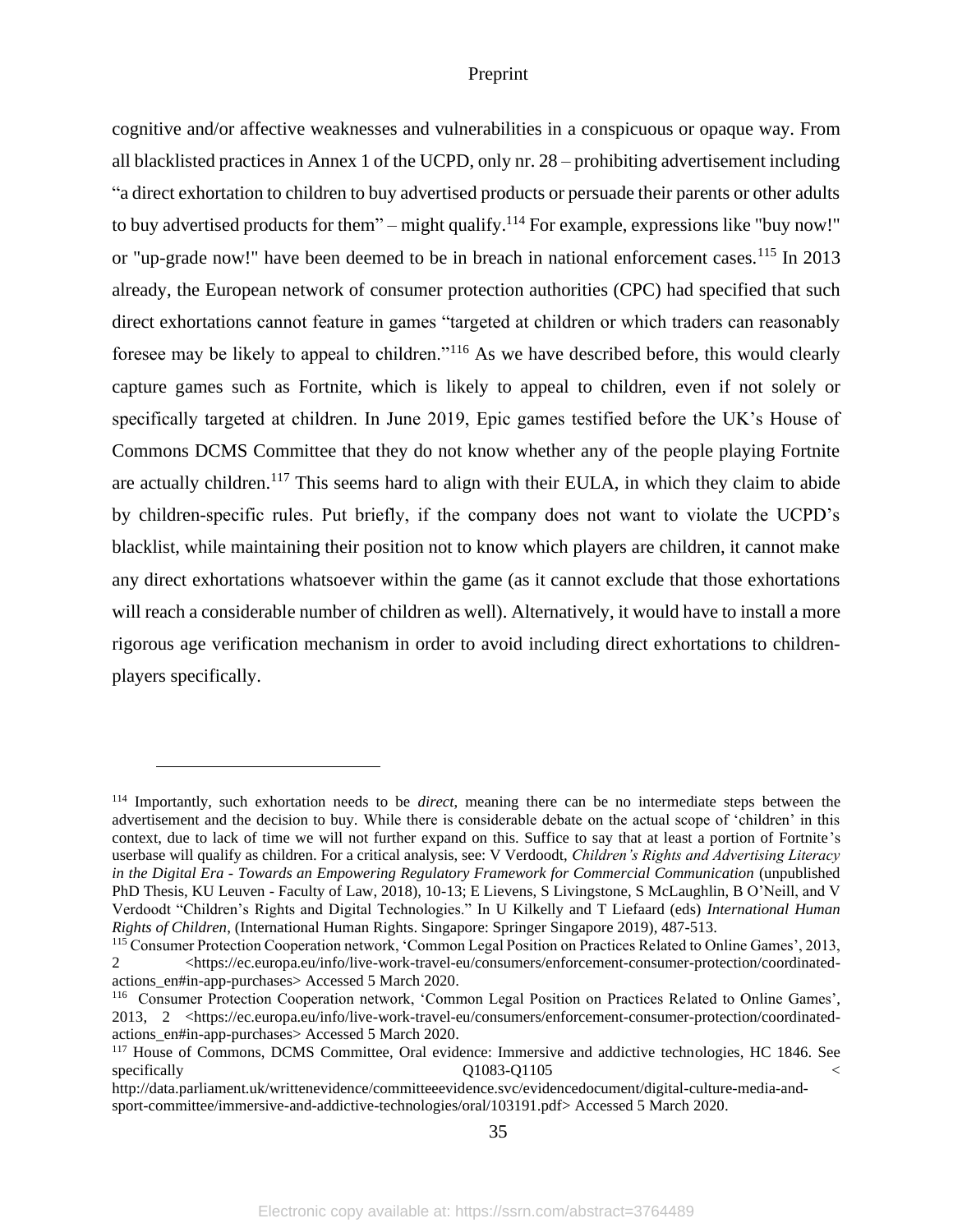Secondly, one could qualify Fortnite's manipulative practices as aggressive under Article 8 UCPD, to the extent that they factually constitute (a) undue influence,<sup>118</sup> (b) (likely) significantly impairing the average player's choice or conduct, *and* (c) (likely) resulting in a transactional decision that the player would otherwise not have taken. Article 9 UCPD further specifies factors to make this functional evaluation, notably including timing, location, nature or persistence and the exploitation of any specific misfortune or circumstance of such gravity as to impair the consumer's judgement. According to the Dutch consumer protection authority, algorithmically determining the price, offer or time of the offer "based on data concerning the specific psychological vulnerabilities of certain groups of players" constitutes an aggressive commercial practice, prohibited by law.<sup>119</sup> In light of this, Fortnite's fine-grained practices that actively seek to exploit known flaws in human decision-making seem to be covered by the prohibition of unfair commercial practices under the UCPD's Art.  $8-9$ .<sup>120</sup> Importantly however, the respective practices need to be likely<sup>121</sup> to cause a transactional decision, e.g. the player purchasing items in/outside the game. To the extent this is the case, we would place a strong presumption on any practice that qualifies as manipulation as defined in section 3 of this paper, to be considered an unfair aggressive commercial practice.

What complicates the legal qualification in the specific context of games such as Fortnite, is that it might be hard(er) to qualify any one particular practice problematic *in isolation*. We believe that for consumer protection rules to achieve their regulatory aim, it is crucial to take a holistic approach, considering all practices described in Sections 4.2-4.5 together. The most appropriate legal basis for determining Fortnite's (un)fair commercial behaviour overall, might therefore be the UCPD's general clause in Article 5. That provision also makes an explicit reference to the *age*

 $118$  Defined in Art.2(j) as "exploiting a position of power in relation to the consumer so as to apply pressure, even without using or threatening to use physical force, in a way which significantly limits the consumer's ability to make an informed decision"

<sup>119</sup> Autoriteit Consument & Markt (ACM), *Protection of the Online Consumer. Boundaries of Online Persuasion* (The Hague, February 2020) <https://www.acm.nl/sites/default/files/documents/2020-02/acm-guidelines-on-theprotection-of-the-online-consumer.pdf> Accessed 5 March 2020.

<sup>&</sup>lt;sup>120</sup> J Trsaskowski, 'Behavioural Innovations in Marketing Law' in H-W Micklitz, A-L Sibony and F Esposito (eds), Research Methods on Consumer Law: A Handbook (Edward Elgar Publishing 2018), 317; D Clifford, *The Legal Limits to the Monetisation of Online Emotions* (unpublished PhD Thesis, KU Leuven - Faculty of Law, 2019), 241- 242.

<sup>&</sup>lt;sup>121</sup> In other words, a practice can still be considered unfair in the absence of an actual transactional decisicision *in casu*.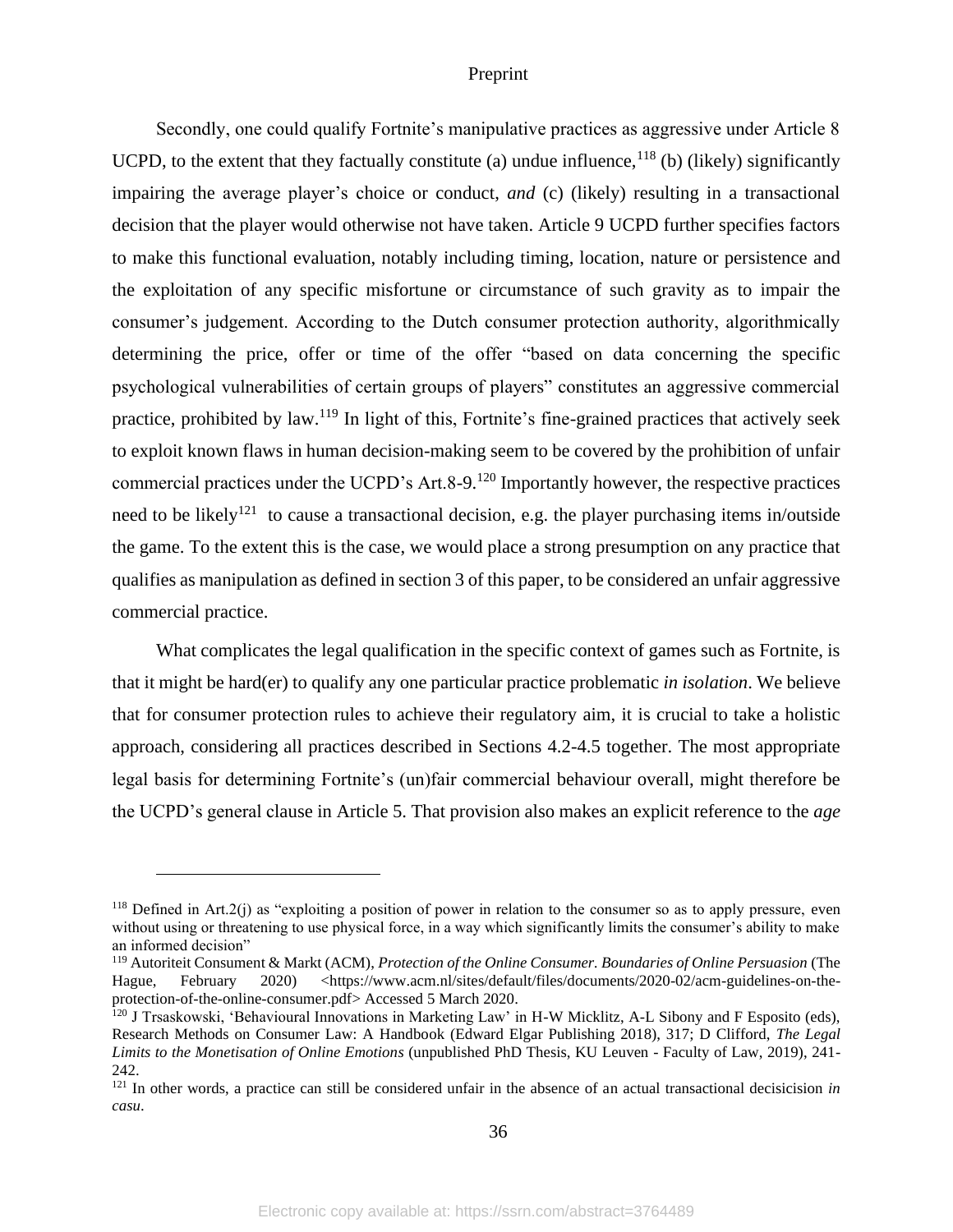of the respective consumers as an important factor to consider in assessing the fairness of commercial practices. An important consideration in light of the fact that Fortnite (Epic Games) can 'reasonably be expected to foresee' that a sizeable group of its users are children.<sup>122</sup>

# <span id="page-37-0"></span>*6.2 (Lack of) Transparency*

One of the determinative factors in qualifying manipulation is the intentional 'hidden nature' (at least in part) vis-à-vis its targets (see section 3). In other words, the manipulator takes steps to either hide manipulation or fails to inform individuals about it. As mentioned before, this 'hiddenness' is to be qualified broadly, and can refer to the *presence*, *strategy*, or *mechanism* of influence. In other words, individuals do not need to be completely ignorant in order for practices to be qualified as manipulation. Both consumer and data protection frameworks put strong emphasis on transparency. Contrary to the fairness provisions, however, the GDPR is much more elaborate on its transparency requirements than the UCPD.

The UCPD aims to safeguard consumers' ability to make informed decisions. It is thus important to evaluate whether Epic Games misleads Fortnite players, either through misinforming (Art.6) or by omission (Art.7). Epic Games' lack of transparency in relation to (the presence, mechanism and strategy of) manipulative practices in Fortnite is more of a macro-level issue, making it hard(er) to establish one particular operation is violating Articles 6 or 7 UCPD in isolation. Indeed, in light of their business model, most so-called 'freemium games' have strong incentives to nudge players into microtransactions, obfuscate the total amount of actual money invested and find alternative valorisation mechanisms (often through data collection/processing<sup>123</sup>). Related to this, it is worth referring to recent guidance by the Dutch consumer protection authority emphasising that "games can only be called 'free' if they are

<sup>&</sup>lt;sup>122</sup> As mentioned before, while there are no official numbers on the amount of children playing Fortnite, there are clear indicators that a considerable portion of its user base are in fact children.

<sup>&</sup>lt;sup>123</sup> Cf. European Commission, 'Commission Staff Working Document Guidance On The Implementation/Application Of Directive 2005/29/EC On Unfair Commercial Practices', 129–130 <https://eur-lex.europa.eu/legalcontent/EN/TXT/PDF/?uri=CELEX:52016SC0163&from=EN> Accessed 5 March 2020.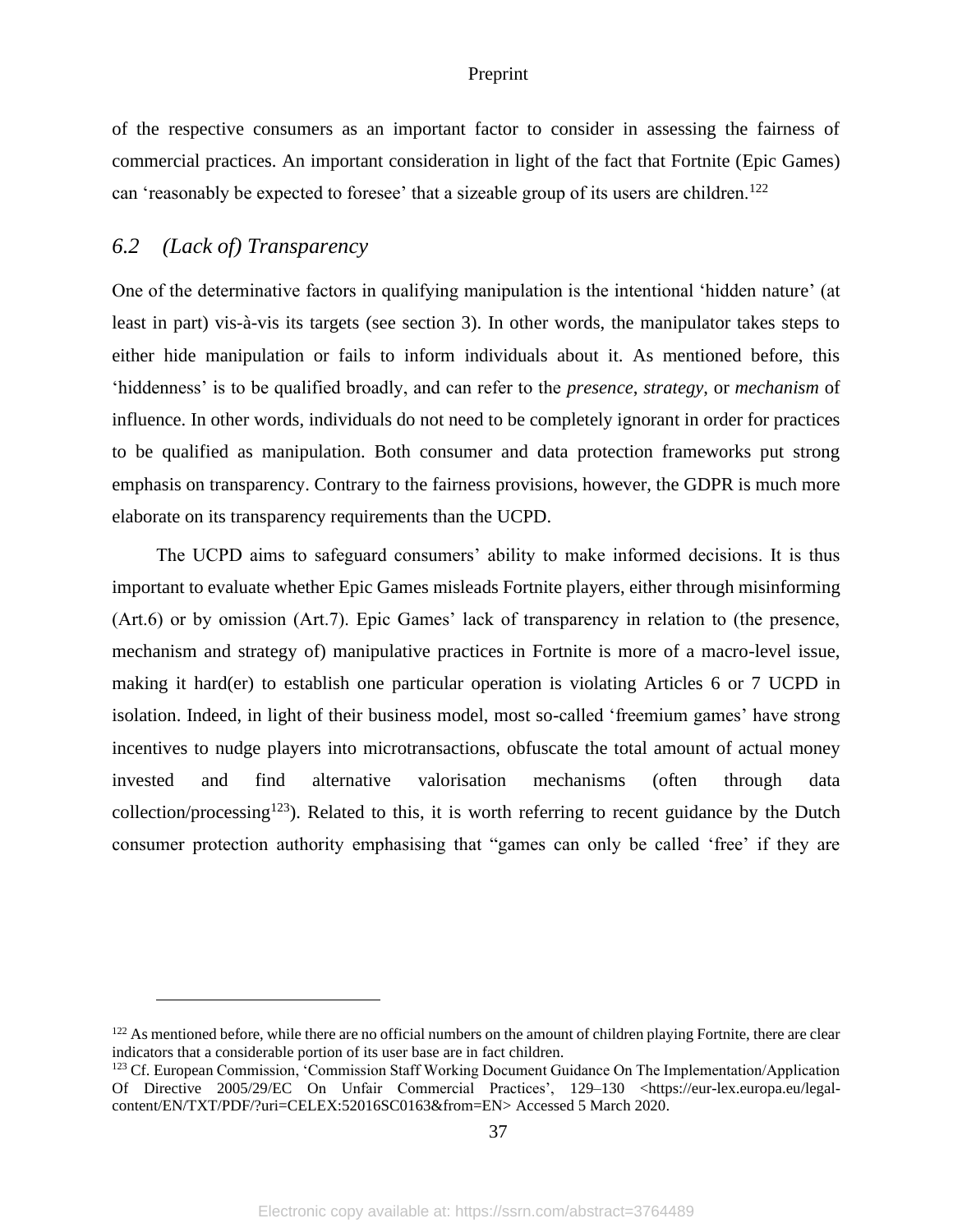actually entirely free […] The provider must make clear what parts of the game are free, and what elements can be purchased."<sup>124</sup>

The use of in-game virtual currencies is a common practice that can be used to obfuscate actual monetary expenses. Fortnite's virtual currency, 'V-bucks', appears to be deliberately obfuscating the 'real' monetary value behind it (with variable conversion rates depending on how much V-bucks you buy in one go and the possibility of 'winning' V-bucks in-game). Even if Epic's EULA explicitly acknowledges the complete arbitrariness of its game currency (and other items of perceived value),  $125$  it is questionable whether the company makes any effort to ensure gamers – minors in particular – are properly informed about the *real* value of their transactions. Indeed, one could even argue that by arbitrarily making decisions on (perceived) value of purchases, Epic recognises it can actively deceive its users, in violation of Articles 6-7 UCPD. Following the recent guidelines from the Dutch consumer protection authority, this could be remedied by also showing the actual costs in euros with each offer.<sup>126</sup>

Data protection law installs different levels of transparency. Most notably, controllers (entities responsible for data processing operations) should be able to demonstrate compliance with data protection principles (Art.5(2)); keep detailed records of all their processing operations (Art.30); ensure any consent by a data subject is sufficiently informed (Art.4(11); 7(2)); inform data subjects about data breaches (Art.34); provide information to data protection authorities upon request (Art.58); and a number of other fine-grained disclosure-obligations (notably in Articles 12-15 GDPR). The central transparency obligations in the GDPR – i.e. information obligations (Art. 13-14) and the right of access  $(Art.15)$  – provide a list of minimum information to be disclosed and are typically accommodated through data/privacy policies and 'data download' functionalities. Investigations into these policies and/or data access tools systematically

<sup>124</sup> Autoriteit Consument & Markt (ACM), *Protection of the Online Consumer. Boundaries of Online Persuasion* (The Hague, February 2020), 28. <https://www.acm.nl/sites/default/files/documents/2020-02/acm-guidelines-on-theprotection-of-the-online-consumer.pdf> Accessed 5 March 2020.

 $125$  'You 'agree that Epic may engage in actions that may impact the perceived value or purchase price, if applicable, of Game Currency and Content at any time [...] Epic, in its sole discretion, may impose limits on the amount of Game Currency or Content that may be purchased, earned, accumulated, redeemed or otherwise used.' [<https://www.epicgames.com/fortnite/en-US/eula>](https://www.epicgames.com/fortnite/en-US/eula), Accessed 17 January 2020.

<sup>126</sup> Autoriteit Consument & Markt (ACM), *Protection of the Online Consumer. Boundaries of Online Persuasion* (The Hague, February 2020), 29. <https://www.acm.nl/sites/default/files/documents/2020-02/acm-guidelines-on-theprotection-of-the-online-consumer.pdf> Accessed 5 March 2020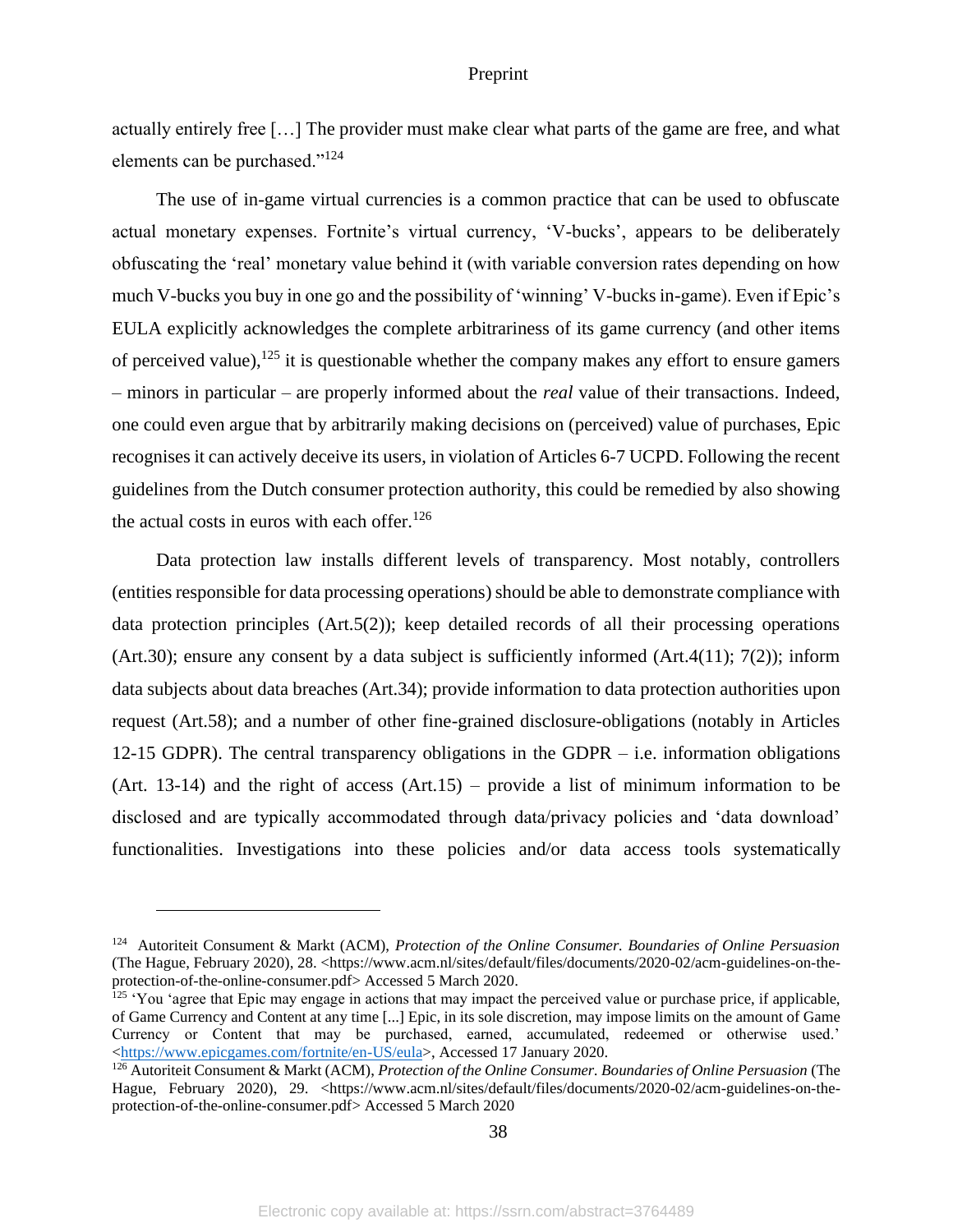demonstrate issues across the board.<sup>127</sup> This is no different with regard to Fortnite (Epic Games), which does not even have its own dedicated privacy policy (the generic Epic Games policy applies), nor a data-download functionality (though contact details are provided to request access to one's data via email). Yet, given Fortnite's complex and potentially impactful data processing operations, the company arguably has a more substantial duty of care in fulfilling its transparency requirements (Artt.12; 24-25). As mentioned before, Epic Games' privacy/data policy is relatively vague and contains a lot of hypotheticals. Even highly motivated individuals wishing to know more about *what* actual personal data is collected and *how* it is used exactly (e.g. to influence the ways in which they enjoy the services and/or in which the game overall is being altered) are largely left in the dark. Indeed, Epic Games only goes as far as saying that they *may* use personal data (including amongst others all information generated as one plays the game) "for purposes such as modifying or improving features, managing advertising [...] to better understand our users, their interests, and their preferences; to personalize your experience, save your preferences, authenticate our users, and provide similar user-experience features; to develop, deliver, and improve our products, services, and other offerings, some of which may be offered in partnership with other parties; to manage and customize advertisements or promotional offers". Failing to provide sufficient level of detail, the policy creates the impression that *all* personal data it lists is – or at least can be – processed for *all* specified purposes (including manipulative practices identified above).<sup>128</sup> As a result, Epic Games' transparency fail also results in non-compliance with the lawfulness requirement<sup>129</sup> in Art  $6(1)$  and 7 as well as the purpose limitation and data minimisation principles in Art.5(1).

<sup>127</sup> See, e.g.: J Venturini and others, *Terms of Service and Human Rights: An Analysis of Online Platform Contracts* (Rio de Janeiro: Revan, 2016), 61. <http://internet-governance.fgv.br/sites/internetgovernance.fgv.br/files/publicacoes/terms\_of\_services\_06\_12\_2016.pdf> Accessed 4 March 20202; J Ausloos and P Dewitte, 'Shattering One-Way Mirrors – Data Subject Access Rights in Practice' (2018) 8 International Data Privacy Law 4; Article 29 Working Party, *Guidelines on Transparency under Regulation 2016/679* (Brussels, 11 April 2018). <sup>128</sup> Without Epic Games indicating the exact and sole purposes that each personal data (category) is processed for, readers cannot assess whether the personal data is 'adequate, relevant and limited to what is necessary in relation to the purposes for which they are processed'  $(Art.5(1)c)$ , nor whether they are 'kept in a form which permits identification of data subjects for no longer than is necessary for the purposes for which' they are processed  $(Art.5(1)e).$ 

<sup>&</sup>lt;sup>129</sup> Requiring a lawful ground such as 'consent' or 'legitimate interests' to process personal data. If consent is relied on, it has to be 'freely given, specific, informed and unambiguous' (Art.4(11) GDPR). Our claim here is that (where it relies on consent), Epic Games it cannot claim Fortnite gamers' consent is adequately informed or specific.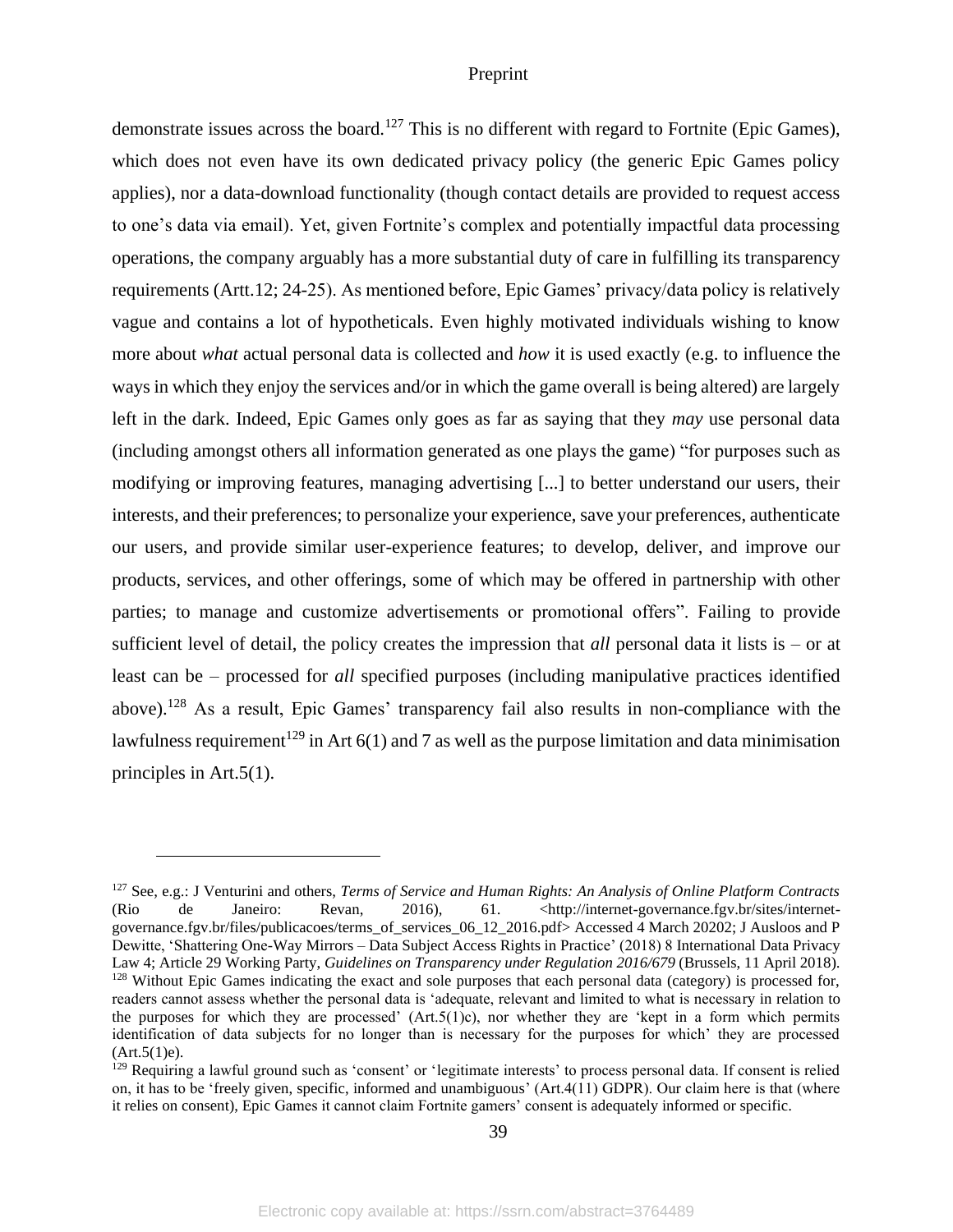Finally, collaborations between games and other brands for in-game events (e.g. Avengers Endgame) also raise significant questions as to advertisement rules in the EU. Indeed, the so-called identification principle constitutes a red thread throughout advertising rules (UCPD, AVMS Directive 2018/1808, eCommerce Directive 2000/31, etc), requiring commercial communications to be identifiable as such. Fortnite's content-delivery platform features actively push other brands to gamers often even *during* actual gameplay (cf. Star Wars event, referenced above)<sup>130</sup> without clearly highlighting their advertisement-nature or even the ability to ignore them and continue game play. There is still a lot of uncertainty as to how the identification principle ought to apply in newer forms of media (e.g. vloggers<sup>131</sup> or advergames<sup>132</sup>).<sup>133</sup> It can safely be assumed that Epic Games' current stance, in being completely non-transparent about certain forms of advertisements that are entirely integrated in Fortnite and cannot be avoided, constitutes a clear violation of the identification principle.

### <span id="page-40-0"></span>*6.3 (Lack/erosion of) Autonomy*

The idea of the rational and autonomous individual – central to both EU data protection and consumer protection law – is severely challenged in hyper-engaging and interactive environments such as games.<sup>134</sup> Indeed, the interactive nature of video games gives the appearance of usercontrol or autonomy. In order to enjoy this type of entertainment, you need to be actively engaged. Such autonomy only takes shape within strict parameters. More importantly even, and at the heart of this paper, games like Fortnite actively seek to straitjacket individual autonomy, by capitalising on the rich dataflows they have access to in order to devise fine-grained manipulative practices.

<sup>130</sup> [<https://www.theverge.com/2019/12/14/21020296/star-wars-the-rise-of-skywalker-fortnite-jj-abrams](https://www.theverge.com/2019/12/14/21020296/star-wars-the-rise-of-skywalker-fortnite-jj-abrams-lightsabers)[lightsabers>](https://www.theverge.com/2019/12/14/21020296/star-wars-the-rise-of-skywalker-fortnite-jj-abrams-lightsabers) Accessed 17 January 2020.

<sup>&</sup>lt;sup>131</sup> V Verdoodt and N Feci, 'Digital Influencers and Vlogging Advertising: Calling for Awareness, Guidance and Enforcement' (2019/1) *Auteurs En Media*, 11.

<sup>&</sup>lt;sup>132</sup> V Verdoodt, D Clifford and E Lievers, 'Toying with Children's Emotions, the New Game in Town? The Legality of Advergames in the EU' 32 Computer Law & Security Review 599.

<sup>&</sup>lt;sup>133</sup> D Clifford and V Verdoodt, 'Integrative Advertising: The Marketing "Dark Side" or Merely the Emperor's New Clothes?' [2017] 8 *European Journal of Law and Technology* <http://ejlt.org/article/view/547> Accessed 5 March 2020; V Verdoodt, *Children's Rights and Advertising Literacy in the Digital Era - Towards an Empowering Regulatory Framework for Commercial Communication* (unpublished PhD Thesis, KU Leuven - Faculty of Law, 2018).

<sup>134</sup> See generally, sections 2 and 4. See also: D Clifford, *The Legal Limits to the Monetisation of Online Emotions* (unpublished PhD Thesis, KU Leuven - Faculty of Law, 2019), 103; T Sampson, 'Various Joyful Encounters with the Dystopias of Affective Capitalism' (2016), 16 Epherema Theory & Politics in Organization 51.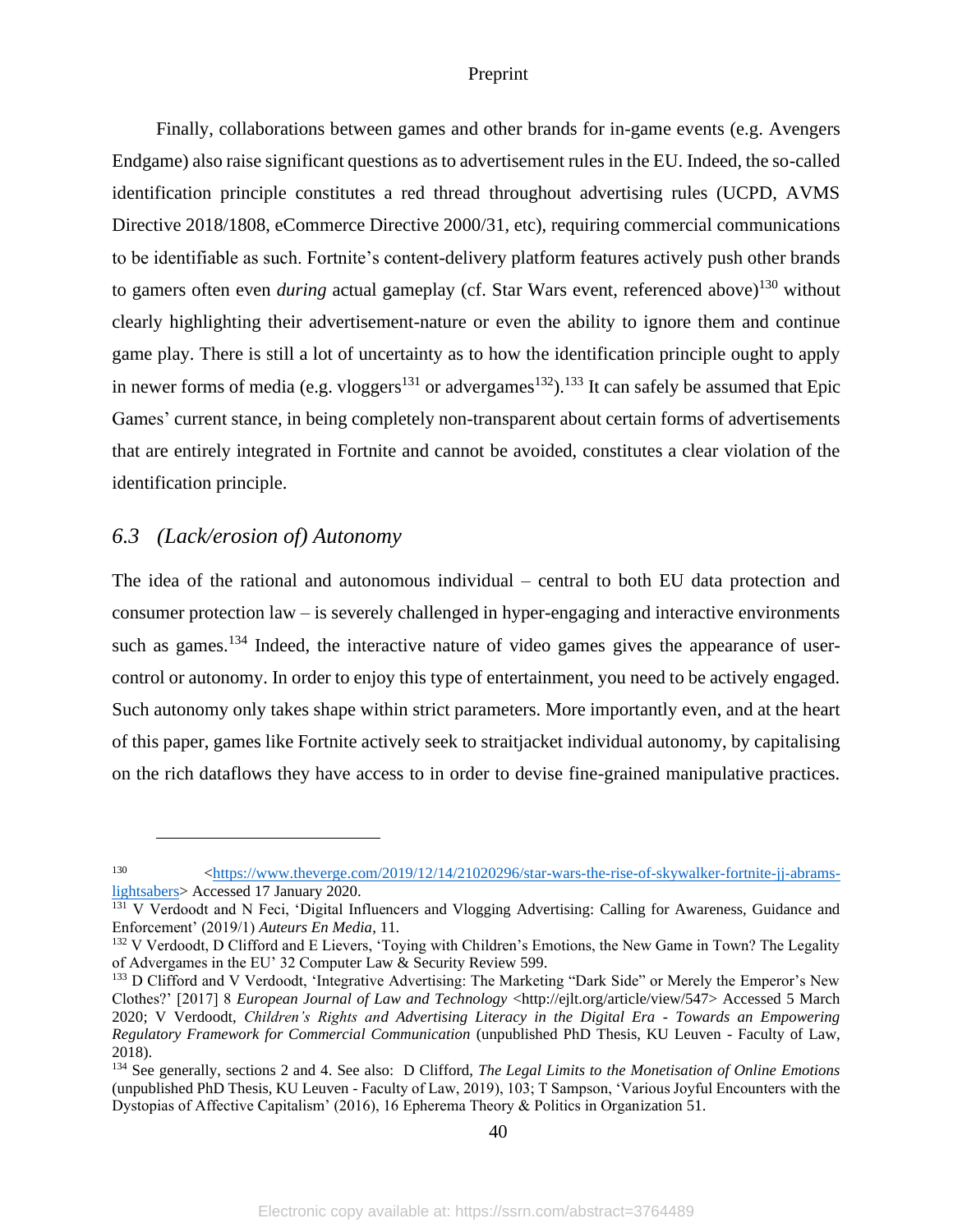Put briefly, the continuous user-surveillance combined with real-time testing and adjusting of the game-environment for commercial purposes, undermines legal protections predicated on individuals' autonomous decision-making capacity.<sup>135</sup>

From a GDPR perspective, gamers' autonomy is thwarted in several ways. Perhaps most importantly in relation to the lawfulness of processing and the (in)ability to exercise data subject rights. With regards to the data processing activities that are most important in the context of this article, Epic Games appears to rely on 'legitimate interests' (Article 6(1)f) as a so-called 'lawful ground'.<sup>136</sup> This lawful ground requires a balancing act to be performed by the controller (i.e. Epic games), weighing the interests in processing personal data against the rights, freedoms and interests of data subjects (i.e. players). While it is evident to see how the collection (and further processing as described above) of all game-play data may benefit commercial interests, the privacy policy is unclear as to how it may affect the rights, freedoms and interests of data subjects, either positively<sup>137</sup> or negatively (cf. above).<sup>138</sup> Even less so does Epic Games appear to actively take measures to mitigate such impact (e.g. by committing to the data minimisation and storage limitation principles, better informing users about the commercial intent behind very specific manipulative practices, and/or by guaranteeing *not* to engage in certain manipulative practices).<sup>139</sup>

41

<sup>135</sup> D Clifford, *The Legal Limits to the Monetisation of Online Emotions* (unpublished PhD Thesis, KU Leuven - Faculty of Law, 2019), 103.

<sup>&</sup>lt;sup>136</sup> "For our legitimate interests, consistent with your rights and preferences, we use personal data: [...] To better understand our users, their interests, and their preferences;

To personalize your experience, save your preferences, authenticate our users, and provide similar user-experience features;

To develop, deliver, and improve our products, services, and other offerings, some of which may be offered in partnership with other parties;

To manage and customize advertisements or promotional offers;"

<sup>&</sup>lt;sup>137</sup> To what extent does the extensive data processing potentially lead to a more enjoyable game for users? Epic Games remains very vague about this, so it is impossible to draw a clear causal relationship between vast data processing permissions and users enjoying the game more.

<sup>&</sup>lt;sup>138</sup> Such impact is to be interpreted broadly, including for instance "situations where there is a risk of damaging the reputation, negotiating power, or autonomy of the data subject. In addition to adverse outcomes that can be specifically foreseen, broader emotional impacts also need to be taken into account, such as the irritation, fear and distress that may result from a data subject losing control over personal information, or realising that it has been or may be misused or compromised". Article 29 Working Party, *Opinion 06/2014 on the Notion of Legitimate Interests of the Data Controller under Article 7 of Directive 95/46/EC* (Brussels, 9 April 2014), 37 < https://ec.europa.eu/justice/article-29/documentation/opinion-recommendation/files/2014/wp217\_en.pdf> Accessed 5 March 2020.

<sup>139</sup> See generally: Article 29 Working Party, *Opinion 06/2014 on the Notion of Legitimate Interests of the Data Controller under Article 7 of Directive 95/46/EC*.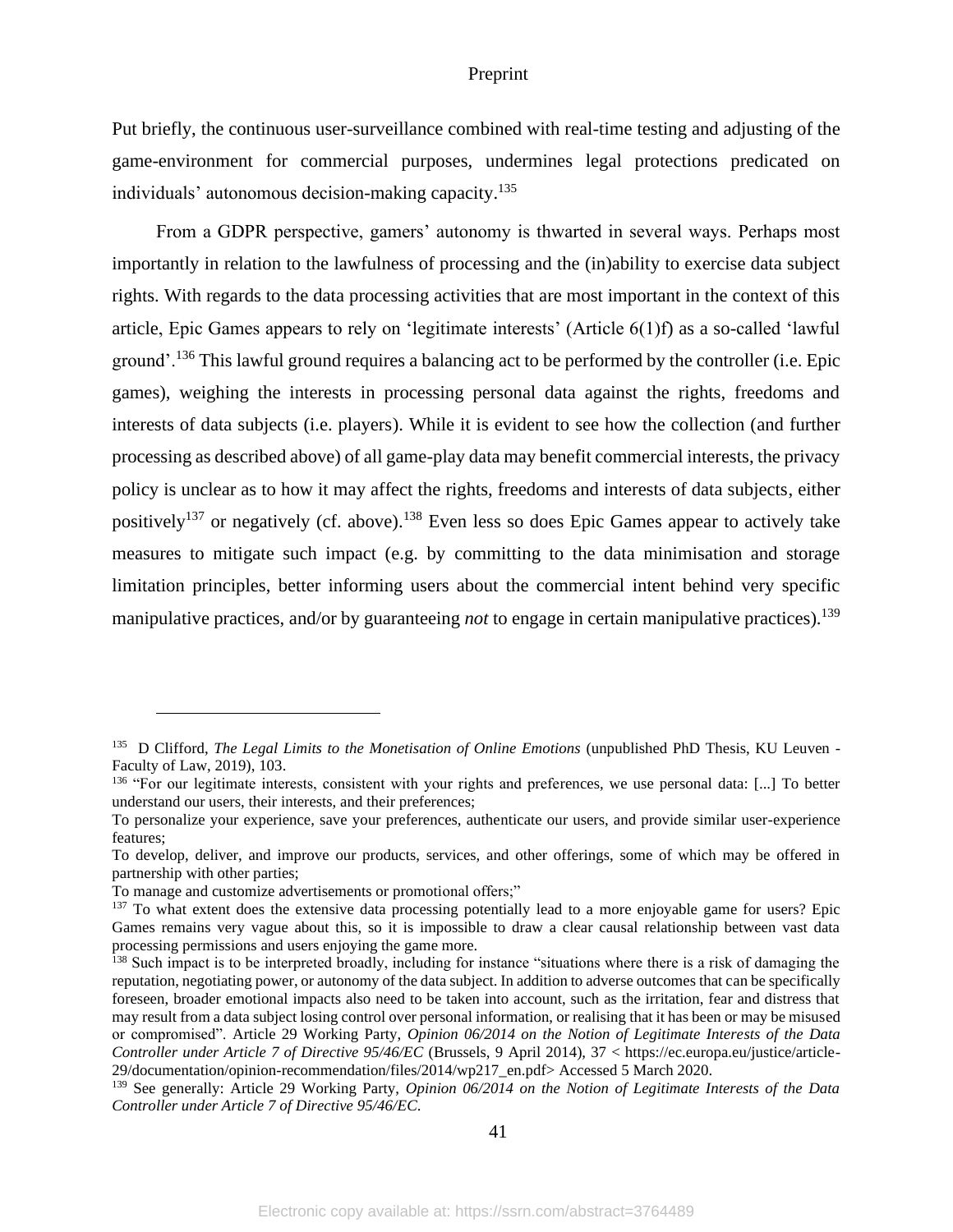With this in mind, it is questionable to what extent the legitimate interests ground can be relied on as a lawful ground for the processing operations underlying the practices described above.

Individual autonomy further takes shape in the GDPR through data subject rights. For example, it is questionable whether Fortnite's processing practices comply with Article 22's right not to be subject to automated decision-making, especially when designed to affect their economic behaviour.<sup>140</sup> Autonomy is also challenged by the apparent difficulty in meaningfully exercising the right to object (Article 21 GDPR). Theoretically, the threshold for motivating a right to object is relatively low, and the burden of proof will be on the controller  $-$  i.e. Epic Games  $-$  to demonstrate 'compelling legitimate grounds' for denying the right to object 'which override the interests, rights and freedoms of the data subject<sup>'</sup>.<sup>141</sup> Put differently, Fortnite players have an *a priori* right to request that their gameplay is *not* monitored, and the data subsequently being used to adjust the game (certainly when used to inform manipulative practices). Seemingly anticipating such kind of requests, Epic Games' privacy policy states "We will decline your request [to object] if our interest in continuing to process your information is sufficiently compelling to legally override your interest in the request, or our processing is necessary to establish, exercise, or defend a legal claim." This effectively results in a balancing  $act - i.e.$  assessing the necessity and proportionality of Fortnite's data processing operations – that is *a priori* entirely and unilaterally performed by Epic Games. Moreover, because the policy sets little to no limits as to the scale of data collection and is unclear about the specific processing operations performed, it is virtually impossible to exercise one's right to object in a meaningful manner against the practices described in sections 4-5. Indeed, the privacy policy does not acknowledge that personal data is (amongst others) processed specifically to test practices that meet the requirements to be qualified as 'manipulation'. Grouping them together with other vague purposes such as 'developing and

<sup>140</sup> Interpretational guidance on Article 22 can be found (in the many references) in: Article 29 Working Party, *Guidelines on Automated Individual Decision-Making and Profiling for the Purposes of Regulation 2016/679* (Brussels, 6 6 February 2018) (Brussels, 6 https://ec.europa.eu/newsroom/article29/document.cfm?action=display&doc\_id=49826> Accessed 5 March 2020; M Veale and L Edwards, 'Clarity, Surprises, and Further Questions in the Article 29 Working Party Draft Guidance on Automated Decision-Making and Profiling' (2018) 34 Computer Law & Security Review 398.

<sup>&</sup>lt;sup>141</sup> For more on the right to object, see: J Ausloos, 'Balancing in the GDPR: Legitimate Interests v. Right to Object' [2017] CITIP Blog <https://www.law.kuleuven.be/citip/blog/balancing-in-the-gdpr-legitimate-interests-v-right-toobject/> Accessed 4 March 2020; D Clifford and J Ausloos 2018, 'Data Protection and the Role of Fairness' (2018) 37 Yearbook of European Law 130, 136 et seq; J Ausloos, *The Right to Erasure in EU Data Protection Law. From Individual Right to Effective Protection* (Oxford: Oxford University Press, 2020).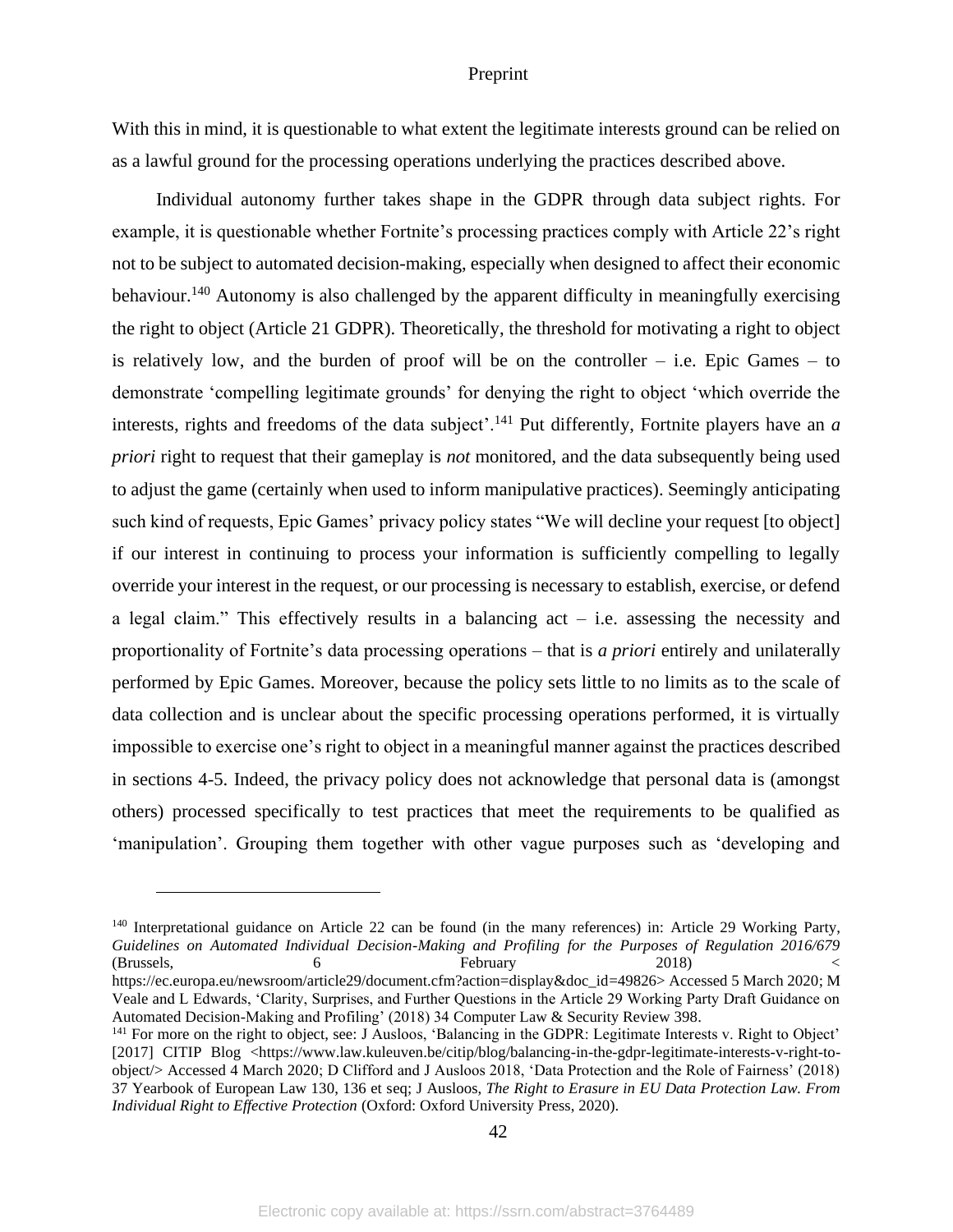improving services', renders it impossible to granularly object to problematic processing operations, without losing access to the game altogether. As such, individual autonomy, as safeguarded by the GDPR, is further thwarted.

Autonomy plays a pivotal role within the UCPD as well, in that the framework actively seeks to safeguard consumers' freedom of decision-making.<sup>142</sup> Indeed, in order to qualify as an unfair commercial practice under Article 5, it shall (be likely to) distort the economic behaviour of the average consumer to whom it is addressed. In order to qualify as a misleading or aggressive commercial practice under Articles 6-9, it should likely cause consumers to take a transactional decision that they would not have taken otherwise.<sup>143</sup> Rather than assessing whether these criteria are met by focusing on one specific instant (e.g. of purchase), we firmly believe that Article 8 on aggressive commercial practices dictates taking a holistic perspective, looking at the entire web of practices building up to the (potential) transaction or economic behaviour. Indeed, the engineered (social) ubiquity and fine-grained, versatile choice-architecture of the game as a whole, actively seeks to push players into (micro-)transactions in opaque ways. Moreover, all of the manipulative practices described in sections 4-5 combined, install a strong presumption of 'undue influence', <sup>144</sup> actively seeking to exploit known vulnerabilities and circumstances for commercial gain from a position of power.<sup>145</sup> In other words, it would be a mistake to rely on a micro-level analysis of specific commercial transactions in isolation. This article claims that establishing manipulation in online environments such as Fortnite is a question of death by a thousand cuts. There is a strong

<sup>142</sup> H.-W. Micklitz, 'Unfair Commercial Practices and Misleading Advertising' in N Reich and others (eds) *European Consumer Law* (Cambridge: Intersentia, 2014), 77 et seq.

<sup>&</sup>lt;sup>143</sup> 'Transactions', in this context, should be interpreted very broadly. "covering any of the vast range of transactions that consumers might enter into, so long as there is some commercial flavour.'" See: C Willett, 'Fairness and Consumer Decision Making under the Unfair Commercial Practices Directive' (2010) 33 *Journal of Consumer Policy* 247, 249-250.

<sup>&</sup>lt;sup>144</sup> Defined in Article 2(j) UCPD as "exploiting a position of power in relation to the consumer so as to apply pressure, even without using or threatening to use physical force, in a way which significantly limits the consumer's ability to make an informed decision ".

<sup>&</sup>quot;The undue influence concept may also extend to pre-contractual situations. Here, the requisite "position of power" could be said to derive from the greater market understanding and "negotiation" skill possessed by traders". C Willett, 'Fairness and Consumer Decision Making under the Unfair Commercial Practices Directive' (2010) 33 *Journal of Consumer Policy* 247, 260.

<sup>&</sup>lt;sup>145</sup> See similarly: M Sax, N Helberger and N Bol, 'Health as a Means Towards Profitable Ends: mHealth Apps, User Autonomy, and Unfair Commercial Practices' (2018) 41 Journal of Consumer Policy 103, 127.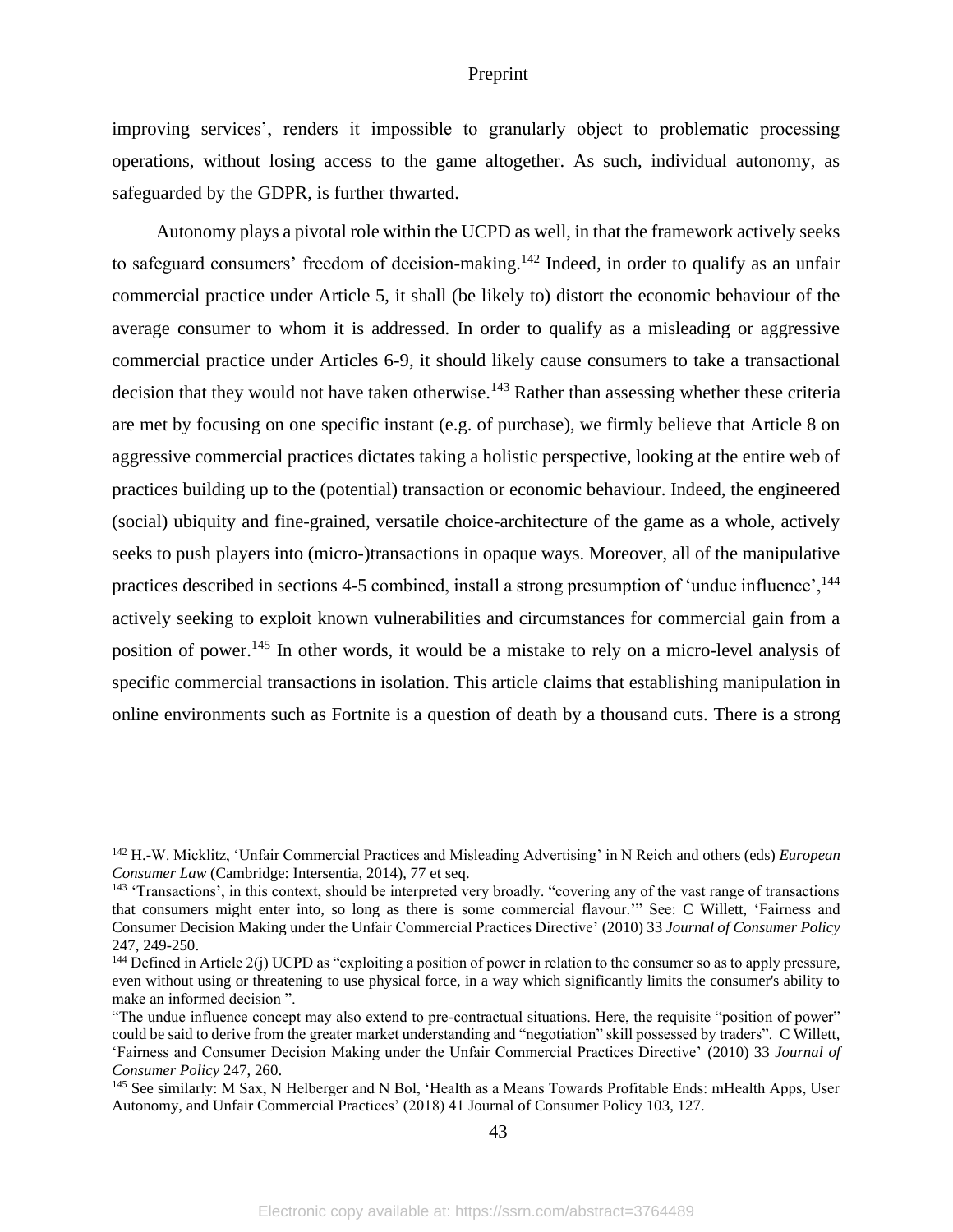argument to be made that Fortnite's current *modus operandi* qualifies as an aggressive commercial practice as prohibited by Article 8-9 UCPD.

# <span id="page-44-0"></span>**7 A Forthright Fortnite? Concluding Remarks and Recommendations**

As we have argued throughout this article, Fortnite is emblematic of a trend in online video games that raises substantial ethical and legal questions. In this final section, we want to 1) briefly sketch what we take to be the key issues that policymakers and regulators should pay attention to, and 2) offer some recommendations on how to move the discussion forward.

As illustrated above, Fortnite is incredibly popular among children, not just as a game per se, but also as a quasi-social network and an important cultural reference point in their lifeworld. It is generally recognised that children are entitled to stronger legal protections.<sup>146</sup> Indeed, both EU consumer protection and data protection law frameworks explicitly include special protections for children. The GDPR recognises that children "merit specific protection with regard to their personal data, as they may be less aware of the risks, consequences and safeguards concerned and their rights in relation to the processing of personal data".<sup>147</sup> The UCPD explicitly safeguards children from direct exhortations (#28 in the blacklist, Annex 1) and recognises their vulnerability in relation to commercial practices more broadly in Article 5.<sup>148</sup> While most of our analysis in the previous pages demonstrated the legal/ethical issues related to Fortnite's manipulative practices in general, these are further amplified when looking at children in particular. It is thus as striking as it is unacceptable that Epic Games argues that it does not and cannot know whether any children play Fortnite.<sup>149</sup> As astutely observed by Verdoodt: "*gaming and play can play an important role* 

<sup>146</sup> V Verdoodt, 'Children's Rights and Advertising Literacy in the Digital Era - Towards an Empowering Regulatory Framework for Commercial Communication' (PhD Thesis, KU Leuven - Faculty of Law 2018).

<sup>147</sup> Recital 38. It does so *inter alia* by imposing additional burdens when communicating with children (recital 58, Article 12); stressing the importance of the so-called 'right to be forgotten' in relation to children's data (Recital 65); protecting against automated decision-making (Recital 71); and emphasising the higher risks involved with processing children's data more generally (Recital 75, Articles 6(1)f, 8).

<sup>148</sup> See also: D M Sithigh, 'Multiplayer Games: Tax, Copyright, Consumers and the Video Game Industries' [2014] 5 European Journal of Law and Technology <http://ejlt.org/article/view/324> Accessed 16 January 2020.

<sup>&</sup>lt;sup>149</sup> House of Commons, DCMS Committee, Oral evidence: Immersive and addictive technologies, HC 1846. See specifically  $Q1083-Q1105$ .

[http://data.parliament.uk/writtenevidence/committeeevidence.svc/evidencedocument/digital-culture-media-and](http://data.parliament.uk/writtenevidence/committeeevidence.svc/evidencedocument/digital-culture-media-and-sport-committee/immersive-and-addictive-technologies/oral/103191.pdf)[sport-committee/immersive-and-addictive-technologies/oral/103191.pdf>](http://data.parliament.uk/writtenevidence/committeeevidence.svc/evidencedocument/digital-culture-media-and-sport-committee/immersive-and-addictive-technologies/oral/103191.pdf) Accessed 5 March 2020. Interestingly,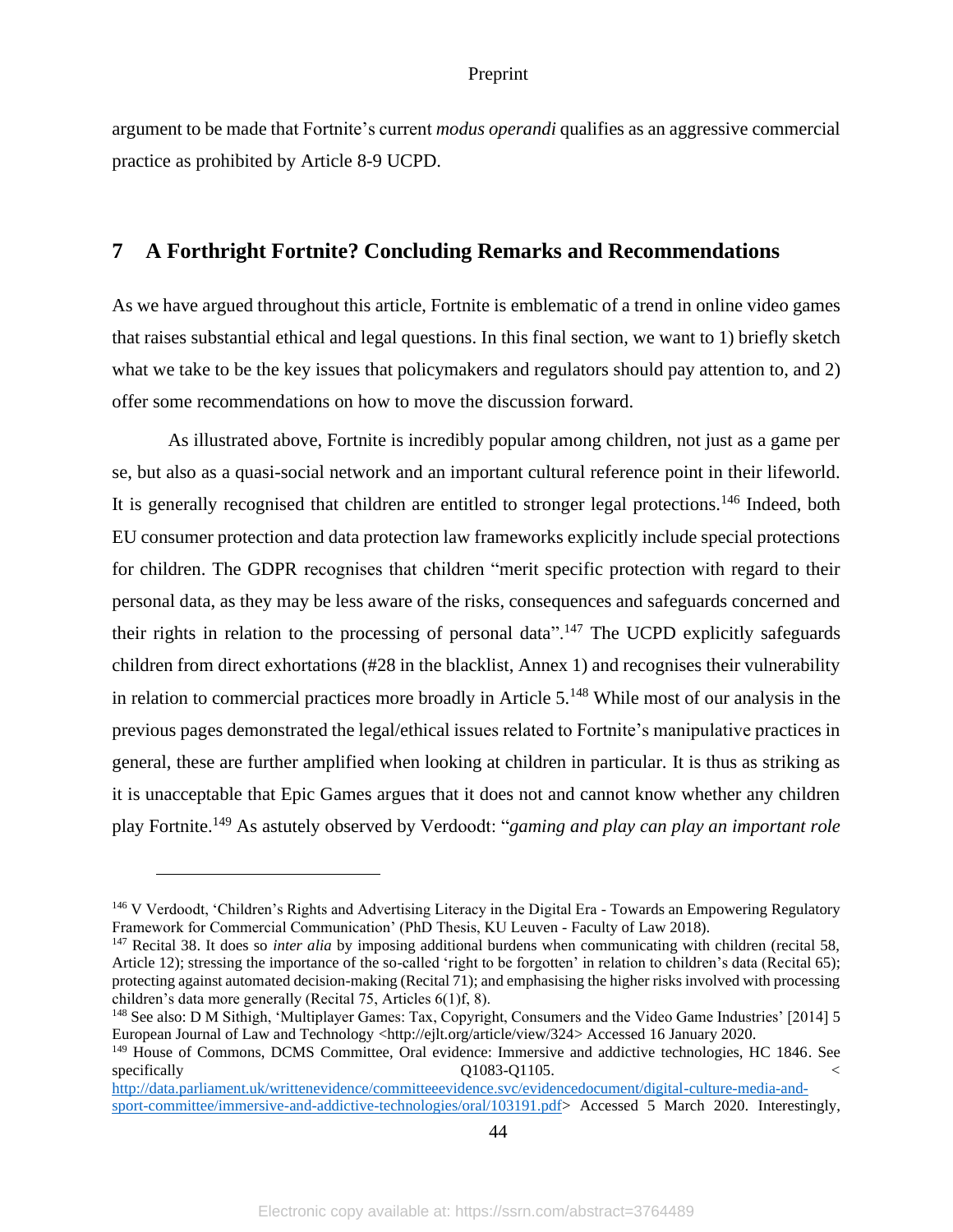*in the development process of children [protected by article 31 UNCRC<sup>150</sup>]. In this regard, new media technologies like mobile apps and online games can facilitate access to a variety of playful and social activities. However, we have seen that embedding commercial messages straight into children's gaming experience could lead children to normalise the commercialisation of play*". 151 Given children's' inherent vulnerability to sophisticated digital environments aimed to monetising users as effectively and efficiently as possible, the special protections afforded to children warrant more serious attention and enforcement.<sup>152</sup>

A related key issue is the proper understanding of the concept of vulnerability, featuring both in data protection and consumer protection law. As the example of Fortnite shows, the overly static and formalistic distinction between, on the one hand, the average data subject or consumer, and, on the other hand, the vulnerable one (as either a very old or young or mentally impaired person) is no longer suitable.<sup>153</sup> Highly sophisticated, immersive, and persuasive digital environments such as Fortnite are built based on research into how various cognitive and affective biases can be leveraged to serve (in this case Epic Games') commercial ends. *Every* person is potentially vulnerable to having their behaviour manipulated when cognitive and affective biases are cleverly targeted, as is the case in highly immersive and dynamic environments such as Fortnite. It makes more sense to reconsider the concept of vulnerability and how it is applied in law as a gliding scale.

Epic Games' privacy policy claims that "The Epic services are intended to be appropriate for general audiences and are not directed to children […] Epic does not intentionally collect personal information from children." At the same time, they also recognise processing children's data, stating that "We may ask you to provide age-related information in order to help us comply with laws" and "Authorized child accounts are otherwise treated much like other Epic accounts."

<sup>&</sup>lt;sup>150</sup> UN Convention on the Rights of the Child, 20 November 1989.

<sup>&</sup>lt;sup>151</sup> V Verdoodt, 'Children's Rights and Advertising Literacy in the Digital Era - Towards an Empowering Regulatory Framework for Commercial Communication' (PhD Thesis, KU Leuven - Faculty of Law 2018), 217–218.

<sup>&</sup>lt;sup>152</sup> In this regard it is worth referring to the 2013 CPC EU-wide coordinated action requesting Apple, Google and the association of online game developers, ISFE, to propose solutions to identified problems regarding in-app purchases in online games such as direct exhortations to children. [<https://ec.europa.eu/info/live-work-travel](https://ec.europa.eu/info/live-work-travel-eu/consumers/enforcement-consumer-protection/coordinated-actions#in-app-purchases)[eu/consumers/enforcement-consumer-protection/coordinated-actions#in-app-purchases>](https://ec.europa.eu/info/live-work-travel-eu/consumers/enforcement-consumer-protection/coordinated-actions#in-app-purchases) Accessed 5 March 2020.

More recently, see: Autoriteit Consument & Markt (ACM), *Protection of the Online Consumer. Boundaries of Online Persuasion* (The Hague, February 2020), 30. <https://www.acm.nl/sites/default/files/documents/2020-02/acmguidelines-on-the-protection-of-the-online-consumer.pdf> Accessed 5 March 2020.

<sup>&</sup>lt;sup>153</sup> M Sax, N Helberger and N Bol, 'Health as a Means Towards Profitable Ends: mHealth Apps, User Autonomy, and Unfair Commercial Practices' (2018) 41 Journal of Consumer Policy 103, 127.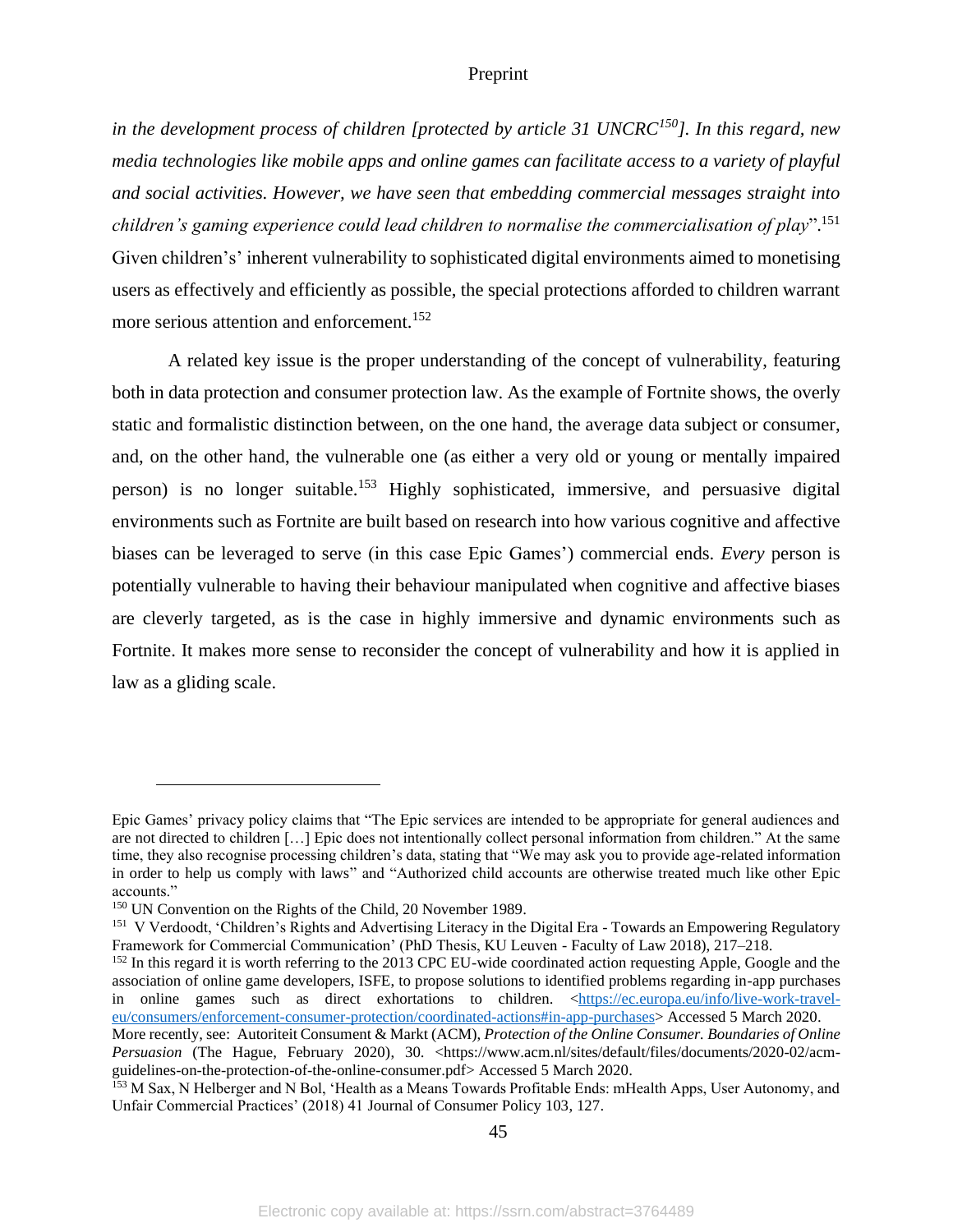It follows that the concept of aggressive commercial practices in the UCPD seems more suitable to address the manipulative potential raised by Fortnite than the concept of misleading commercial practices. For most misleading practices, the intuitive remedy is an insistence on more transparency in the form of more (elaborate) or better information disclosures for consumers. However, taking manipulation in video games such as Fortnite (and the digital society at large) seriously, means admitting that information disclosures for consumers are not going to cut it. The nature of cognitive and affective biases is such that when they are cleverly targeted – and companies like Epic Games spend vast resources on finding out how to do so – they are incredibly hard to notice, let alone resist even when made aware of them. We need more than a label here and a warning there to address these practices. The concept of aggressive commercial practices, and more specifically the concept of undue influence which comes with a focus on (informational) power asymmetries and the targeting of vulnerabilities, should be looked at more closely in order to really address the challenges manipulative digital environments present us with. The GDPR can play a significant role here too, prohibiting personal data being processed for illegitimate purposes. Indeed, we would claim that using personal data to design, develop or finetune manipulative practices as defined in sections 3-5, would not be allowed under the GDPR.

In line with our call to focus on aggressive commercial practices, it is equally important to pay closer attention to the inner workings and logic of the digital freemium economy more broadly. Freemium services like Fortnite try to build ongoing commercial relationships with users, with a focus not on (immediate) conversion, but rather on retention and engagement. In effect, we should understand Fortnite as a kind of digital ecosystem where all the separate parts  $-e.g.$  UX design choices, pricing schemes, promotional material, game mechanics, cross platform integrations, influencer relation efforts, and so on – are engineered and operated as one holistic whole. The *entire digital ecosystem* is designed to optimise for specific metrics (usually retention, engagement, and conversion) and all the separate elements of the ecosystem should be understood from the perspective of the (purpose of the) entire ecosystem. It would therefore be a mistake to just focus legal assessments on separate elements of the digital environment *in isolation*, without considering their role in the entire ecosystem. In practice, this means that concepts like a consumer's 'transactional decision' should be interpreted liberally if we want them to have any relevance in these digital environments. When, for instance, a Fortnite player is drawn back into Fortnite because of a daily challenge (which evokes a fear of missing out), we would argue that

46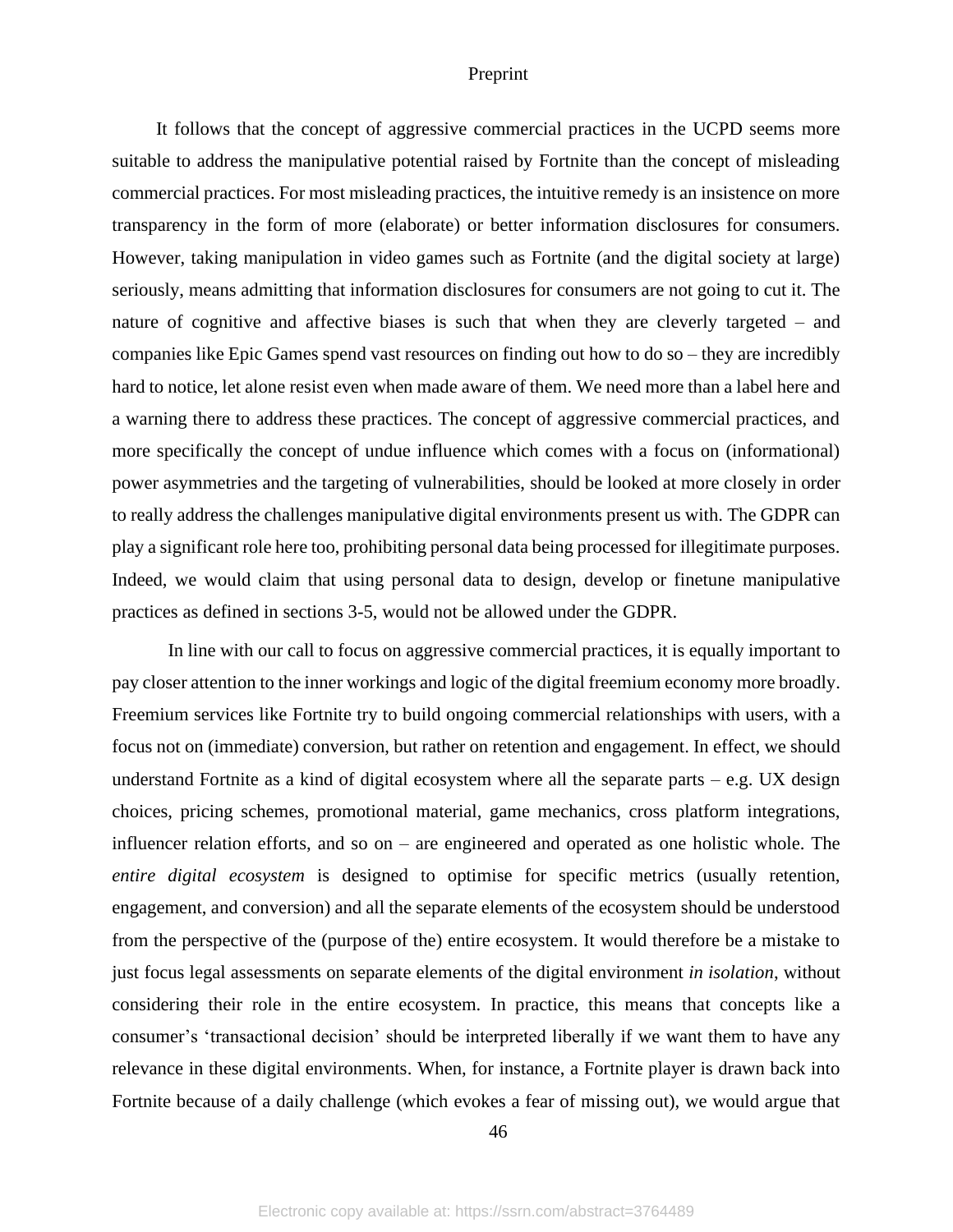the player has made a transactional decision because such daily challenges are an integral, deliberately designed, part of Fortnite's freemium monetisation strategy. If one fails to take into account this more *structural* perspective, one will end up in a situation where one cannot see the forest for the trees.

Even if this article raised more questions than it managed to answer, we wish to end with some concrete recommendations in pushing the debate forward. Firstly, we call on both consumer and data protection authorities to be more proactive, notably by capitalising on their investigatory powers in order to dissect and scrutinise the actual practices of online games such as Fortnite. While we are sceptical about consumer/data subject-facing transparency measures, we believe authority-facing transparency measures play a crucial role in resolving the issues raised. Indeed, authorities not only have more capacity to untangle and comprehend these complicated issues, they also have the competencies to investigate and enforce. Importantly however, we want to push the discussion beyond merely trying to break open the black box and focus attention on the Skinner box aspects of these highly manipulative, commercialised digital environments.

Secondly, and building on the previous point, we see strong potential for the development of comprehensive codes of conduct to give shape to legal provisions such as professional diligence and responsibility in the context of online games such as Fortnite. In our view, it is simply unacceptable that Fortnite which *clearly* caters to millions of children across Europe, appears to currently avoid much of its responsibilities by claiming 'we do not register the age of our players.<sup>'154</sup> Codes of conduct would not only create a more workable toolset for enforcement to authorities and individuals, but also provide legal certainty to industry and level the playing field. The concept of 'cooperative responsibility' might offer a useful frame to develop such codes of conduct in a constructive and valuable manner.<sup>155</sup>

<sup>154</sup> House of Commons, DCMS Committee, Oral evidence: Immersive and addictive technologies, HC 1846. See specifically  $Q1083-Q1105$  <

http://data.parliament.uk/writtenevidence/committeeevidence.svc/evidencedocument/digital-culture-media-andsport-committee/immersive-and-addictive-technologies/oral/103191.pdf> Accessed 5 March 2020.

<sup>155</sup> N Helberger, J Pierson and T Poell, 'Governing Online Platforms: From Contested to Cooperative Responsibility' (2018) 34 The Information Society 1. The authors identify four main steps: (a) collectively defining the essential public values at play; (b) recognition by each stakeholder of what role they play in the realisation of these values; (c) develop a multi-stakeholder process of public deliberation and exchange, with space to experiment and operationalise workable solutions; and (d) translate the outcome of public deliberation and agreements into regulations, codes of conduct, terms of use and technology.